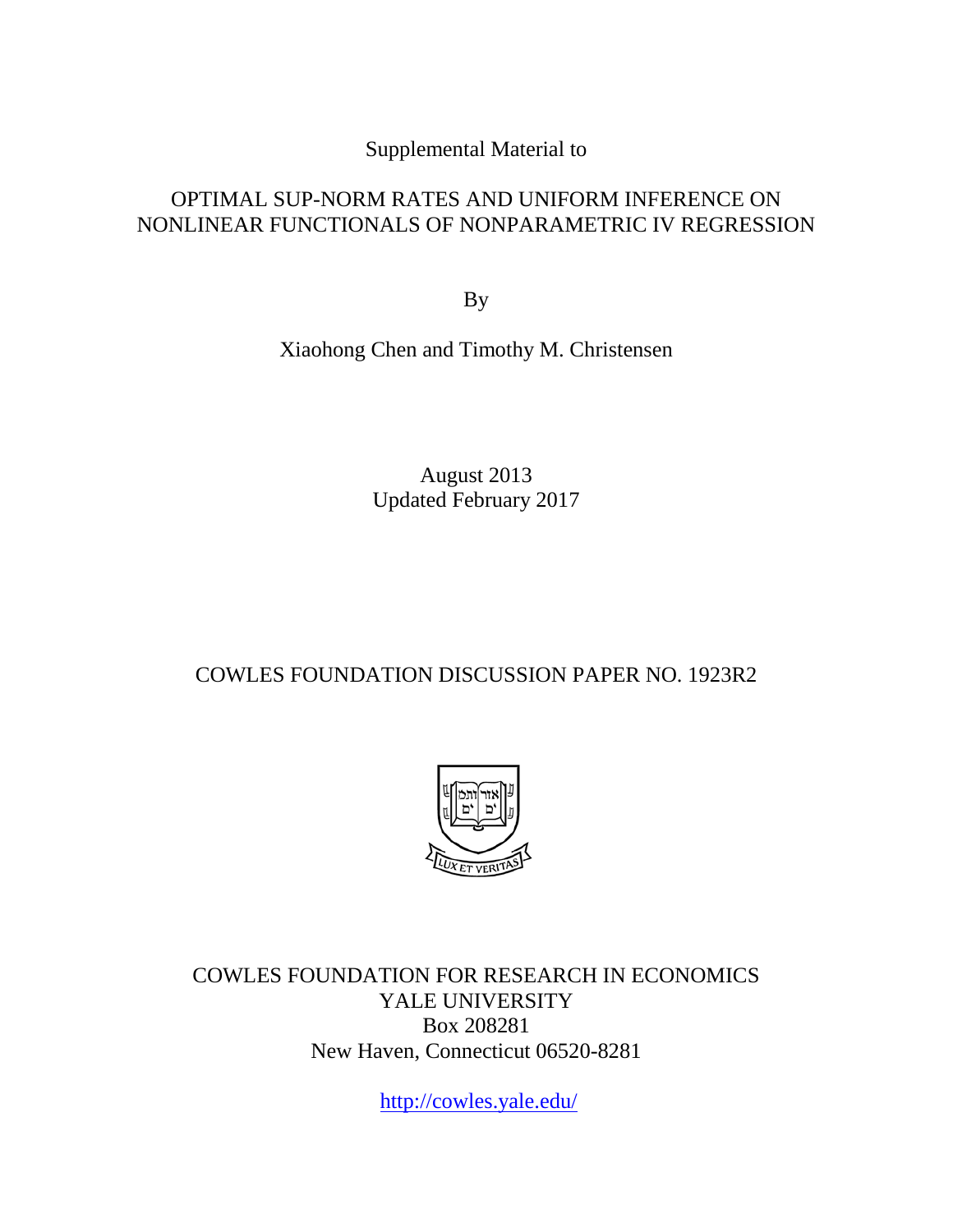## Main Online Appendix to

# Optimal Sup-norm Rates and Uniform Inference on Nonlinear Functionals of Nonparametric IV Regression

Xiaohong Chen Timothy M. Christensen

First version: August 2013. Revised: January 2017.

This main online supplementary appendix contains material to support our paper "Optimal Sup-norm Rates and Uniform Inference on Nonlinear Functionals of Nonparametric IV Regression ". Appendix  $D$  presents pointwise normality of sieve t statistics for nonlinear functionals of NPIV under low-level sufficient conditions. Appendix E contains background material on B-spline and wavelet bases and the equivalence between Besov and wavelet sequence norms. Appendix F contains material on useful matrix inequalities and convergence results for random matrices. The secondary online supplementary appendix contains additional technical lemmas and all of the proofs (Appendix G).

## D Pointwise asymptotic normality of sieve *t*-statistics

In this section we derive the pointwise asymptotic normality of sieve  $t$ -statistics for nonlinear functionals of a NPIV function under low-level sufficient conditions. Previously under some high-level conditions, Chen and Pouzo  $(2015)$  established the pointwise asymptotic normality of sieve t statistics for (possibly) nonlinear functionals of  $h_0$  satisfying general semi/nonparametric conditional moment restrictions including NPIV and nonparametric quantile IV models as special cases. As the sieve NPIV estimator  $\hat{h}$  has a closed-form expression and for the sake of easy reference, we derive the limit theory directly rather than appealing to the general theory in Chen and Pouzo (2015). Our low-level sufficient conditions are tailored to the case in which the functional  $f(\cdot)$  is *irregular* in  $h_0$  (i.e. slower than root-n estimable), so that they are directly comparable to the sufficient conditions for the uniform inference theory in Section 4.

We consider a functional  $f: \mathcal{H} \subset L^{\infty}(X) \to \mathbb{R}$  for which  $Df(h)[v] = \lim_{\delta \to 0^+} [\delta^{-1}f(h + \delta v)]$  exists for all  $v \in \mathcal{H} - \{h_0\}$  for all h in a small neighborhood of  $h_0$ . Recall that the sieve 2SLS Riesz representer of  $Df(h_0)$  is

$$
v_n(f)(x) = \psi^J(x)'[S'G_b^{-1}S]^{-1}Df(h_0)[\psi^J],
$$

and let

$$
[s_n(f)]^2 = ||\Pi_K T v_n(f)||^2_{L^2(W)} = (Df(h_0)[\psi^J])'[S'G_b^{-1}S]^{-1}Df(h_0)[\psi^J]
$$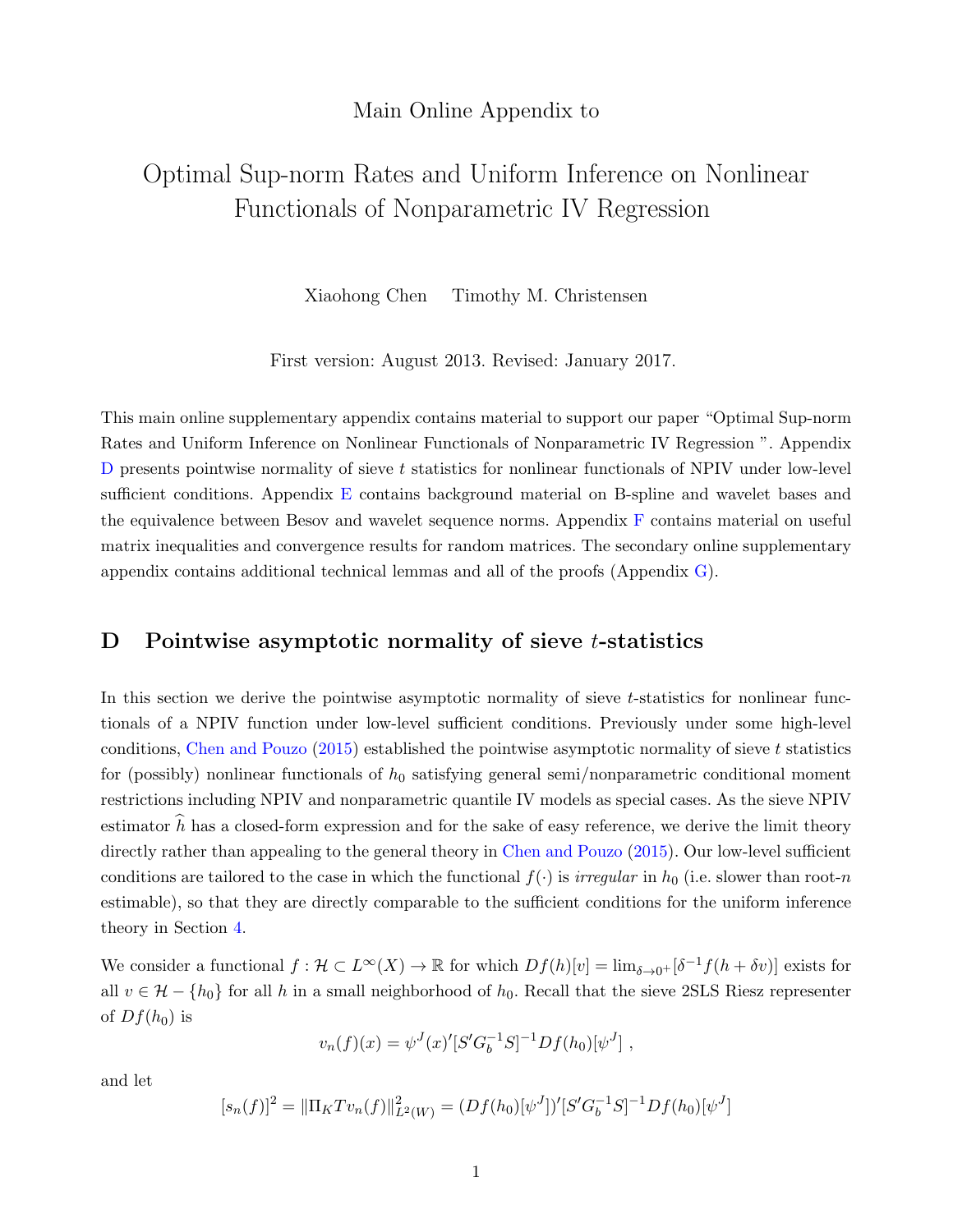denote its weak norm. Chen and Pouzo (2015) called that the functional  $f(\cdot)$  is an irregular (i.e. slower than  $\sqrt{n}$ -estimable) functional of  $h_0$  if  $s_n(f) \nearrow \infty$  and a regular (i.e.  $\sqrt{n}$ -estimable) functional of  $h_0$ if  $\lim_{n} s_n(f) < \infty$ . Denote

$$
\widehat{v}_n(f)(x) = \psi^{J}(x)' [S'G_b^{-1}S]^{-1} Df(\widehat{h})[\psi^{J}].
$$

It is clear that  $v_n(f) = \hat{v}_n(f)$  whenever  $f(\cdot)$  is linear.

Recall that  $\Omega = E[u_i^2 b^K(W_i)b^K(W_i)']$ , and the "2SLS covariance matrix" for  $\hat{c}$  (given in equation (2)) is

$$
\mho = [S' G_b^{-1} S]^{-1} S' G_b^{-1} \Omega G_b^{-1} S [S' G_b^{-1} S]^{-1} \ ,
$$

and the sieve variance for  $f(\widehat{h})$  is

$$
[\sigma_n(f)]^2 = (Df(h_0)[\psi^J])' \mathfrak{V}(Df(h_0)[\psi^J]) .
$$

Under Assumption 2(i)(iii) we have that  $[\sigma_n(f)]^2 \approx [s_n(f)]^2$ . Therefore  $f()$  is an irregular functional of  $h_0$  iff  $\sigma_n(f) \nearrow +\infty$  as  $n \to \infty$ . Recall the sieve variance estimator is

$$
[\widehat{\sigma}(f)]^2 = (Df(\widehat{h})[\psi^J])'\widehat{\mathbb{G}}(Df(\widehat{h})[\psi^J]) .
$$

where  $\widehat{\mathbb{O}}$  is defined in equation (6).

**Assumption 2** (continued). (iv')  $\sup_w E[u_i^2{\{|u_i| > \ell(n)\}|W_i = w] = o(1)}$  for any positive sequence with  $\ell(n) \nearrow \infty$ .

Assumption 2(iv') is a mild condition which is trivially satisfied if  $E[|u_i|^{2+\epsilon}|W_i = w]$  is uniformly bounded for some  $\epsilon > 0$ .

**Assumption 5.** Assumption 5 holds with  $f_t = f$  and  $\mathcal{T}$  a singleton.

Assumption  $5'(a)$  and  $5'(b)(i)(ii)$  is similar to Assumption 3.5 of Chen and Pouzo (2015). Assumption  $5'(b)(iii)$  controls any additional error arising in the estimation of  $\sigma_n(f)$  due to nonlinearity of  $f(\cdot)$ and is automatically satisfied when  $f(\cdot)$  is a linear functional.

**Remark D.1.** Remark  $\angle 4.1$  presents sufficient conditions for Assumption 5' as a special case, with  $f_t = f$ ,  $\underline{\sigma}_n = \sigma_n(f)$ , and  $\mathcal T$  a singleton.

Again these sufficient conditions are formulated to take advantage of the sup-norm rate results in Section 3. Denote

$$
\widehat{\mathbb{Z}}_n \equiv \frac{(Df(h_0)[\psi^J])'[S'G_b^{-1}S]^{-1}S'G_b^{-1}}{\sigma_n(f)} \frac{1}{\sqrt{n}} \sum_{i=1}^n b^K(W_i)u_i ,
$$

and  $\delta_{V,n} \equiv \left[ \zeta_{b,K}^{(2+\delta)/\delta} \right]$  $\int_{b,K}^{(2+\delta)/\delta} \sqrt{(\log K)/n} \right)^{\delta/(1+\delta)} + \tau_J \zeta \sqrt{(\log J)/n} + \delta_{h,n}$ , where  $\delta_{h,n} = o_p(1)$  is a positive finite sequence such that  $\|\widehat{h} - h_0\|_{\infty} = O_p(\delta_{h,n}).$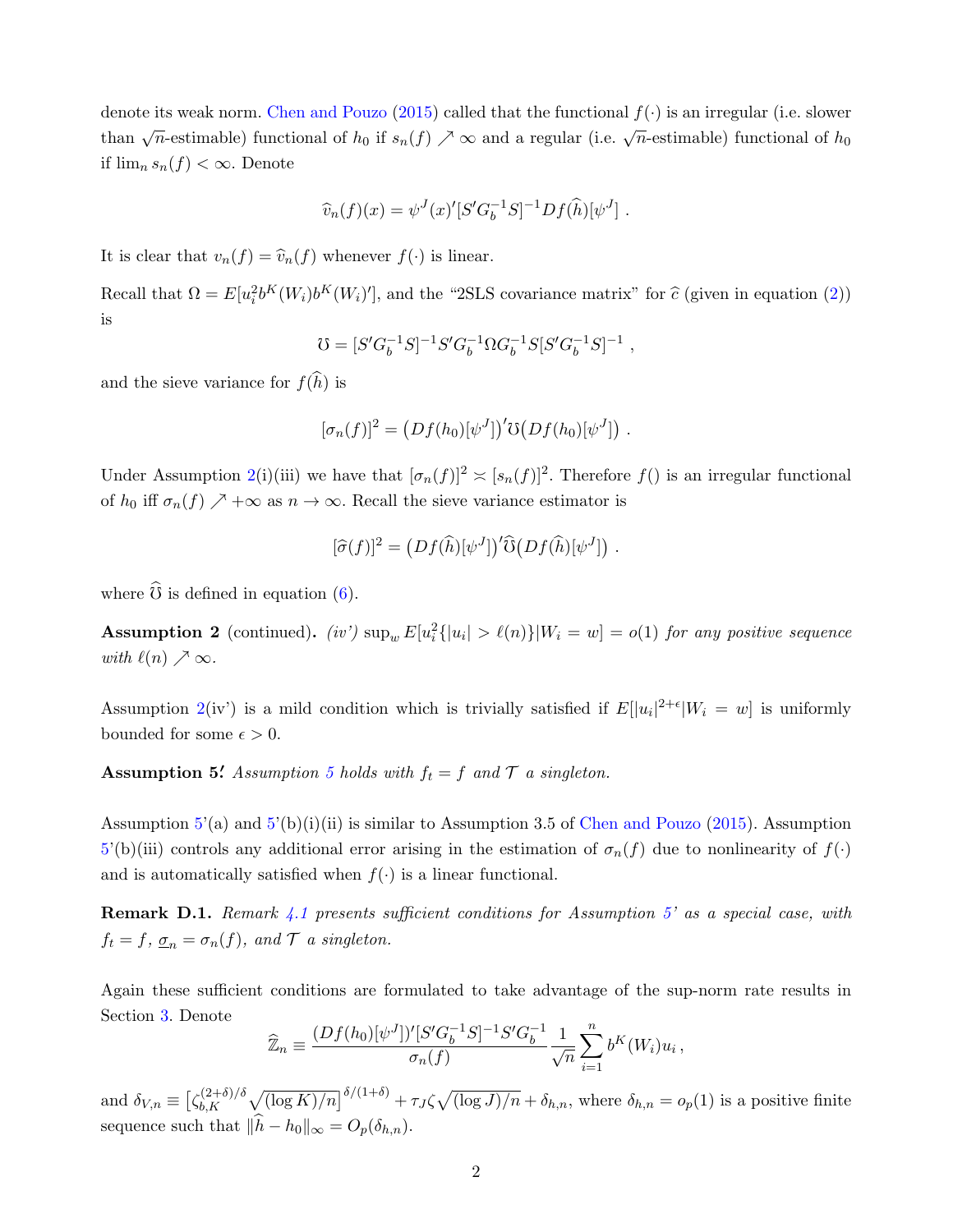**Theorem D.1.** (1) Let Assumptions  $1(iii)$ ,  $2(i)(iii)(iv)$ ,  $4(i)$ , and either  $5'(a)$  or  $5'(b)(i)(ii)$  hold, and let  $\tau_J \zeta \sqrt{(J \log J)/n} = o(1)$ . Then:

$$
\sqrt{n}\frac{(f(\widehat{h}) - f(h_0))}{\sigma_n(f)} = \widehat{\mathbb{Z}}_n + o_p(1) \to_d N(0, 1).
$$

(2) If  $\|\hat{h} - h_0\|_{\infty} = o_p(1)$  and Assumptions 2(ii) and 3(iii) hold (and 5'(b)(iii) also holds if f is nonlinear), then:

$$
\left|\frac{\widehat{\sigma}(f)}{\sigma_n(f)}-1\right| = O_p(\delta_{V,n}+\eta'_n) = o_p(1) ,
$$

and

$$
\sqrt{n}\frac{(f(\widehat{h}) - f(h_0))}{\widehat{\sigma}(f)} = \widehat{\mathbb{Z}}_n + o_p(1) \rightarrow_d N(0, 1).
$$

By exploiting the closed form expression of the sieve NPIV estimator and by applying exponential inequalities for random matrices, Theorem D.1 derives the pointwise limit theory under lower-level sufficient conditions than those in Chen and Pouzo (2015) for irregular nonlinear functionals. In particular, when specialized to the exogenous case of  $X_i = W_i$ ,  $h_0(x) = E[Y_i|W_i = x]$ ,  $K = J$  and  $b^K = \psi^J$ with  $\tau_J = 1$ , the regularity conditions for Theorem D.1 become about the same mild conditions for Theorem 3.2 in Chen and Christensen  $(2015)$  on asymptotic normality of sieve t statistics for nonlinear functionals of series LS estimators. It is now obvious that one could also derive the asymptotic normality of sieve t-statistics for regular (i.e., root-n estimable) nonlinear functionals of a NPIV function under lower-level sufficient conditions by using our sup-norm rates results to verify Assumption 3.5(ii) and Remark 3.1 in Chen and Pouzo (2015).

### E Spline and wavelet bases

In this section we bound the terms  $\xi_{\psi,J}$ ,  $e_J = \lambda_{\min}(G_{\psi,J})$  and  $\kappa_{\psi}(J)$  for B-spline and CDV wavelet bases. Although we state the results for the space  $\Psi_J$ , they may equally be applied to  $B_K$  when  $B_K$ is constructed using B-spline or CDV wavelet bases.

#### E.1 Spline bases

We construct a univariate B-spline basis of order  $r \geq 1$  (or degree  $r - 1 \geq 0$ ) with  $m \geq 0$  interior knots and support [0, 1] in the following way. Let  $0 = t_{-(r-1)} = \ldots = t_0 \leq t_1 \leq \ldots \leq t_m \leq t_{m+1} =$  $\ldots = t_{m+r} = 1$  denote the extended knot sequence and let  $I_1 = [t_0, t_1), \ldots, I_m = [t_m, t_{m+1}]$ . A basis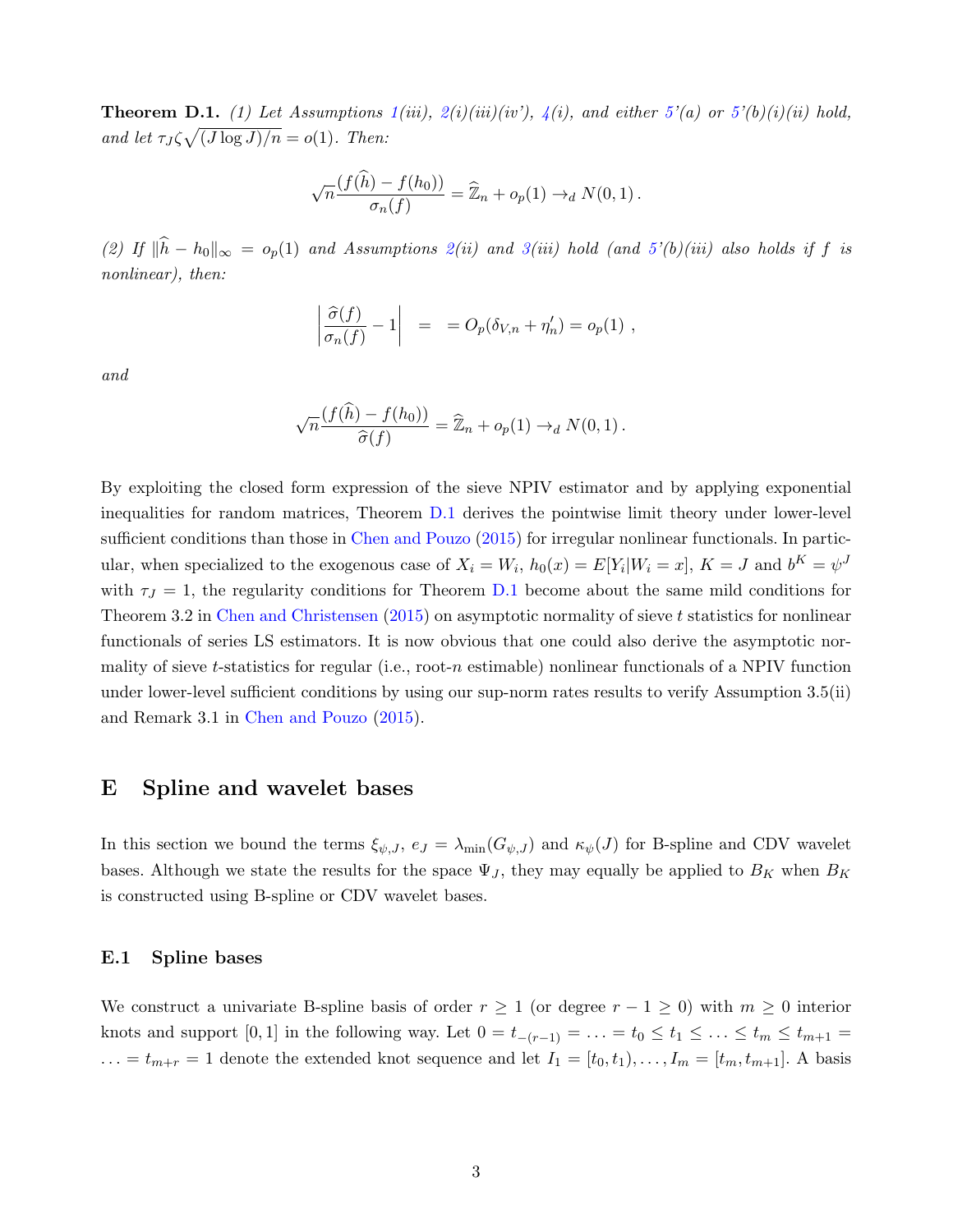of order 1 is constructed by setting

$$
N_{j,1}(x) = \begin{cases} 1 & \text{if } x \in I_j \\ 0 & \text{otherwise} \end{cases}
$$

for  $j = 0, \ldots, m$ . Bases of order  $r > 1$  are generated recursively according to

$$
N_{j,r}(x) = \frac{x - t_j}{t_{j+r-1} - t_j} N_{j,r-1}(x) + \frac{t_{j+r} - x}{t_{j+r} - t_{j+1}} N_{j+1,r-1}(x)
$$

for  $j = -(r-1), \ldots, m$  where we adopt the convention  $\frac{1}{0} := 0$  (see Section 5 of DeVore and Lorentz (1993)). This results in a total of  $m + r$  splines of order r, namely  $N_{-(r-1),r}, \ldots, N_{m,r}$ . Each spline is a polynomial of degree  $r - 1$  on each interior interval  $I_1, \ldots, I_m$  and is  $(r - 2)$ -times continuously differentiable on [0, 1] whenever  $r \geq 2$ . The mesh ratio is defined as

$$
\text{mesh}(m) = \frac{\max_{0 \le j \le m} (t_{j+1} - t_j)}{\min_{0 \le j \le m} (t_{j+1} - t_j)}.
$$

Clearly mesh $(m) = 1$  whenever the knots are placed evenly (i.e.  $t_i = \frac{i}{m+1}$  for  $i = 1, ..., m$  and  $m \ge 1$ ) and we say that the mesh ratio is *uniformly bounded* if mesh $(m) \lesssim 1$  as  $m \to \infty$ . Each of has continuous derivatives of orders  $\leq r-2$  on  $(0,1)$ . We let the space  $BSpl(r, m, [0, 1])$  be the closed linear span of the  $m + r$  splines  $N_{-(r-1),r}, \ldots, N_{m,r}$ .

We construct B-spline bases for  $[0, 1]^d$  by taking tensor products of univariate bases. First generate d univariate bases  $N_{-(r-1),r,i},\ldots,N_{m,r,i}$  for each of the d components  $x_i$  of x as described above. Then form the vector of basis functions  $\psi^J$  by taking the tensor product of the vectors of univariate basis functions, namely:

$$
\psi^J(x_1,\ldots,x_d) = \bigotimes_{i=1}^d \begin{pmatrix} N_{-(r-1),r,i}(x_i) \\ \vdots \\ N_{m,r,i}(x_i) \end{pmatrix}.
$$

The resulting vector  $\psi^J$  has dimension  $J = (r+m)^d$ . Let  $\psi_{J1}, \dots, \psi_{JJ}$  denote its J elements.

**Stability properties:** The following two Lemmas bound  $\xi_{\psi,J}$ , and the minimum eigenvalue and condition number of  $G_{\psi} = G_{\psi,J} = E[\psi^J(X_i)\psi^J(X_i)']$  when  $\psi_{J1}, \dots, \psi_{JJ}$  is constructed using univariate and tensor-products of B-spline bases with uniformly bounded mesh ratio.

**Lemma E.1.** Let X have support [0,1] and let  $\psi_{J1} = N_{-(r-1),r}, \ldots, \psi_{JJ} = N_{m,r}$  be a univariate Bspline basis of order  $r \geq 1$  with  $m = J - r \geq 0$  interior knots and uniformly bounded mesh ratio. Then: (a)  $\xi_{\psi,J} = 1$  for all  $J \geq r$ ; (b) If the density of X is uniformly bounded away from 0 and  $\infty$  on [0,1], then there exists finite positive constants  $c_{\psi}$  and  $C_{\psi}$  such that  $c_{\psi}J \leq \lambda_{\max}(G_{\psi})^{-1} \leq \lambda_{\min}(G_{\psi})^{-1} \leq C_{\psi}J$ for all  $J \geq r$ ; (c)  $\lambda_{\max}(G_{\psi})/\lambda_{\min}(G_{\psi}) \leq C_{\psi}/c_{\psi}$  for all  $J \geq r$ .

**Lemma E.2.** Let X have support  $[0,1]^d$  and let  $\psi_{J1}, \ldots, \psi_{JJ}$  be a B-spline basis formed as the tensor product of d univariate bases of order  $r \geq 1$  with  $m = J^{1/d} - r \geq 0$  interior knots and uniformly bounded mesh ratio. Then: (a)  $\xi_{\psi,J} = 1$  for all  $J \geq r^d$ ; (b) If the density of X is uniformly bounded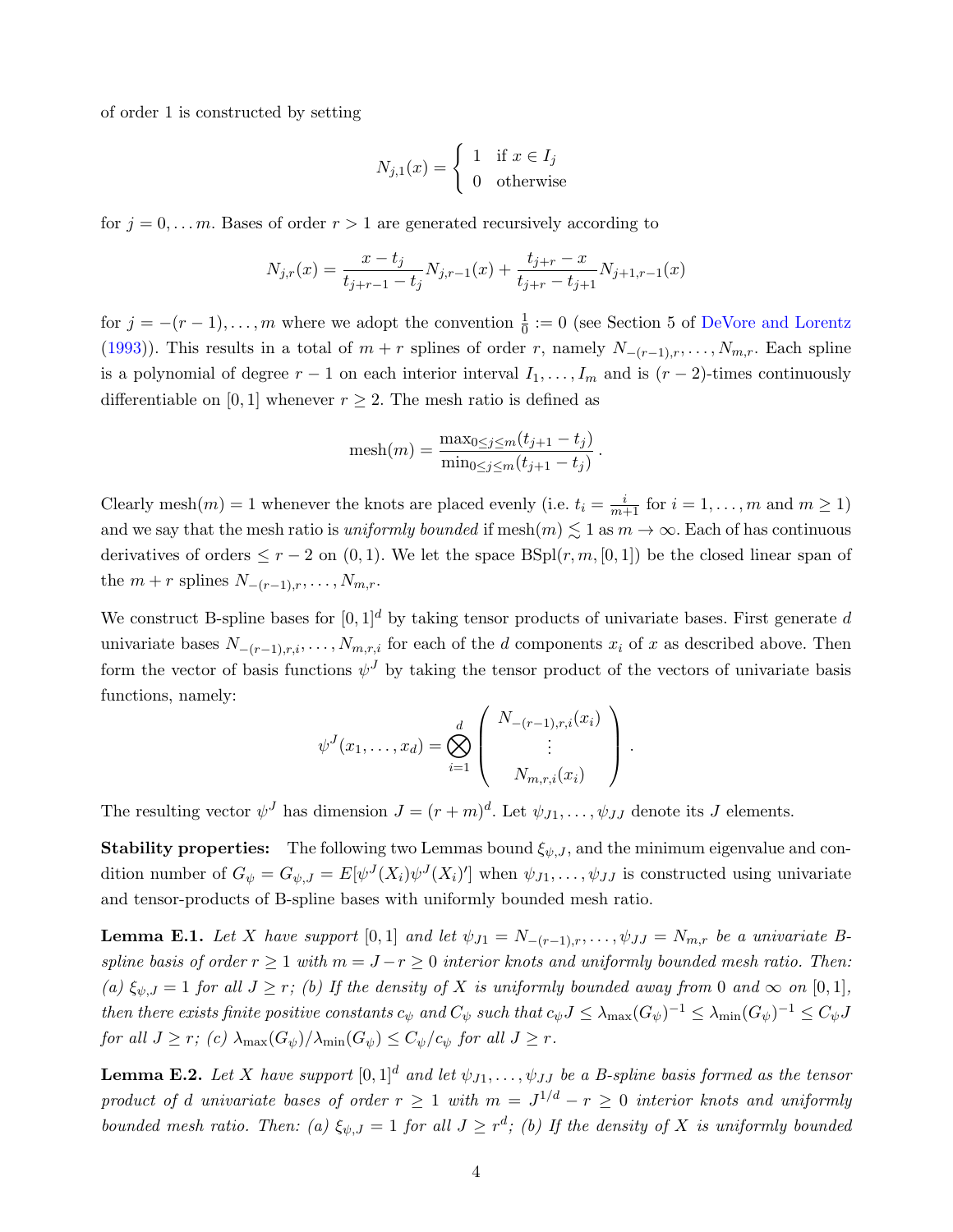away from 0 and  $\infty$  on  $[0,1]^d$ , then there exists finite positive constants  $c_{\psi}$  and  $C_{\psi}$  such that  $c_{\psi}J \leq$  $\lambda_{\max}(G_{\psi})^{-1} \leq \lambda_{\min}(G_{\psi})^{-1} \leq C_{\psi}J$  for all  $J \geq r^d$ ; (c)  $\lambda_{\max}(G_{\psi})/\lambda_{\min}(G_{\psi}) \leq C_{\psi}/c_{\psi}$  for all  $J \geq r^d$ .

#### E.2 Wavelet bases

We construct a univariate wavelet basis with support [0, 1] following Cohen, Daubechies, and Vial (1993) (CDV hereafter). Let  $(\varphi, \psi)$  be a Daubechies pair such that  $\varphi$  has support  $[-N+1, N]$ . Given j such that  $2^{j} - 2N > 0$ , the orthonormal (with respect to the  $L^{2}([0,1])$  inner product) basis for the space  $V_j$  includes  $2^j - 2N$  interior scaling functions of the form  $\varphi_{j,k}(x) = 2^{j/2}\varphi(2^jx - k)$ , each of which has support  $[2^{-j}(-N+1+k), 2^{-j}(N+k)]$  for  $k = N, ..., 2^{j} - N - 1$ . These are augmented with N left scaling functions of the form  $\varphi_{j,k}^0(x) = 2^{j/2} \varphi_k^l(2^j x)$  for  $k = 0, \ldots, N-1$  (where  $\varphi_0^l, \ldots, \varphi_{N-1}^l$  are fixed independent of j), each of which has support  $[0, 2^{-j}(N+k)]$ , and N right scaling functions of the form  $\varphi_{j,2^j-k}(x) = 2^{j/2}\varphi_{-k}^r(2^j(x-1))$  for  $k = 1,\ldots,N$  (where  $\varphi_{-1}^r,\ldots,\varphi_{-N}^r$  are fixed independent of j), each of which has support  $[1 - 2^{-j}(1 - N - k), 1]$ . The resulting  $2^{j}$  functions  $\varphi_{j,0}^0,\ldots,\varphi_{j,N-1}^0,\varphi_{j,N},\ldots,\varphi_{j,2^j-N-1}^0,\varphi_{j,2^j-N}^1,\ldots,\varphi_{j,2^j-1}^1$  form an orthonormal basis (with respect to the  $L^2([0,1])$  inner product) for their closed linear span  $V_j$ .

An orthonormal wavelet basis for the space  $W_j$ , defined as the orthogonal complement of  $V_j$  in  $V_{j+1}$ , is similarly constructed form the mother wavelet. This results in an orthonormal basis of  $2<sup>j</sup>$  functions, denoted  $\psi_{j,0}^0, \ldots, \psi_{j,N-1}^0, \psi_{j,N}, \ldots, \psi_{j,2^j-N-1}, \psi_{j,2^j-N}^1, \ldots, \psi_{j,2^j-1}^1$  (we use this conventional notation without confusion with the  $\psi_{Jj}$  basis functions spanning  $\Psi_{J}$ ) where the "interior" wavelets  $\psi_{j,N},\ldots,\psi_{j,2^j-N-1}$  are of the form  $\psi_{j,k}(x) = 2^{j/2}\psi(2^jx - k)$ . To simplify notation we ignore the 0 and 1 superscripts on the left and right wavelets and scaling functions henceforth. Let  $L_0$  and  $L$  be integers such that  $2N < 2^{L_0} \leq 2^L$ . A wavelet space at resolution level L is the  $2^{L+1}$ -dimensional set of functions given by

$$
Wav(L, [0, 1]) = \left\{ \sum_{k=0}^{2^{L_0}-1} a_{L_0,k} \varphi_{L_0,k} + \sum_{j=L_0}^{L} \sum_{k=0}^{2^{j}-1} b_{j,k} \psi_{j,k} : a_{L_0,k}, b_{j,k} \in \mathbb{R} \right\}.
$$

We say that  $\text{Wav}(L, [0, 1])$  has regularity  $\gamma$  if  $\psi \in C^{\gamma}$  (which can be achieved by choosing N sufficiently large) and write  $\text{Wav}(L, [0, 1], \gamma)$  for a wavelet space of regularity  $\gamma$  with continuously differentiable basis functions.

We construct wavelet bases for  $[0, 1]^d$  by taking tensor products of univariate bases. We again take  $L_0$  and L to be integers such that  $2N < 2^{L_0} \leq 2^L$ . Let  $\widetilde{\psi}_{j,k,G}(x)$  denote an orthonormal tensorproduct wavelet for  $L^2([0,1]^d)$  at resolution level j where  $k = (k_1, \ldots, k_d) \in \{0, \ldots, 2^j-1\}^d$  and where  $G \in G_{j,L} \subseteq \{w_{\varphi}, w_{\psi}\}^d$  denotes which elements of the tensor product are  $\psi_{j,k_i}$  (indices corresponding to  $w_{\psi}$ ) and which are  $\varphi_{j,k_i}$  (indices corresponding to  $w_{\varphi}$ ). For example,  $\widetilde{\psi}_{j,k,w_{\psi}^d} = \prod_{i=1}^d \psi_{j,k_i}(x_i)$ . Note that each  $G \in G_{j,L}$  with  $j > L$  has an element that is  $w_{\psi}$  (see Triebel (2006) for details). We have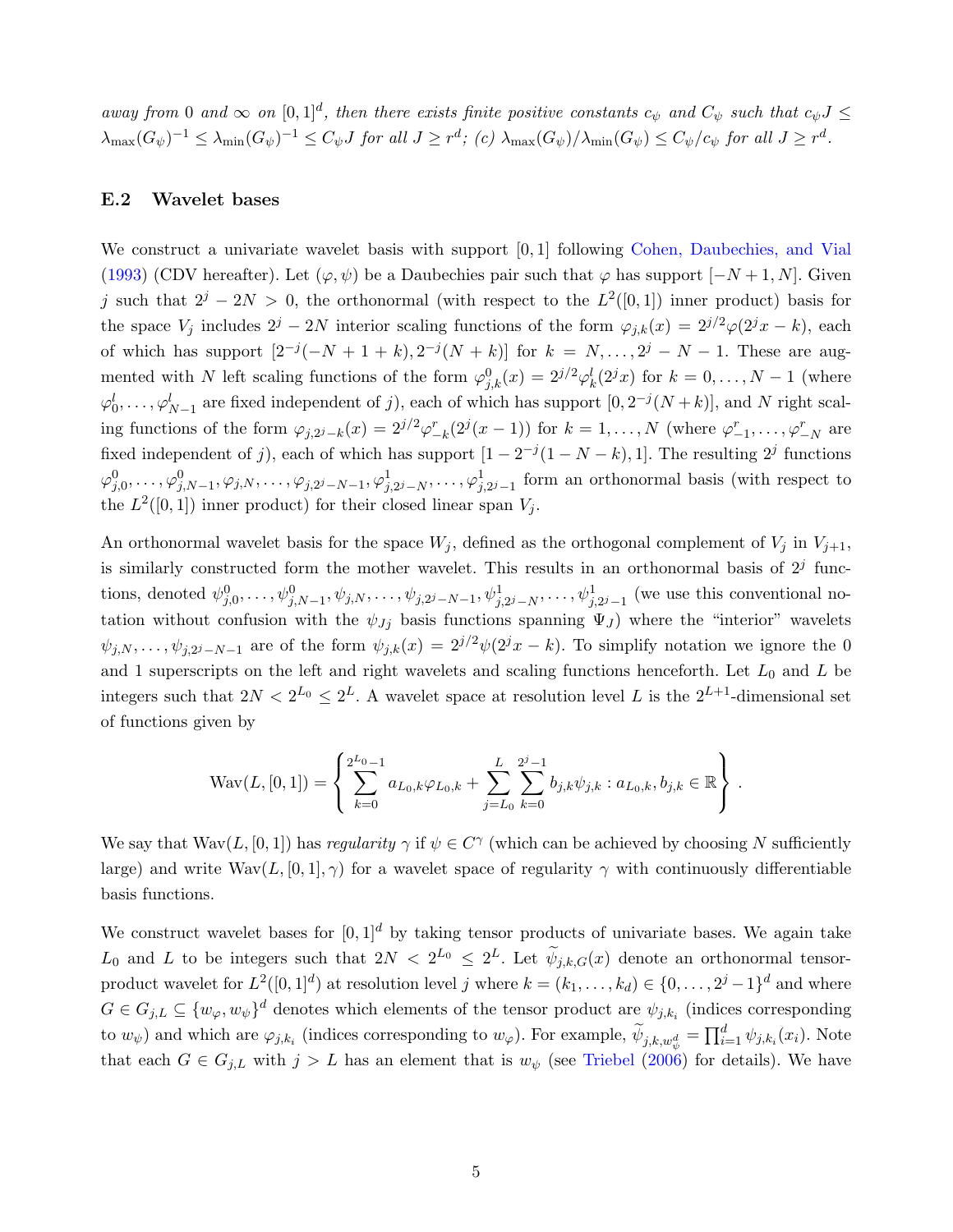$\#(G_{L_0,L_0}) = 2^d, \, \#(G_{j,L_0}) = 2^d - 1$  for  $j > L_0$ . Let  $\text{Wav}(L, [0,1]^d, \gamma)$  denote the space

$$
Wav(L, [0, 1]^d, \gamma) = \left\{ \sum_{j=L_0}^{L} \sum_{G \in G_{j, L_0}} \sum_{k \in \{0, \dots, 2^j - 1\}^d} a_{j, k, G} \widetilde{\psi}_{j, k, G} : a_{j, k, G} \in \mathbb{R} \right\}
$$
(25)

where each univariate basis has regularity  $\gamma$ . This definition clearly reduces to the above definition for  $\text{Wav}(L, [0, 1], \gamma)$  in the univariate case.

**Stability properties:** The following two Lemmas bound  $\xi_{\psi,J}$ , as well as the minimum eigenvalue and condition number of  $G_{\psi} = G_{\psi,J} = E[\psi^J(X_i)\psi^J(X_i)']$  when  $\psi_{J_1}, \dots, \psi_{JJ}$  is constructed using univariate and tensor-products of CDV wavelet bases.

**Lemma E.3.** Let X have support  $[0, 1]$  and let be a univariate CDV wavelet basis of resolution level  $L = \log_2(J) - 1$ . Then: (a)  $\xi_{\psi, J} = O(J)$  $\sqrt{J}$ ) for each sieve dimension  $J = 2^{L+1}$ ; (b) If the density of X is uniformly bounded away from 0 and  $\infty$  on [0,1], then there exists finite positive constants  $c_{\psi}$  and  $C_{\psi}$  such that  $c_{\psi} \leq \lambda_{\max}(G_{\psi})^{-1} \leq \lambda_{\min}(G_{\psi})^{-1} \leq C_{\psi}$  for each  $J$ ; (c)  $\lambda_{\max}(G_{\psi})/\lambda_{\min}(G_{\psi}) \leq C_{\psi}/c_{\psi}$  for each J.

**Lemma E.4.** Let X have support  $[0, 1]^d$  and let  $\psi_{J1}, \dots, \psi_{JJ}$  be a wavelet basis formed as the tensor product of d univariate bases of resolution level L. Then: (a)  $\xi_{\psi,J} = O(\xi)$ √  $J$ ) each  $J$ ; (b) If the density of X is uniformly bounded away from 0 and  $\infty$  on  $[0,1]^d$ , then there exists finite positive constants  $c_{\psi}$ and  $C_{\psi}$  such that  $c_{\psi} \leq \lambda_{\max}(G_{\psi})^{-1} \leq \lambda_{\min}(G_{\psi})^{-1} \leq C_{\psi}$  for each  $J$ ; (c)  $\lambda_{\max}(G_{\psi})/\lambda_{\min}(G_{\psi}) \leq C_{\psi}/c_{\psi}$ for each J.

Wavelet characterization of Besov norms: When the wavelet basis just described is of regularity  $\gamma > 0$ , the norms  $\|\cdot\|_{B^p_{\infty,\infty}}$  for  $p < \gamma$  can be restated in terms of the wavelet coefficients. We briefly explain the multivariate case as it nests the univariate case. Any  $f \in L^2([0,1]^d)$  may be represented as

$$
f=\sum_{j,G,k}a_{j,k,G}(f)\widetilde{\psi}_{j,k,G}
$$

with the sum is understood to be taken over the same indices as in display (25). If  $f \in B^p_{\infty,\infty}([0,1]^d)$ then

$$
||f||_{B^{p}_{\infty,\infty}} \asymp ||f||_{b^{p}_{\infty,\infty}} := \sup_{j,k,G} 2^{j(p+d/2)} |a_{j,k,G}(f)|.
$$

and if  $f \in B_2^p$  $_{2,2}^p([0,1])$  then

$$
\|f\|^2_{B^p_{2,2}}\asymp \|f\|^2_{b^p_{2,2}}:=\sum_{j,k,G}2^{jp}a_{j,k,G}(f)^2
$$

See Johnstone (2013) and Triebel (2006) for more thorough discussions.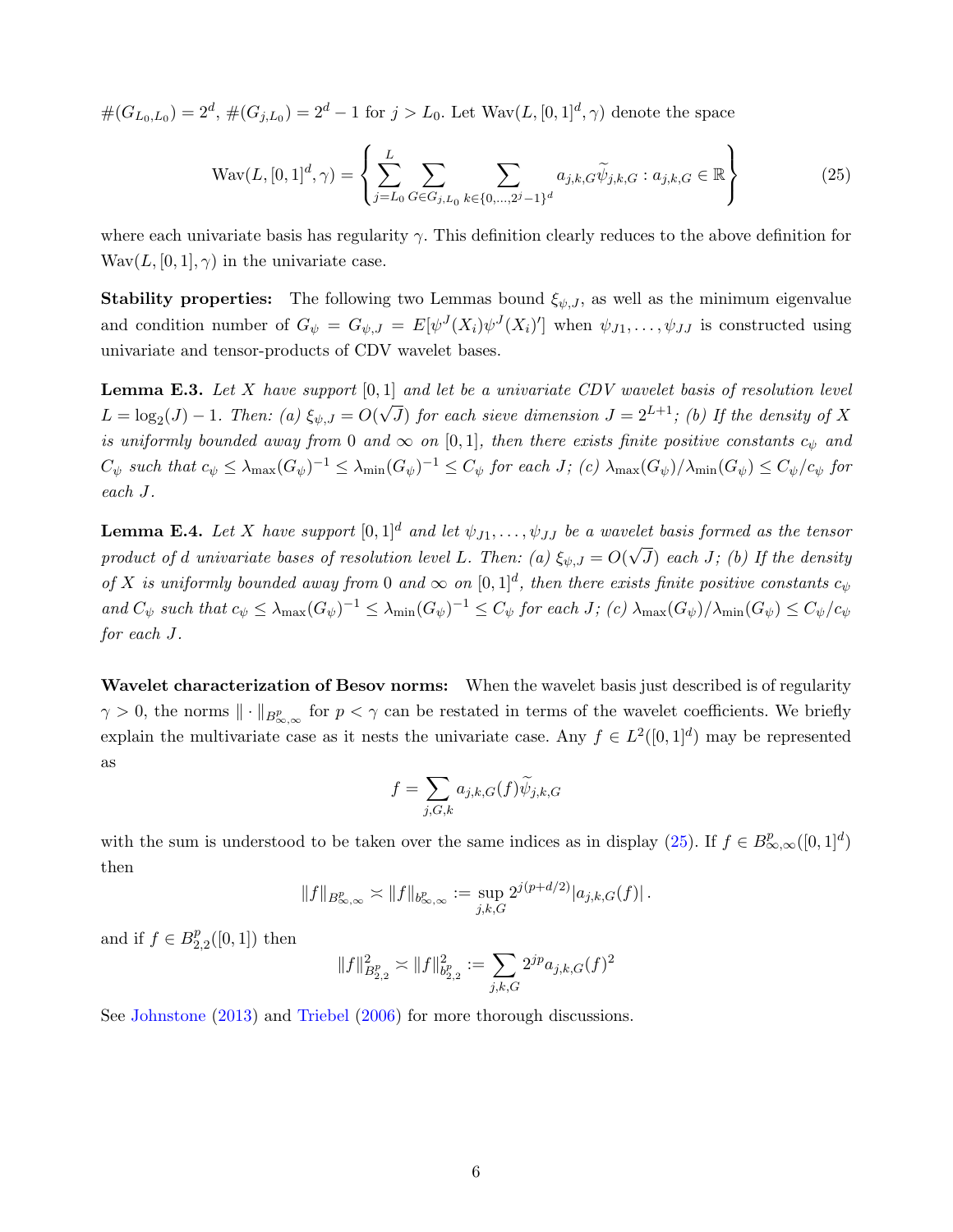## F Useful results on random matrices

**Notation:** For a  $r \times c$  matrix A with  $r \leq c$  and full row rank r we let  $A_t^ \bar{l}$  denote its left pseudoinverse, namely  $(A'A)^-A'$  where ' denotes transpose and  $^-$  denotes generalized inverse. We let  $s_{\min}(A)$  denote the minimum singular value of a rectangular matrix A. For a positive-definite symmetric matrix A we let  $\lambda_{\min}(A)$  and  $\lambda_{\max}(A)$  denote its minimum and maximum eigenvalue, respectively.

#### F.1 Some matrix inequalities

The following Lemmas are used throughout the proofs in this paper and are stated here for convenience.

**Lemma F.1** (Weyl's inequality). Let  $A, B \in \mathbb{R}^{r \times c}$  and let  $s_i(A)$ ,  $s_i(B)$  denote the ith (ordered) singular value of A and B respectively, for  $1 \le i \le (r \wedge c)$ . Then:  $|s_i(A) - s_i(B)| \le ||A - B||_{\ell^2}$  for all  $1 \leq i \leq (r \wedge c)$ . In particular,  $|s_{\min}(A) - s_{\min}(B)| \leq ||A - B||_{\ell^2}$ .

**Lemma F.2.** Let  $A \in \mathbb{R}^{r \times r}$  be nonsingular. Then:  $||A^{-1} - I_r||_{\ell^2} \le ||A^{-1}||_{\ell^2} ||A - I_r||_{\ell^2}$ .

**Lemma F.3** (Schmitt (1992)). Let  $A, B \in \mathbb{R}^{r \times r}$  be positive definite. Then:

$$
||A^{1/2} - B^{1/2}||_{\ell^2} \le \frac{1}{\sqrt{\lambda_{\min}(B)} + \sqrt{\lambda_{\min}(A)}} ||A - B||_{\ell^2}.
$$

**Lemma F.4.** Let  $A, B \in \mathbb{R}^{r \times c}$  with  $r \leq c$  and let A and B have full row rank r. Then:

$$
||B_l^- - A_l^-||_{\ell^2} \le \frac{1 + \sqrt{5}}{2} (s_{\min}(A)^{-2} \vee s_{\min}(B)^{-2}) ||A - B||_{\ell^2}.
$$

If, in addition,  $||A - B||_{\ell^2} \leq \frac{1}{2}$  $\frac{1}{2} s_{\min}(A)$  then

$$
||B_l^- - A_l^-||_{\ell^2} \le 2(1+\sqrt{5})s_{\min}(A)^{-2}||A-B||_{\ell^2}.
$$

**Lemma F.5.** Let  $A \in \mathbb{R}^{r \times c}$  with  $r \leq c$  have full row rank r. Then:  $||A|$  $\| \overline{l} \|_{\ell^2} \leq s_{\min}(A)^{-1}.$ **Lemma F.6.** Let  $A, B \in \mathbb{R}^{r \times c}$  with  $r \leq c$  and let A and B have full row rank r. Then:

$$
||A'(AA')^{-1}A-B'(BB')^{-1}B||_{\ell^2} \leq (s_{\min}(A)^{-1} \vee s_{\min}(B)^{-1})||A-B||_{\ell^2}.
$$

### F.2 Convergence of the matrix estimators

Before presenting the following lemmas, we define the orthonormalized matrix estimators

$$
\begin{array}{rcl}\n\widehat{G}^o_b & = & G_b^{-1/2} \widehat{G}_b G_b^{-1/2} \\
\widehat{G}^o_\psi & = & G_\psi^{-1/2} \widehat{G}_\psi G_\psi^{-1/2} \\
\widehat{S}^o & = & G_b^{-1/2} \widehat{S} G_\psi^{-1/2}\n\end{array}
$$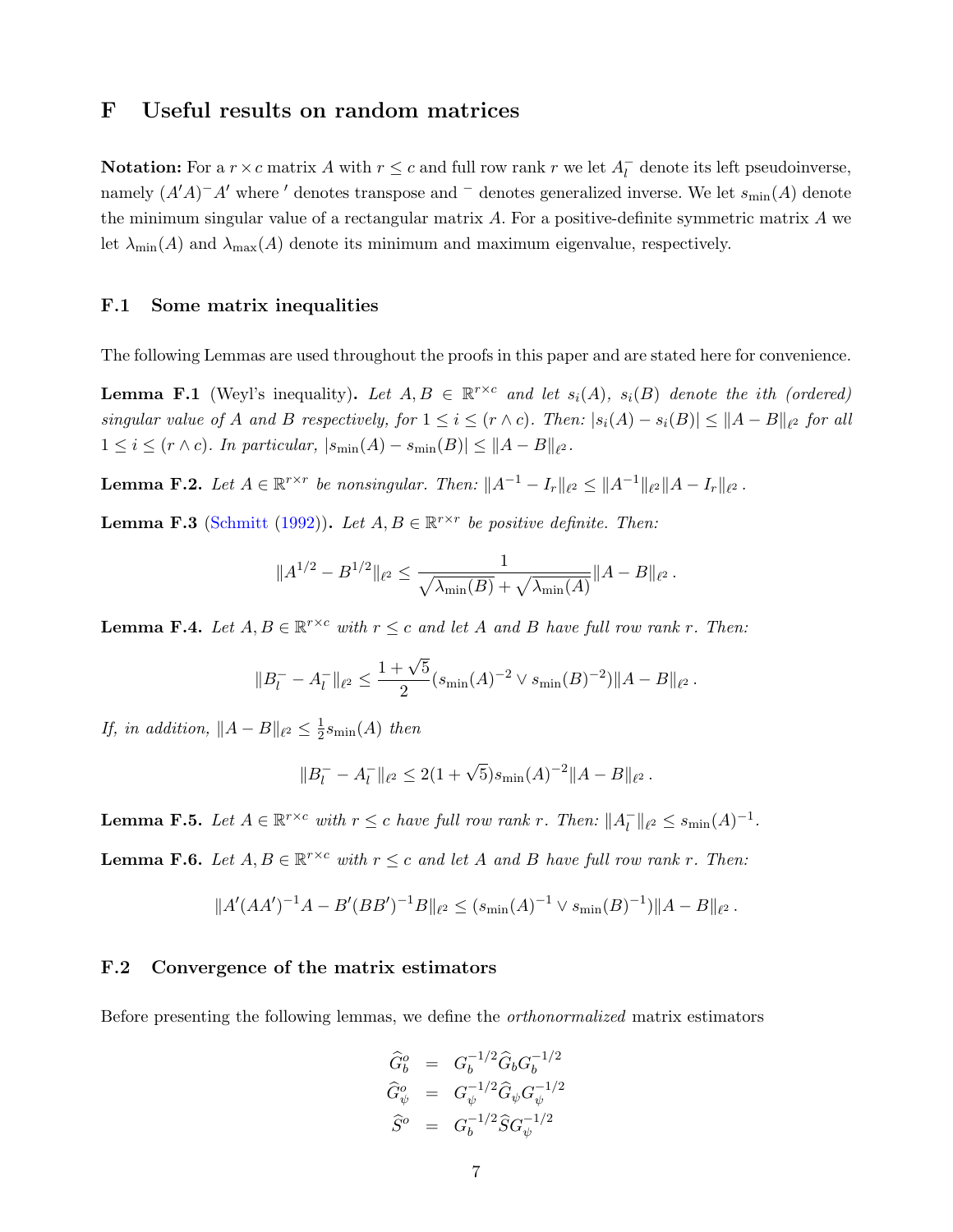and let  $G_b^o = I_K$ ,  $G_{\psi}^o = I_J$  and  $S^o$  denote their respective expected values.

Lemma F.7. The orthonormalized matrix estimators satisfy the exponential inequalities:

$$
\mathbb{P}\left(\|\widehat{G}^o_{\psi} - G^o_{\psi}\|_{\ell^2} > t\right) \leq 2 \exp\left\{\log J - \frac{t^2/2}{\zeta_{\psi,J}^2(1 + 2t/3)/n}\right\}
$$
  

$$
\mathbb{P}\left(\|\widehat{G}^o_{b} - G^o_{b}\|_{\ell^2} > t\right) \leq 2 \exp\left\{\log K - \frac{t^2/2}{\zeta_{b,K}^2(1 + 2t/3)/n}\right\}
$$
  

$$
\mathbb{P}\left(\|\widehat{S}^o - S^o\|_{\ell^2} > t\right) \leq 2 \exp\left\{\log K - \frac{t^2/2}{(\zeta_{b,K}^2 \vee \zeta_{\psi,J}^2)/n + 2\zeta_{b,K}\zeta_{\psi,J}t/(3n)}\right\}
$$

and therefore

$$
\begin{array}{rcl}\n\|\widehat{G}^o_\psi - G^o_\psi\|_{\ell^2} & = & O_p(\zeta_{\psi,J}\sqrt{(\log J)/n}) \\
\|\widehat{G}^o_\mathbf{b} - G^o_\mathbf{b}\|_{\ell^2} & = & O_p(\zeta_{b,K}\sqrt{(\log K)/n}) \\
\|\widehat{S}^o - S^o\|_{\ell^2} & = & O_p((\zeta_{b,K}\vee\zeta_{\psi,J})\sqrt{(\log K)/n}).\n\end{array}
$$

as  $n, J, K \to \infty$  provided  $(\zeta_{b,K} \vee \zeta_{\psi,J}) \sqrt{\log K / n} = o(1)$ .

**Lemma F.8** (Newey (1997), p. 162). Let Assumption 2(i) hold. Then:  $||G_b^{-1/2}B'u/n||_{\ell^2} = O_p(\sqrt{K/n})$ . **Lemma F.9.** Let  $h_J(x) = \psi^J(x)$ 'c g for any deterministic  $c_J \in \mathbb{R}^J$  and  $H_J = (h_J(X_1), \ldots, h_J(X_n))' =$  $\Psi c_J$ . Then:

$$
||G_b^{-1/2}(B'(H_0 - \Psi c_J)/n - E[b^K(W_i)(h_0(X_i) - h_J(X_i))])||_{\ell^2}
$$
  
=  $O_p((\sqrt{K/n} \times ||h_0 - h_J||_{\infty}) \wedge (\zeta_{b,K}/\sqrt{n} \times ||h_0 - h_J||_{L^2(X)}))$ .

**Lemma F.10.** Let  $s_{JK}^{-1}\zeta\sqrt{(\log J)/n} = o(1)$  and let  $J \le K = O(J)$ . Then:

(a) 
$$
\|(\widehat{G}_b^{-1/2}\widehat{S})_l^-\widehat{G}_b^{-1/2}G_b^{1/2} - (G_b^{-1/2}S)_l^-\|_{\ell^2} = O_p\left(s_{JK}^{-2}\zeta\sqrt{(\log J)/(ne_J)}\right)
$$

(b) 
$$
\|G_{\psi}^{1/2}\{(\widehat{G}_{b}^{-1/2}\widehat{S})_{l}^{-}\widehat{G}_{b}^{-1/2}G_{b}^{1/2} - (G_{b}^{-1/2}S)_{l}^{-}\}\|_{\ell^{2}} = O_{p}\left(s_{JK}^{-2}\zeta\sqrt{(\log J)/n}\right)
$$

$$
(c) \qquad ||G_b^{-1/2}S\{(\widehat{G}_b^{-1/2}\widehat{S})_l^-\widehat{G}_b^{-1/2}G_b^{1/2}-(G_b^{-1/2}S)_l^-\}||_{\ell^2}=O_p\left(s_{JK}^{-1}\zeta\sqrt{(\log J)/n}\right).
$$

# References

- Chen, X. and T. M. Christensen (2015). Optimal uniform convergence rates and asymptotic normality for series estimators under weak dependence and weak conditions. Journal of Econometrics  $188(2)$ ,  $447 - 465$ .
- Chen, X. and D. Pouzo (2015). Sieve Wald and QLR inferences on semi/nonparametric conditional moment models. Econometrica 83 (3), 1013–1079.
- Cohen, A., I. Daubechies, and P. Vial (1993). Wavelets on the interval and fast wavelet transforms. Applied and Computational Harmonic Analysis 1, 54–81.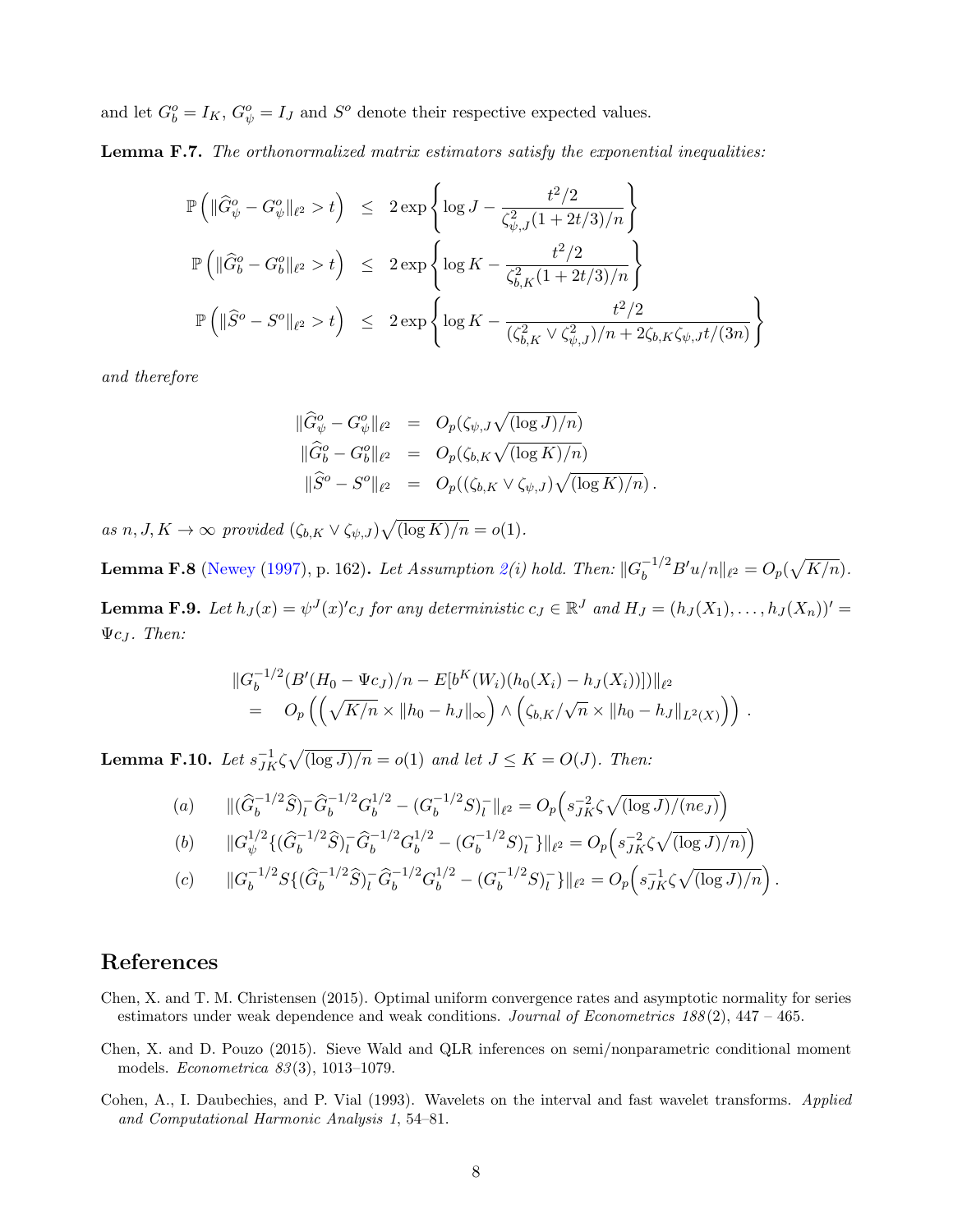- DeVore, R. A. and G. G. Lorentz (1993). Constructive Approximation. Grundlehren der mathematischen Wissenschaften 303. Springer-Verlag, Berlin.
- Johnstone, I. M. (2013). Gaussian estimation: Sequence and wavelet models. Manuscript.
- Newey, W. K. (1997). Convergence rates and asymptotic normality for series estimators. Journal of Economet $rics$  79(1), 147-168.
- Schmitt, B. A. (1992). Perturbation bounds for matrix square roots and pythagorean sums. Linear Algebra and its Applications 174 (0), 215–227.
- Triebel, H. (2006). Theory of Function Spaces III. Birkhäuser, Basel.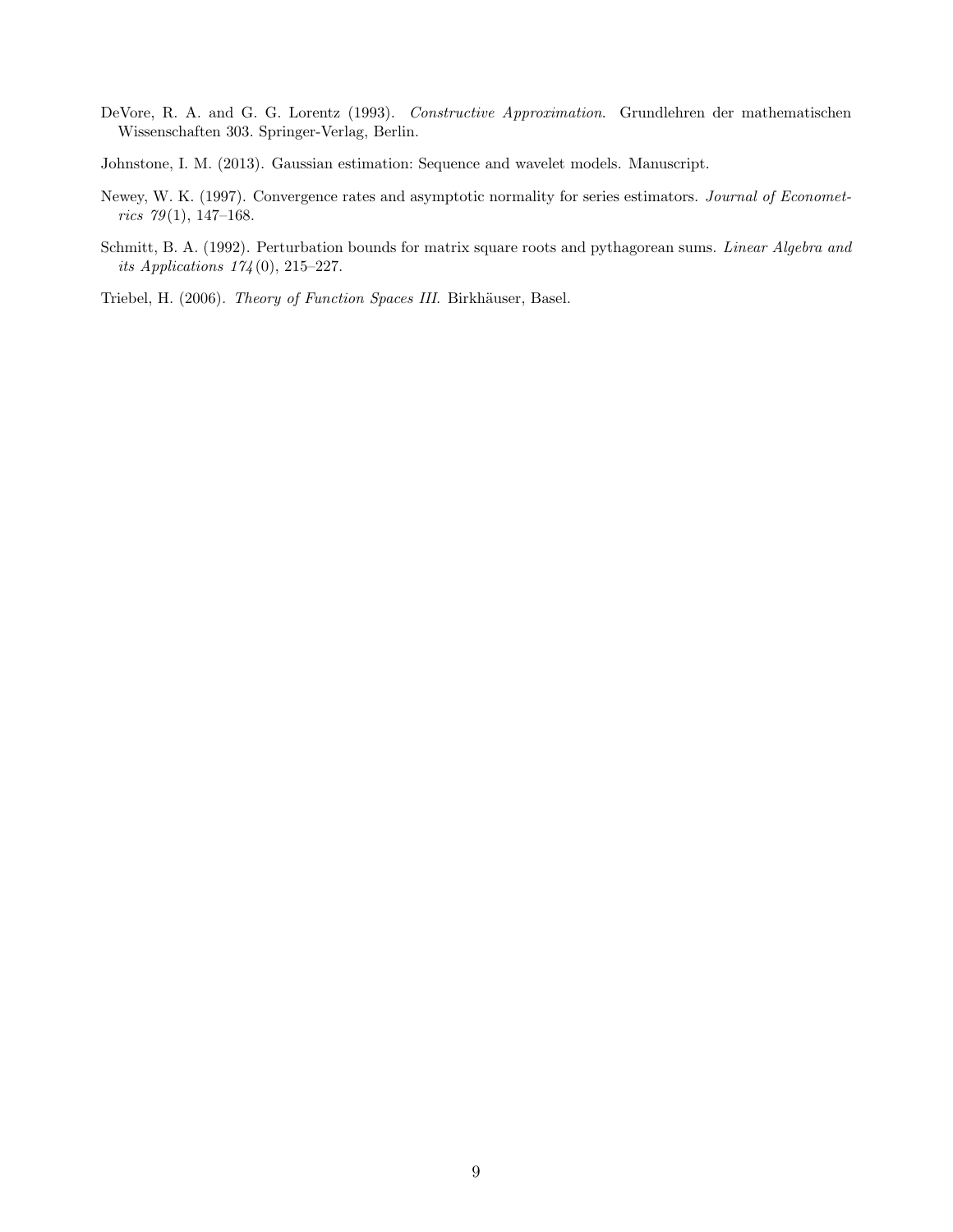## Secondary Online Appendix to

# Optimal Sup-norm Rates and Uniform Inference on Nonlinear Functionals of Nonparametric IV Regression

Xiaohong Chen Timothy M. Christensen

First version: August 2013. Revised: January 2017.

## G Supplementary Lemmas and Proofs

All the notation follow from the main text and the main online appendix. For a  $r \times c$  matrix A with  $r \leq c$ and full row rank r we let  $A_l^-$  denote its left pseudoinverse, namely  $(A'A)^-A'$  where ' denotes transpose and  $^$ denotes generalized inverse. We let  $s_{\min}(A)$  denote the minimum singular value of a rectangular matrix A.

Let  $s_{JK} = s_{\min} (G_b^{-1/2} SG_{\psi}^{-1/2})$ . Throughout the proofs in the appendix we use the identity

$$
\psi^{J}(x)'(G_b^{-1/2}S)_{l}^{-} = \psi^{J}(x)'(S'G_b^{-1}S)^{-1}S'G_b^{-1/2}
$$
  

$$
= \psi^{J}(x)'G_{\psi}^{-1/2}(G_{\psi}^{-1/2}SG_b^{-1}SG_{\psi}^{-1/2})^{-1}G_{\psi}^{-1/2}S'G_b^{-1/2}
$$
  

$$
= \psi^{J}(x)'G_{\psi}^{-1/2}(G_b^{-1/2}SG_{\psi}^{-1/2})_{l}^{-}
$$

which implies that

$$
\|\psi^{J}(x)'(G_b^{-1/2}S)_l^{-}\|_{\ell^2} \leq \|\psi^{J}(x)'G_{\psi}^{-1/2}\|_{\ell^2} \|(G_b^{-1/2}SG_{\psi}^{-1/2})_l^{-}\|_{\ell^2}
$$
  

$$
\leq \zeta_{\psi,J} \|(G_b^{-1/2}SG_{\psi}^{-1/2})_l^{-}\|_{\ell^2}
$$
  

$$
\leq \zeta_{\psi,J}s_{JK}^{-1} \tag{26}
$$

by definition of  $\zeta_{\psi,J}$  and the fact that  $||A_l^-||_{\ell^2} \leq s_{\min}(A)^{-1}$  (see Lemma F.5).

#### G.1 Proofs for Appendix A and Section 3.1

Since the proofs of results in Section 3.1 built upon those for results in Appendix A, we shall present the proofs for Appendix A first.

#### G.1.1 Proofs for Appendix A

**Proof of Lemma A.1.** First note that  $\tau_J > 0$  for all J by compactness and injectivity of T. Then:

$$
s_{JK} = \inf_{h \in \Psi_J: \|h\|_{L^2(X)} = 1} \|\Pi_K Th\|_{L^2(W)} \le \inf_{h \in \Psi_J: \|h\|_{L^2(X)} = 1} \|Th\|_{L^2(W)} = \tau_J^{-1}
$$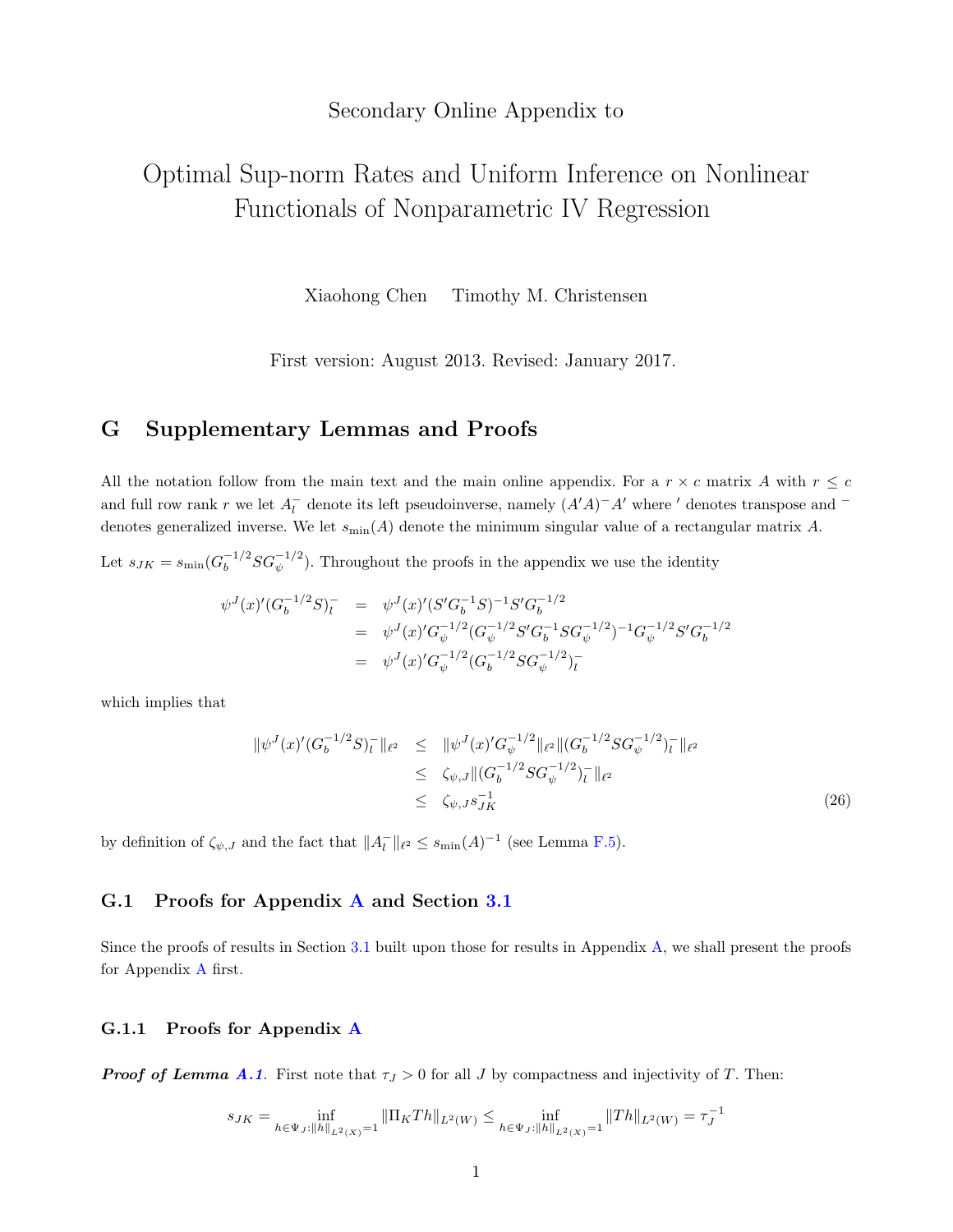holds uniformly in J because  $\Pi_K$  is a contraction, whence  $\tau_J \leq s_{JK}^{-1}$ . To derive a lower bound on  $\tau_J$ , the triangle inequality and Assumption 4(i) yield:

$$
s_{JK} = \inf_{h \in \Psi_{J,1}} ||\Pi_K Th||_{L^2(W)}
$$
  
\n
$$
\geq \inf_{h \in \Psi_{J,1}} ||Th||_{L^2(W)} - \sup_{h \in \Psi_{J,1}} ||(\Pi_K T - T)h||_{L^2(W)}
$$
  
\n
$$
= (1 - o(1))\tau_J^{-1}.
$$

Therefore,  $s_{JK}^{-1} \leq (1 - o(1))^{-1} \tau_J$ .

It is clear that Lemma A.2 is implied by the following lemma.

**Lemma G.1.** Let Assumptions  $1(iii)$  and  $4(ii)$  hold. Then: (1) (a)  $||h_0 - \pi_J h_0||_{L^2(X)} \asymp ||h_0 - \Pi_J h_0||_{L^2(X)}$ ; and  $(b) \tau_J \times ||T(h_0 - \pi_J h_0)||_{L^2(W)} \le \text{const} \times ||h_0 - \pi_J h_0||_{L^2(X)}.$ 

- (2) If Assumption 4(i) also holds, then: (a)  $||Q_J h_0 \pi_J h_0||_{L^2(X)} \le o(1) \times ||h_0 \pi_J h_0||_{L^2(X)}$ ; and (b)  $||h_0 - \Pi_J h_0||_{L^2(X)} \asymp ||h_0 - Q_J h_0||_{L^2(X)}$ .
- (3) If Assumption  $\mathcal{A}(iii')$  also holds, then:  $||Q_J h_0 \pi_J h_0||_{\infty} \leq O(1) \times ||h_0 \pi_J h_0||_{L^2(X)}$ .
- (4) Further, if Condition (24) also holds, then Assumption  $\mathcal{A}(iii)$  is satisfied.

**Proof of Lemma G.1.** In what follows, "const" denotes a generic positive constant that may be different from line to line. Assumption 1(iii) guarantees  $\tau_J$  and  $\pi_J h_0$  are well defined. For part (1.a), we have:

$$
||h_0 - \Pi_J h_0||_{L^2(X)} \le ||h_0 - \pi_J h_0||_{L^2(X)}
$$
  
\n
$$
\le ||h_0 - \Pi_J h_0||_{L^2(X)} + \|\Pi_J h_0 - \pi_J h_0||_{L^2(X)}
$$
  
\n
$$
\le ||h_0 - \Pi_J h_0||_{L^2(X)} + \tau_J \|T(\pi_J h_0 - \Pi_J h_0)||_{L^2(W)}
$$
  
\n
$$
= ||h_0 - \Pi_J h_0||_{L^2(X)} + \tau_J \|T\pi_J(h_0 - \Pi_J h_0)||_{L^2(W)}
$$
  
\n
$$
\le ||h_0 - \Pi_J h_0||_{L^2(X)} + \tau_J \|T(h_0 - \Pi_J h_0)||_{L^2(W)}
$$
  
\n
$$
= (1 + const) \times ||h_0 - \Pi_J h_0||_{L^2(X)}
$$

where the third line is by definition of  $\tau_J$ , the fourth is because  $\pi_J h = h$  for all  $h \in \Psi_J$ , the final line is by Assumption 4(ii), and the fifth is because  $\pi_J$  is a weak contraction under the norm  $h \mapsto ||Th||_{L^2(W)}$ . More precisely by the definition of  $\pi_J h_0$  we have:

$$
\langle Th, T(h_0 - \pi_J h_0) \rangle_W = 0 \tag{27}
$$

for all  $h \in \Psi_J$ , where  $\langle \cdot, \cdot \rangle_W$  denotes the  $L^2(W)$  inner product. With  $h = \pi_J h_0 - \Pi_J h_0 \in \Psi_J$  this implies

$$
\langle T(\pi_J h_0 - \Pi_J h_0), T(h_0 - \pi_J h_0) \rangle_W = 0.
$$

$$
\langle T(\pi_J h_0 - \Pi_J h_0), T(h_0 - \Pi_J h_0) \rangle_W = \langle T(\pi_J h_0 - \Pi_J h_0), T(\pi_J h_0 - \Pi_J h_0) \rangle_W.
$$

Thus  $||T(\pi_J h_0 - \Pi_J h_0)||_{L^2(W)} \le ||T(h_0 - \Pi_J h_0)||_{L^2(W)}$ .

 $\Box$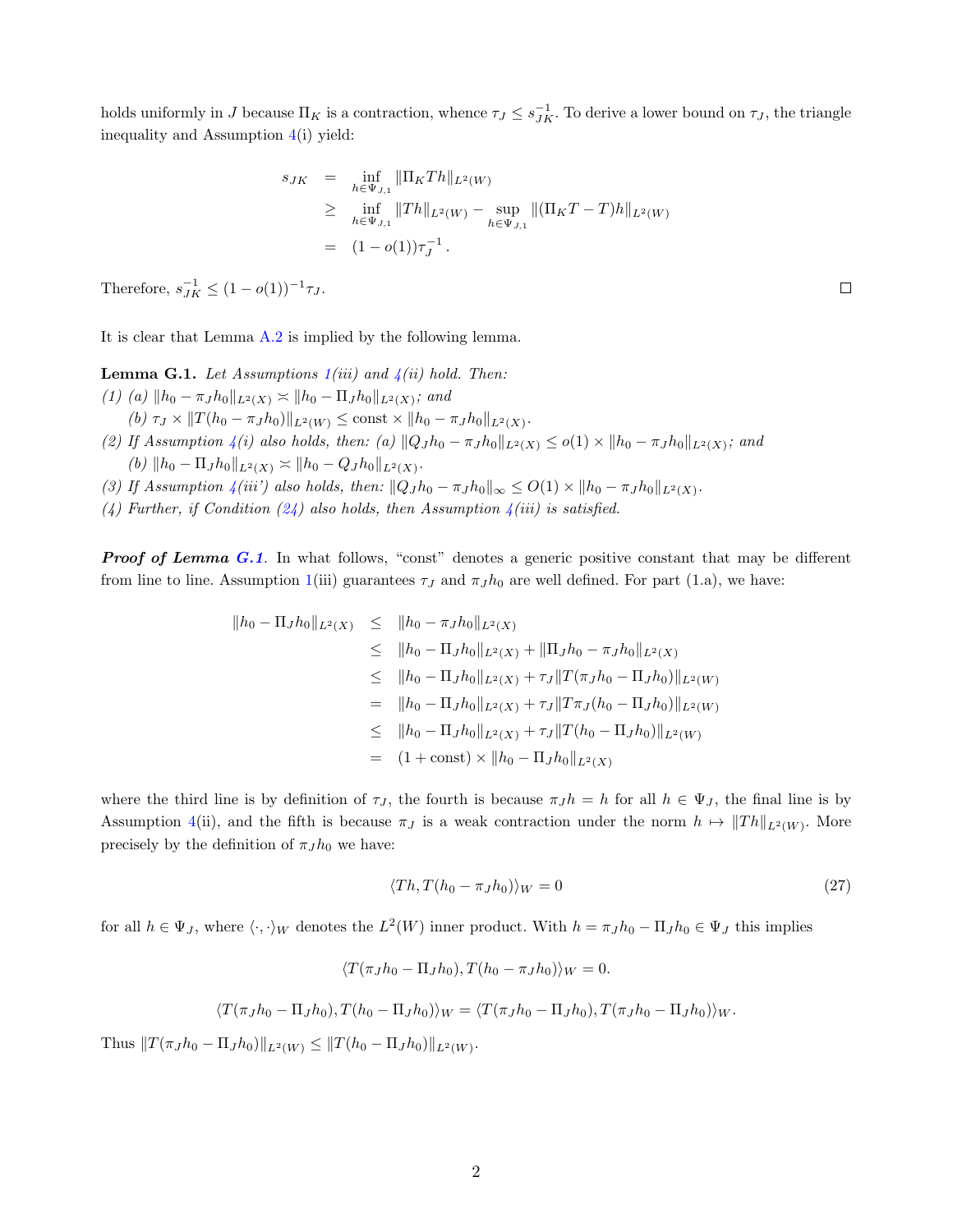For part (1.b):

$$
\tau_J \|T(h_0 - \pi_J h_0)\|_{L^2(W)} \leq \tau_J \|T(h_0 - \Pi_J h_0)\|_{L^2(W)}
$$
  
\n
$$
\leq \text{ const} \times \|h_0 - \Pi_J h_0\|_{L^2(X)}
$$
  
\n
$$
\leq \text{ const} \times \|h_0 - \pi_J h_0\|_{L^2(X)}
$$

where the first and final inequalities are by definition of  $\pi_J h_0$  and  $\Pi_J h_0$  and the second inequality is by Assumption 4(ii).

For part (2.a), Lemma A.1 guarantees that  $Q_J h_0$  is well defined and that  $s_{JK}^{-1} \leq 2\tau_J$  for all J sufficiently large. By definition of  $Q_J h_0$  we have:

$$
\langle \Pi_K Th, T(h_0 - Q_J h_0) \rangle_W = 0 \tag{28}
$$

for all  $h \in \Psi_J$ , where we use the fact that  $\langle \Pi_K f, g \rangle_W = \langle \Pi_K f, \Pi_K g \rangle_W$  holds for any  $f, g \in L^2(W)$  since  $\Pi_K$  is a projection). Substituting  $h = Q_J h_0 - \pi_J h_0 \in \Psi_J$  into the two equations (27) and (28) yields:

$$
\langle (T - \Pi_K T)(Q_J h_0 - \pi_J h_0), T(h_0 - \pi_J h_0) \rangle_W + \langle \Pi_K T(Q_J h_0 - \pi_J h_0), T(h_0 - \pi_J h_0) \rangle_W = 0 \qquad (29)
$$
  

$$
\langle \Pi_K T(Q_J h_0 - \pi_J h_0), T(h_0 - Q_J h_0) \rangle_W = 0. \qquad (30)
$$

By subtracting  $(30)$  from  $(29)$  we obtain

$$
\langle (T - \Pi_K T)(Q_J h_0 - \pi_J h_0), T(h_0 - \pi_J h_0) \rangle_W + ||\Pi_K T(Q_J h_0 - \pi_J h_0)||_{L^2(W)}^2 = 0
$$

We have therefore proved

$$
\|\Pi_K T(Q_J h_0 - \pi_J h_0)\|_{L^2(W)}^2 = |\langle (T - \Pi_K T)(Q_J h_0 - \pi_J h_0), T(h_0 - \pi_J h_0) \rangle_W|. \tag{31}
$$

It follows from  $(31)$ , the Cauchy-Schwarz inequality, and Assumption  $4(i)$  that:

$$
s_{JK}^{2} \|Q_{J}h_{0} - \pi_{J}h_{0}\|_{L^{2}(X)}^{2} \leq \| \Pi_{K}T(Q_{J}h_{0} - \pi_{J}h_{0}) \|_{L^{2}(W)}^{2}
$$
  
\n
$$
\leq \| (T - \Pi_{K}T)(Q_{J}h_{0} - \pi_{J}h_{0}) \|_{L^{2}(W)} \|T(h_{0} - \pi_{J}h_{0})\|_{L^{2}(W)} \tag{32}
$$
  
\n
$$
\leq o(\tau_{J}^{-1}) \|Q_{J}h_{0} - \pi_{J}h_{0}\|_{L^{2}(X)} \|T(h_{0} - \pi_{J}h_{0})\|_{L^{2}(W)} . \tag{33}
$$

It follows by (33) and the relation  $s_{JK}^{-1} \leq 2\tau_J$  for all J large that:

$$
||Q_J h_0 - \pi_J h_0||_{L^2(X)} \leq o(1) \times \tau_J ||T(h_0 - \pi_J h_0)||_{L^2(W)}
$$
  
 
$$
\leq o(1) \times \text{const} \times ||h_0 - \pi_J h_0||_{L^2(X)}
$$

where the final line is by part (1.b). For part (2.b), by definition of  $Q_J$ ,  $\Pi_J$  and results in part (1.a) and part (2.a), we have:

$$
||h_0 - \Pi_J h_0||_{L^2(X)} \le ||h_0 - Q_J h_0||_{L^2(X)}
$$
  
\n
$$
\le ||h_0 - \pi_J h_0||_{L^2(X)} + \|\pi_J h_0 - Q_J h_0||_{L^2(X)}
$$
  
\n
$$
\le ||h_0 - \pi_J h_0||_{L^2(X)} + o(1) \times ||h_0 - \pi_J h_0||_{L^2(X)}
$$
  
\n
$$
= (1 + const) \times ||h_0 - \Pi_J h_0||_{L^2(X)}.
$$

This proves part (2.b).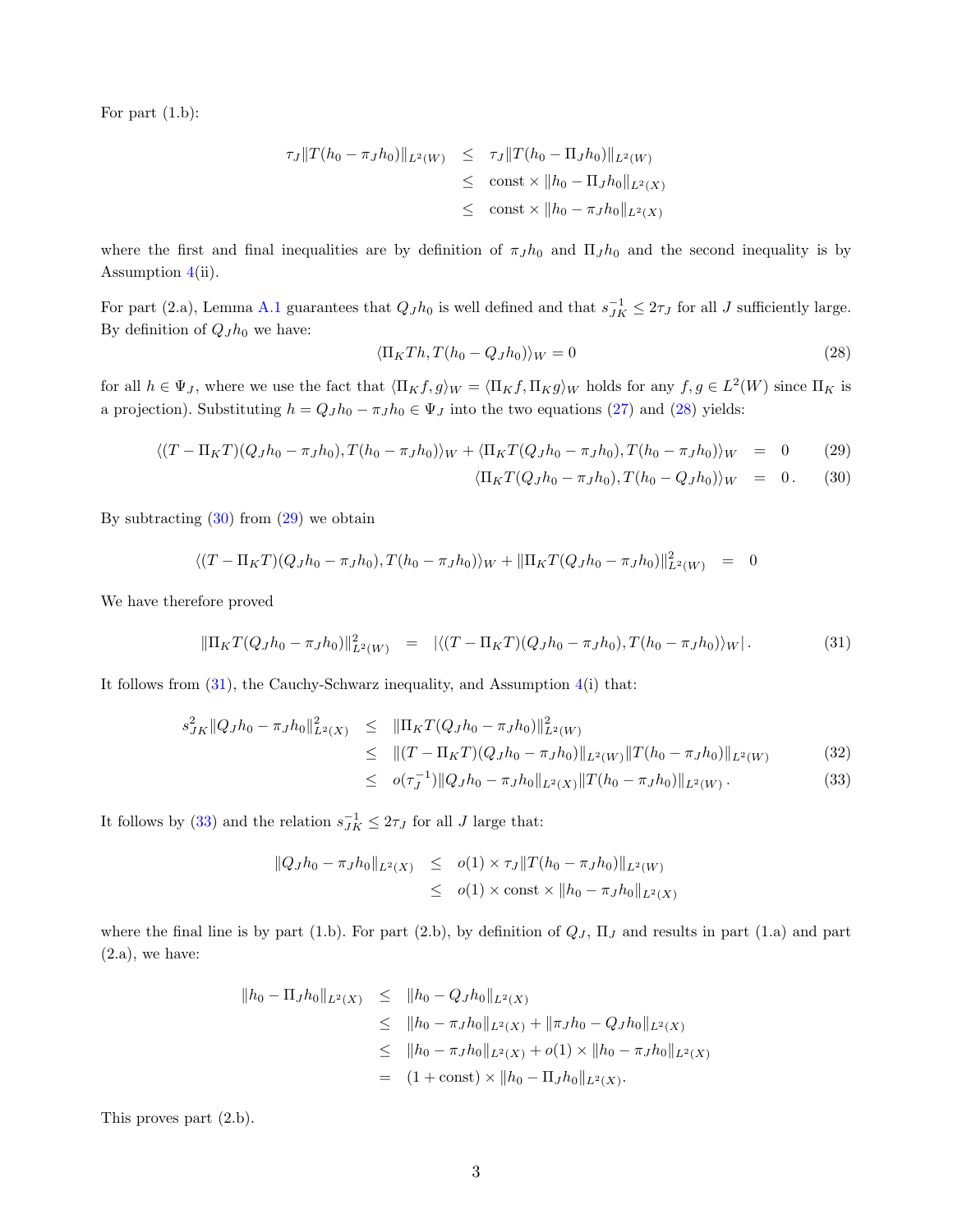For part  $(3)$ , it follows from  $(32)$  and Assumption  $4(iii')$  that

$$
s_{JK}^2 ||Q_J h_0 - \pi_J h_0||_{L^2(X)} \le \text{const} \times (\zeta_{\psi,J} \tau_J)^{-1} ||T(h_0 - \pi_J h_0)||_{L^2(W)}.
$$

and hence

$$
\|Q_J h_0 - \pi_J h_0\|_{L^2(X)} \leq \operatorname{const} \times \zeta_{\psi, J}^{-1} \times \tau_J \|T(h_0 - \pi_J h_0)\|_{L^2(W)} \leq \zeta_{\psi, J}^{-1} \times \operatorname{const} \times \|h_0 - \pi_J h_0\|_{L^2(X)} \tag{34}
$$

by Part (1.b) and the fact that  $s_{JK}^{-1} \leq 2\tau_J$  for all J large. Therefore,

$$
||Q_J h_0 - \pi_J h_0||_{\infty} \le \zeta_{\psi} ||Q_J h_0 - \pi_J h_0||_{L^2(X)}
$$
  

$$
\le \text{const} \times ||h_0 - \pi_J h_0||_{L^2(X)}
$$

where the last inequality is due to  $(34)$ .

For part (4), by the triangle inequality, the results in part (1.a) and (3) and Condition (24) we have:

$$
||Q_J(h_0 - \Pi_J h_0)||_{\infty} \le ||Q_J h_0 - \pi_J h_0||_{\infty} + ||\pi_J h_0 - \Pi_J h_0||_{\infty}
$$
  
\n
$$
\le \text{const} \times ||h_0 - \Pi_J h_0||_{L^2(X)} + ||h_0 - \Pi_J h_0||_{\infty}
$$
  
\n
$$
\le O(1) \times ||h_0 - \Pi_J h_0||_{\infty}
$$

which completes the proof.

Note that we may write  $\Pi_J h_0(x) = \psi^J(x)' c_J$  for some  $c_J$  in  $\mathbb{R}^J$ . We use this notation hereafter.

**Proof of Lemma A.3.** We first prove **Result (1)**. We begin by writing

$$
\tilde{h}(x) - \Pi_J h_0(x) = Q_J(h_0 - \Pi_J h_0)(x) \n+ \psi^J(x)' (G_b^{-1/2} S)_l^{\mathsf{-}} \{G_b^{-1/2} (B'(H_0 - \Psi c_J)/n - E[b^K(W_i)(h_0(X_i) - \Pi_J h_0(X_i))])\} \n+ \psi^J(x)' \{(\hat{G}_b^{-1/2} \hat{S})_l^{\mathsf{-}} \hat{G}_b^{-1/2} G_b^{1/2} - (G_b^{-1/2} S)_l^{\mathsf{-}} \} G_b^{-1/2} B'(H_0 - \Psi c_J)/n \n=:\quad T_1 + T_2 + T_3
$$

where  $Q_J: L^2(X) \to \Psi_J$  is the sieve 2SLS projection operator given by

$$
Q_Jh(x) = \psi^J(x)'[S'G_b^{-1}S]^{-1}S'G_b^{-1}E[b^K(W_i)h(X_i)]\,.
$$

Note that  $Q_J h = h$  for all  $h \in \Psi_J$ .

Control of  $||T_1||_{\infty}$ :  $||T_1||_{\infty} = O(1) \times ||h_0 - \Pi_J h_0||_{\infty}$  by Assumption 4(iii).

Control of  $||T_2||_{\infty}$ : Using equation (26), the Cauchy-Schwarz inequality, and Lemma F.9, we obtain:

$$
||T_2||_{\infty} \leq \sup_x ||\psi^J(x)(G_b^{-1/2}S)_l^-||_{\ell^2}||G_b^{-1/2}(B'(H_0 - \Psi c_J)/n - E[b^K(W_i)(h_0(X_i) - \Pi_J h_0(X_i))])||_{\ell^2}
$$
  
\n
$$
\leq \zeta_{\psi,J} s_{JK}^{-1}||G_b^{-1/2}(B'(H_0 - \Psi c_J)/n - E[b^K(W_i)(h_0(X_i) - \Pi_J h_0(X_i))])||_{\ell^2}
$$
  
\n
$$
= \zeta_{\psi,J} s_{JK}^{-1} \times O_p(\sqrt{K/n}) \times ||h_0 - \Pi_J h_0||_{\infty}.
$$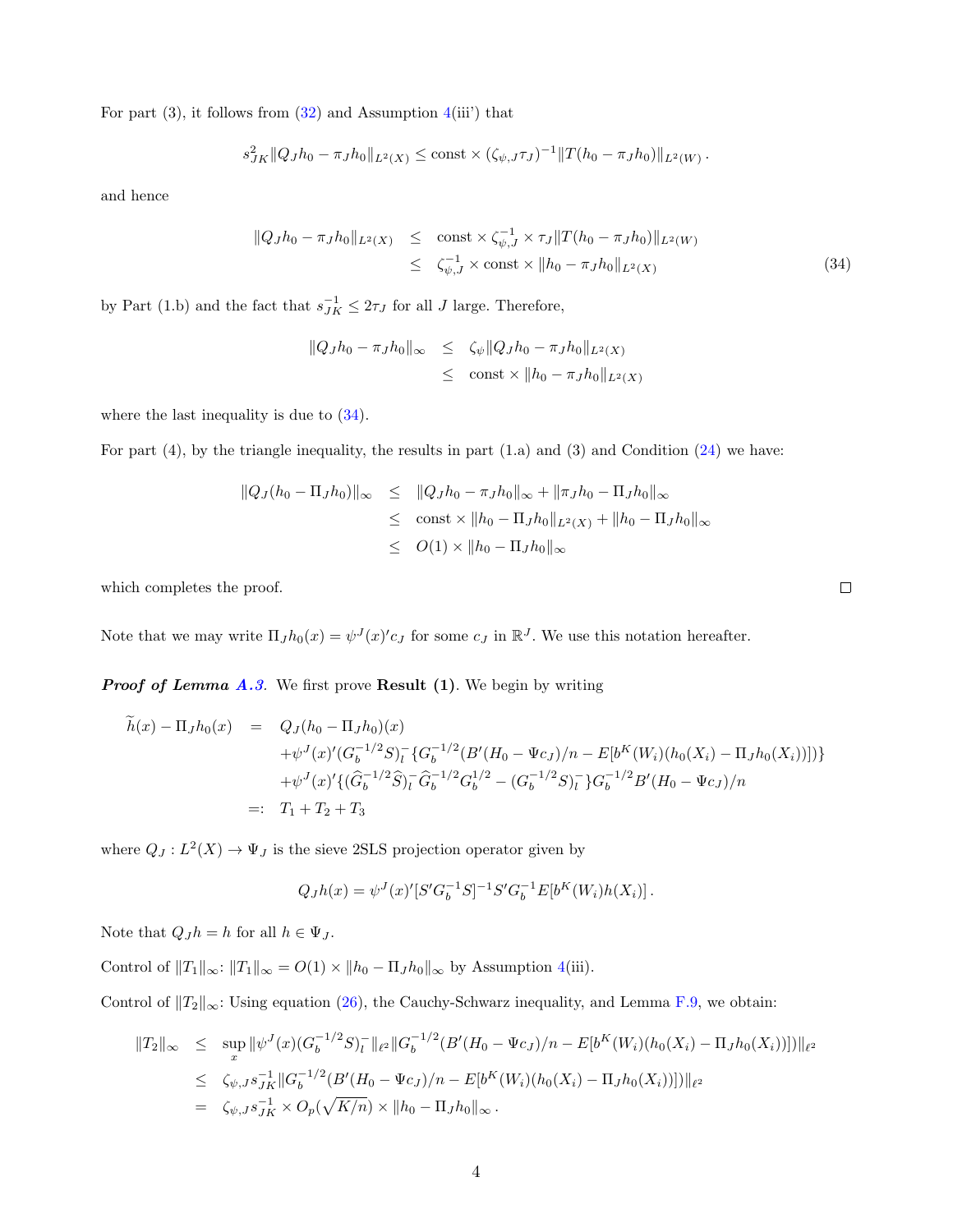It then follows by the relations  $s_{JK}^{-1} \asymp \tau_J$  (Lemma A.1) and  $\zeta_{\psi,J} \geq$ √  $J \asymp$ √ K and Assumption  $3(i)$  that:

$$
||T_2||_{\infty} = O_p(\tau_J \zeta_{\psi,J} \sqrt{J/n}) \times ||h_0 - \Pi_J h_0||_{\infty} = O_p(1) \times ||h_0 - \Pi_J h_0||_{\infty}.
$$

Control of  $||T_3||_{\infty}$ : Similar to  $T_2$  in the proof of Lemma 3.1, we may use Lemmas F.10(b) and A.1 to obtain:

$$
||T_3||_{\infty} \leq \zeta_{\psi,J} ||G_{\psi}^{1/2} \{ (\widehat{G}_b^{-1/2} \widehat{S})_l^{\top} \widehat{G}_b^{-1/2} G_b^{1/2} - (G_b^{-1/2} S)_l^{\top} \} ||_{\ell^2} ||G_b^{-1/2} B'(H_0 - \Psi c_J)/n||_{\ell^2}
$$
  
=  $\zeta_{\psi,J} \times O_p(\tau_J^2 \zeta \sqrt{(\log J)/n)}) \times ||G_b^{-1/2} B'(H_0 - \Psi c_J)/n||_{\ell^2}.$  (35)

Then by Lemma F.9 and the triangle inequality, we have:

$$
\|G_b^{-1/2}B'(H_0 - \Psi c_J)/n\|_{\ell^2} \leq O_p(\sqrt{K/n}) \times \|h_0 - \Pi_J h_0\|_{\infty} + \|\Pi_K T(h_0 - \Pi_J h_0)\|_{L^2(W)} \leq O_p(\sqrt{K/n}) \times \|h_0 - \Pi_J h_0\|_{\infty} + \|T(h_0 - \Pi_J h_0)\|_{L^2(W)}.
$$
\n(36)

Substituting  $(36)$  into  $(35)$  and using Assumptions  $3(ii)$  and  $4(ii)$ :

$$
||T_3||_{\infty} \le O_p(\tau_J \zeta^2/\sqrt{n}) \times \left( O_p(\tau_J \sqrt{K(\log J)/n}) \times ||h_0 - \Pi_J h_0||_{\infty} + \tau_J ||T(h_0 - \Pi_J h_0)||_{L^2(W)} \right)
$$
  
=  $O_p(1) \times (o_p(1) \times ||h_0 - \Pi_J h_0||_{\infty} + O_p(1) \times ||h_0 - \Pi_J h_0||_{L^2(X)})$   
 $\le O_p(1) \times ||h_0 - \Pi_J h_0||_{\infty}$ 

where the final line is by the relation between the  $L^2(X)$  and sup norms.

Result (2) then follows because

$$
\begin{aligned}\n\|\tilde{h} - h_0\|_{\infty} &\leq \|\tilde{h} - \Pi_J h_0\|_{\infty} + \|\Pi_J h_0 - h_0\|_{\infty} \\
&\leq (1 + O_p(1)) \|\Pi_J h_0 - h_0\|_{\infty} \\
&\leq (1 + O_p(1))(1 + \|\Pi_J\|_{\infty}) \|h_0 - h_{0,J}\|_{\infty}.\n\end{aligned}
$$

where the second inequality is by Result (1) and the final line is by Lebesgue's lemma.

### $\Box$

#### G.1.2 Proofs for Section 3.1

**Proof of Lemma 3.1.** Let  $u = (u_1, \ldots, u_n)'$ . Let  $M_n$  be a sequence of positive constants diverging to  $+\infty$ , and decompose  $u_i = u_{1,i} + u_{2,i}$  where

$$
u_{1,i} = u_i\{|u_i| \le M_n\} - E[u_i\{|u_i| \le M_n\}|W_i]
$$
  
\n
$$
u_{2,i} = u_i\{|u_i| > M_n\} - E[u_i\{|u_i| > M_n\}|W_i]
$$
  
\n
$$
u_1 = (u_{1,1},...,u_{1,n})'
$$
  
\n
$$
u_2 = (u_{2,1},...,u_{2,n})'.
$$

For **Result (1)**, recall that  $\xi_{\psi,J} = \sup_x ||\psi^J(x)||_{\ell^1}$ . By Hölder's inequality we have

$$
\|\widehat{h} - \widetilde{h}\|_{\infty} = \sup_{x} |\psi^{J}(x)'(\widehat{c} - \widetilde{c})| \leq \xi_{\psi,J} \|(\widehat{c} - \widetilde{c})\|_{\ell^{\infty}}.
$$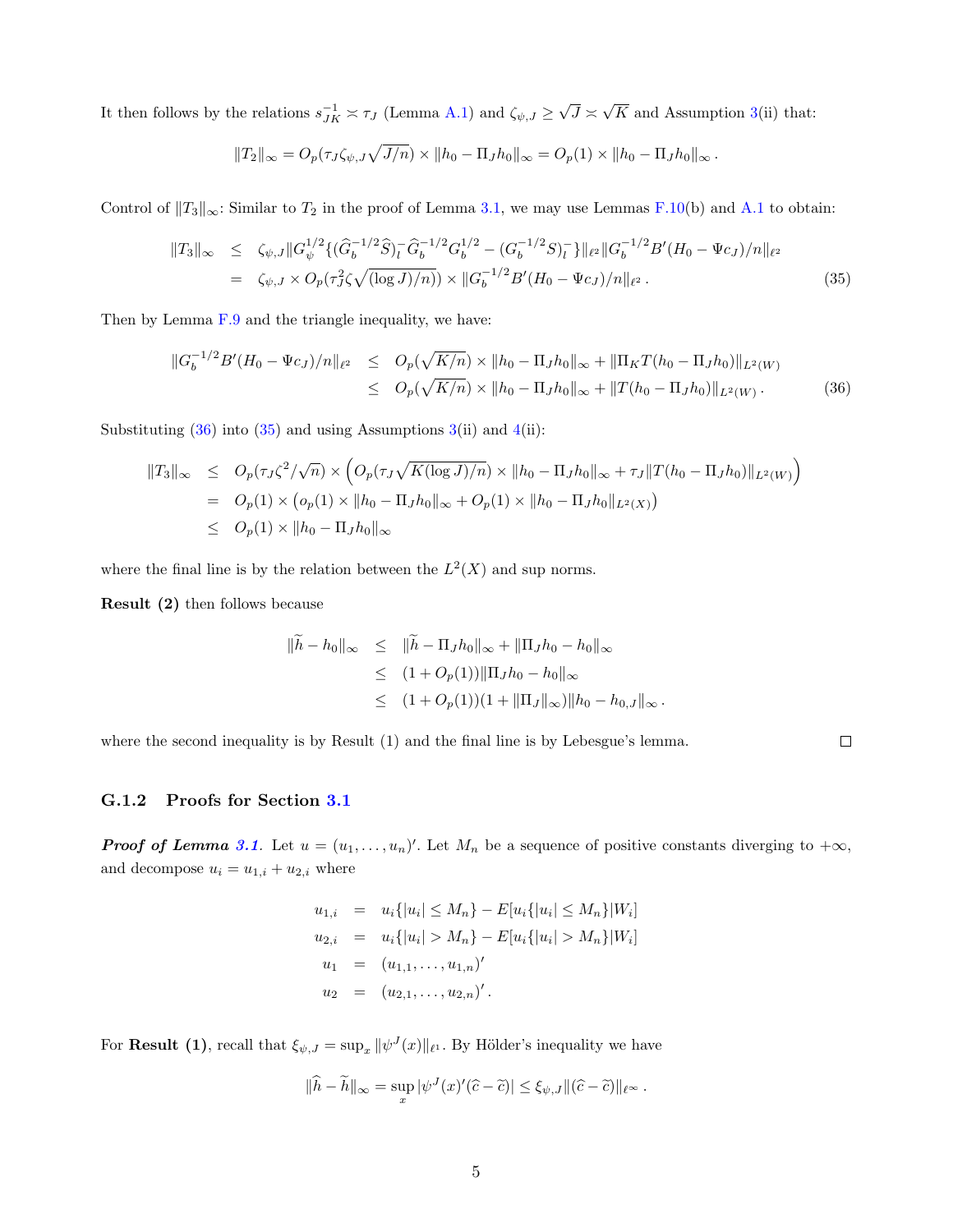To derive the sup-norm convergence rate of the standard deviation term  $\hat{h} - \tilde{h}$ , it suffices to bound the  $\ell^{\infty}$ norm of the  $J \times 1$  random vector  $(\hat{c} - \hat{c})$ . Although this appears like a crude bound,  $\xi_{\psi,J}$  grows slowly in J for certain sieves whose basis functions have local support. For such bases the above bound, in conjunction with the following result

$$
\|\hat{c} - \tilde{c}\|_{\ell^{\infty}} = O_p\left(s_{JK}^{-1}\sqrt{(\log J)/(ne_J)}\right)
$$
\n(37)

leads to a tight bound on the convergence rate of  $\|\widehat h - \widetilde h\|_\infty.$ 

To prove  $(37)$ , we begin by writing

$$
\begin{array}{rcl}\n\widehat{c} - \widetilde{c} & = & (\widehat{G}_b^{-1/2} \widehat{S})_l^- \widehat{G}_b^{-1/2} B' u/n \\
& = & (G_b^{-1/2} S)_l^- G_b^{-1/2} B' u/n + \{ (\widehat{G}_b^{-1/2} \widehat{S})_l^- \widehat{G}_b^{-1/2} - (G_b^{-1/2} S)_l^- G_b^{-1/2} \} B' u/n \\
& = & T_1 + T_2 \, .\n\end{array}
$$

We will show that  $||T_1||_{\ell^\infty} = O_p\left(s_{JK}^{-1}\sqrt{(\log J)/(ne_J)}\right)$  and  $||T_2||_{\ell^\infty} = O_p\left(s_{JK}^{-1}\sqrt{(\log J)/(ne_J)}\right)$ . Control of  $||T_1||_{\ell^\infty}$ . Note that  $T_1 = (G_b^{-1/2}S)^{-}_{l}G_b^{-1/2}B'u_1/n + (G_b^{-1/2}S)^{-}_{l}G_b^{-1/2}B'u_2/n$ .

Let  $(a)_j$  denote the j<sup>th</sup> element of a vector a. By the definition of  $\|\cdot\|_{\ell^{\infty}}$  and the union bound,

$$
\mathbb{P}\left(\|(G_b^{-1/2}S)_l^-G_b^{-1/2}B'u_1/n\|_{\ell^\infty} > t\right) \leq \mathbb{P}\left(\bigcup_{j=1}^J |((G_b^{-1/2}S)_l^-G_b^{-1/2}B'u_1/n)_j| > t\right)
$$
  

$$
\leq \sum_{j=1}^J \mathbb{P}\left(|((G_b^{-1/2}S)_l^-G_b^{-1/2}B'u_1/n)_j| > t\right)
$$
  

$$
= \sum_{j=1}^J \mathbb{P}\left(\left|\sum_{i=1}^n q_{j,JK}(W_i)u_{1,i}/n\right| > t\right)
$$
(38)

where  $q_{j,JK}(W_i) = ((G_b^{-1/2}S)_l^- G_b^{-1/2})$  $b_b^{-1/2} b^K(W_i)$ , The summands may be bounded by noting that

$$
|q_{j,JK}(W_i)| \leq \| (G_b^{-1/2} S)_l^- \|_{\ell^2} \| G_b^{-1/2} b^K(W_i) \|_{\ell^2}
$$
  
\n
$$
= \| G_{\psi}^{-1/2} [G_{\psi}^{-1/2} S' G_b^{-1} S G_{\psi}^{-1/2}]^{-1} G_{\psi}^{-1/2} S' G_b^{-1/2} \|_{\ell^2} \| G_b^{-1/2} b^K(W_i) \|_{\ell^2}
$$
  
\n
$$
\leq \| G_{\psi}^{-1/2} \|_{\ell^2} \| [G_{\psi}^{-1/2} S' G_b^{-1} S G_{\psi}^{-1/2}]^{-1} G_{\psi}^{-1/2} S' G_b^{-1/2} \|_{\ell^2} \| G_b^{-1/2} b^K(W_i) \|_{\ell^2}
$$
  
\n
$$
\leq \frac{\zeta_{b,K}}{s_{JK} \sqrt{e_J}} \tag{39}
$$

uniformly in  $i$  and  $j$ . Therefore,

$$
|q_{j,JK}(W_i)u_{1,i}/n| \le \frac{2M_n\zeta_{b,K}}{ns_{JK}\sqrt{e_J}}
$$
\n
$$
(40)
$$

uniformly in  $i$  and  $j$ .

Let  $(A)_{j}$  denote the jth row of the matrix A and let  $(A)_{jj}$  denote its jth diagonal element. The second moments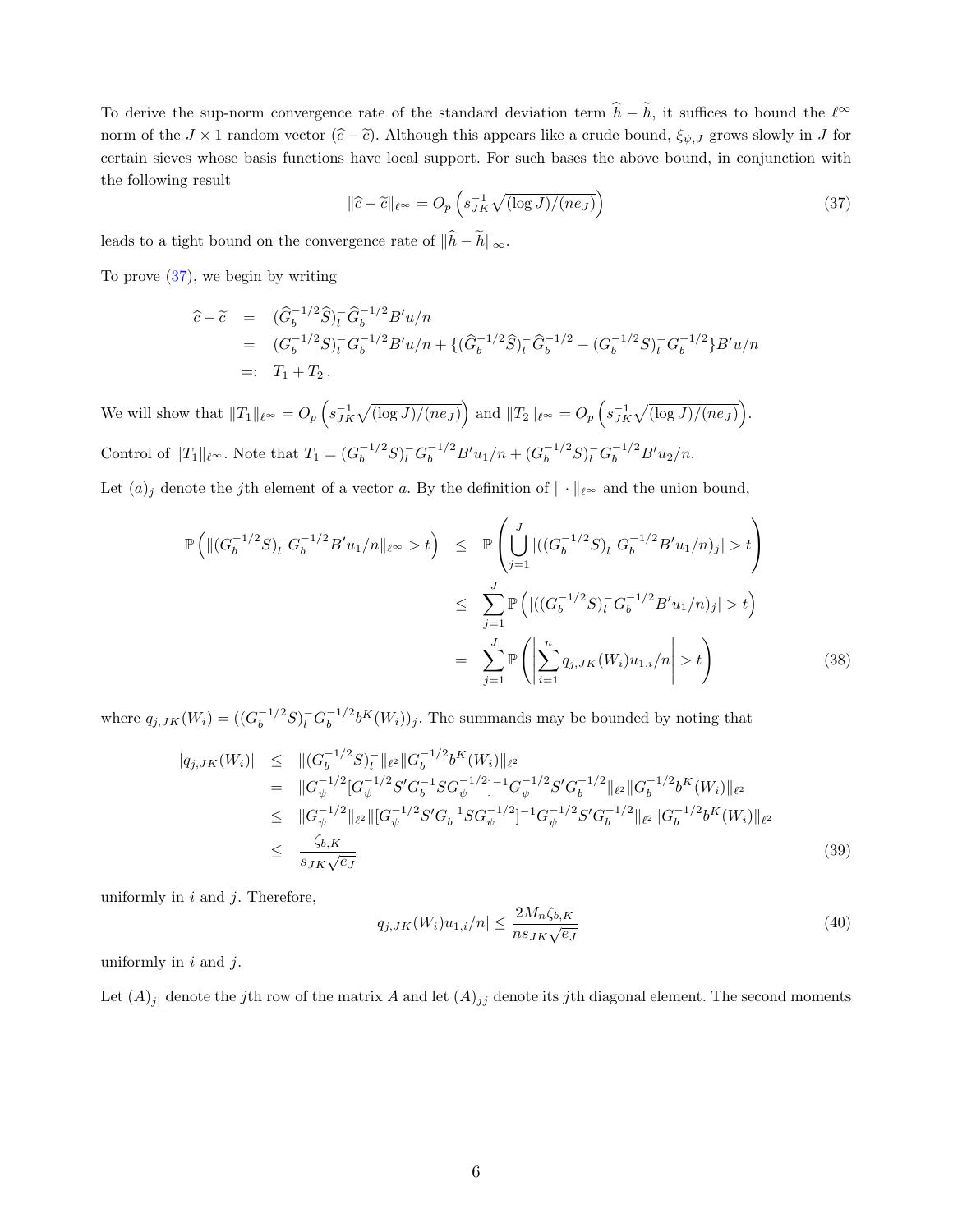of the summands may be bounded by observing that

$$
E[q_{j,JK}(W_i)^2] = E[((G_b^{-1/2}S)_l^-)_{j} | G_b^{-1/2}b^K(W_i))^2]
$$
  
\n
$$
= E[((G_b^{-1/2}S)_l^-)_{j} | G_b^{-1/2}b^K(W_i)b^K(W_i)'G_b^{-1/2}((G_b^{-1/2}S)_l^-)'_{j}]
$$
  
\n
$$
= ((G_b^{-1/2}S)_l^-((G_b^{-1/2}S)_l^-)')_{jj}
$$
  
\n
$$
= ((S'G_b^{-1}S)^{-1})_{jj}
$$
  
\n
$$
\leq ||(S'G_b^{-1}S)^{-1}||_{\ell^2}
$$
  
\n
$$
= ||G_{\psi}^{-1/2}[G_{\psi}^{-1/2}S'G_b^{-1}SG_{\psi}^{-1/2}]^{-1}G_{\psi}^{-1/2}||_{\ell^2}
$$
  
\n
$$
\leq \frac{1}{s_{JK}^2 \epsilon_J}
$$
  
\n(41)

and so

$$
E[(q_{j,JK}(W_i)u_{1,i}/n)^2] \le \frac{\overline{\sigma}^2}{n^2 s_{JK}^2 e_J} \tag{42}
$$

by Assumption 2(i) and the law of iterated expectations. Bernstein's inequality and expressions (38), (40) and (42) yield

$$
\mathbb{P}\left(\|(G_b^{-1/2}S)_l^G - 1/2B'u_1/n\|_{\ell^\infty} > Cs_{JK}^{-1}\sqrt{(\log J)/(ne_J)}\right) \n\leq 2 \exp\left\{\log J - \frac{C^2(\log J)/(ns_{JK}^2e_J)}{c_1/(ns_{JK}^2e_J) + c_2CM_n\zeta_{b,K}\sqrt{\log J}/(n^{3/2}s_{JK}^2e_J)}\right\} \n= 2 \exp\left\{\log J - \frac{C^2(\log J)/(ns_{JK}^2e_J)}{1/(ns_{JK}^2e_J)[c_1 + c_2CM_n\zeta_{b,K}\sqrt{(\log J)/n}]} \right\}
$$
\n(43)

for finite positive constants  $c_1$  and  $c_2$ . Then (43) is  $o(1)$  for all large C provided  $M_n \zeta_{b,K} \sqrt{\frac{\log J}{n}} = o(1)$ . By the triangle and Markov inequalities and (39), we have

$$
\mathbb{P}\left(\|(G_b^{-1/2}S)_l^{\top}G^{-1/2}B'u_2/n\|_{\ell^{\infty}}>t\right) = \mathbb{P}\left(\max_{1\leq j\leq J}\left|\sum_{i=1}^n q_{j,JK}(W_i)u_{2,i}/n\right|>t\right)
$$
  

$$
\leq \mathbb{P}\left(\frac{\zeta_{b,K}}{s_{JK}\sqrt{e_J}}\sum_{i=1}^n|u_{2,i}/n|>t\right)
$$
  

$$
\leq \frac{2\zeta_{b,K}}{ts_{JK}\sqrt{e_J}}E[|u_i|\{|u_i|>M_n\}]
$$
  

$$
\leq \frac{2\zeta_{b,K}}{ts_{JK}\sqrt{e_J}M_n^{1+\delta}}E[|u_i|^{2+\delta}\{|u_i|>M_n\}]
$$

which, by Assumption 2(ii), is  $o(1)$  when  $t = Cs_{JK}^{-1}\sqrt{(\log J)/(ne_J)}$  provided  $\zeta_{b,K}\sqrt{n/(\log J)} = O(M_n^{1+\delta})$ . Choosing  $M_n^{1+\delta} \asymp \zeta_{b,K}\sqrt{n/\log J}$  satisfies the condition  $\zeta_{b,K}\sqrt{n/(\log J)} = O(M_n^{1+\delta})$  trivially, and satisfies the condition  $M_n \zeta_{b,K} \sqrt{\frac{\log J}{n}} = o(1)$  provided  $\zeta_{b,K}^{(2+\delta)/\delta} \sqrt{\frac{\log J}{n}} = o(1)$ , which holds by Assumption 3(iii).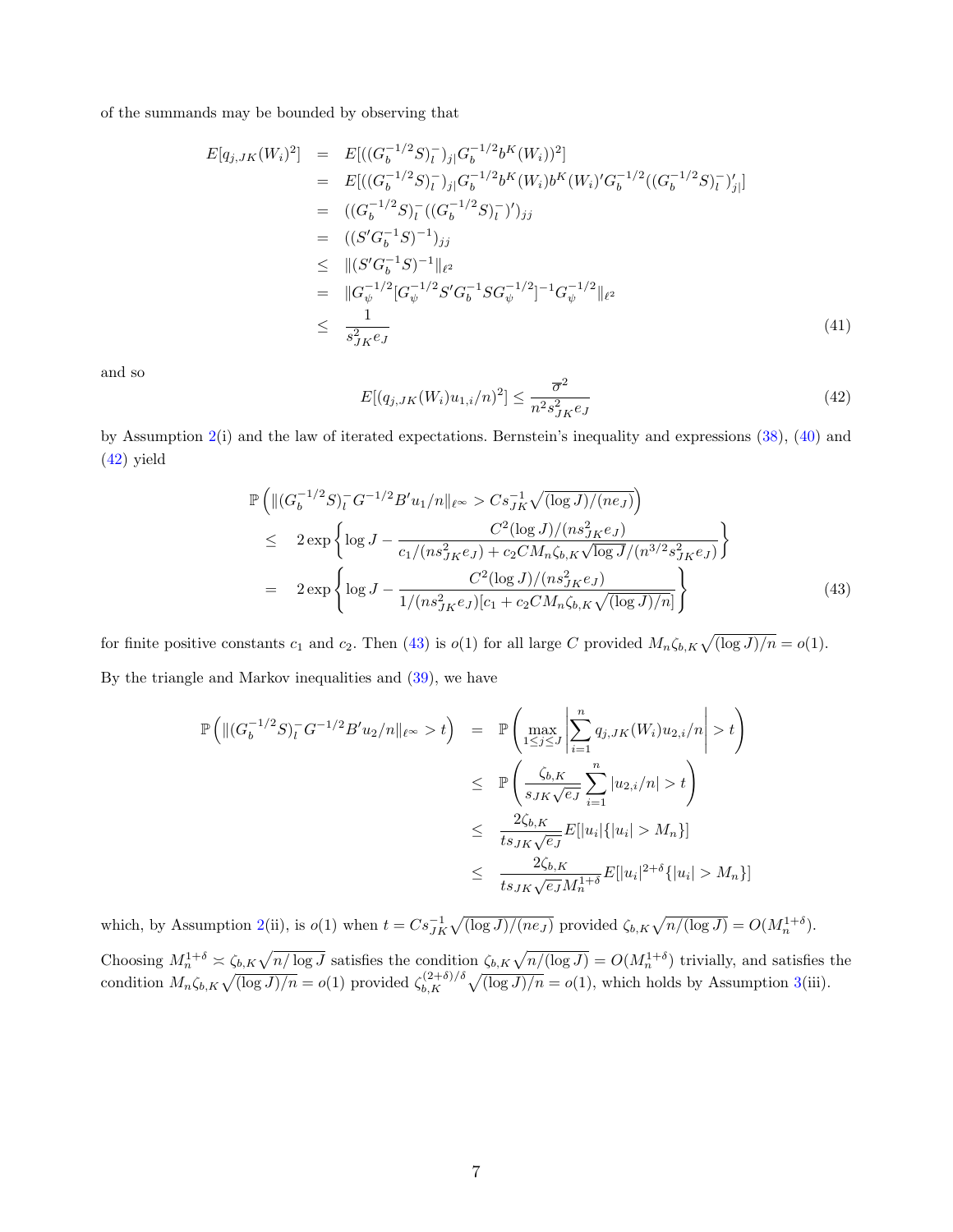Control of  $||T_2||_{\ell^{\infty}}$ : Using the fact that  $||\cdot||_{\ell^{\infty}} \leq ||\cdot||_{\ell^2}$  on  $\mathbb{R}^J$  and Lemmas F.10(a) and F.8, we have:

$$
||T_2||_{\ell^{\infty}} = ||{(\hat{G}_b^{-1/2}\hat{S})}_l^-\hat{G}_b^{-1/2}G_b^{1/2} - (G_b^{-1/2}S)_l^-\}G_b^{-1/2}B'u/n||_{\ell^{\infty}}
$$
  
\n
$$
\leq ||(\hat{G}_b^{-1/2}\hat{S})}_l^-\hat{G}_b^{-1/2}G_b^{1/2} - (G_b^{-1/2}S)_l^-\|_{\ell^2}||G_b^{-1/2}B'u/n||_{\ell^2}
$$
  
\n
$$
= O_p\left(s_{JK}^{-2}\zeta\sqrt{(\log K)/(ne_J)}\right) \times O_p(\sqrt{K/n})
$$
  
\n
$$
= O_p\left(s_{JK}^{-1}\sqrt{(\log J)/(ne_J)}\right) \times O_p(s_{JK}^{-1}\zeta\sqrt{K/n})
$$
  
\n
$$
= O_p\left(s_{JK}^{-1}\sqrt{(\log J)/(ne_J)}\right)
$$

where the last equality follows from Assumption 3(ii) and the facts that  $\zeta \geq$ √ K and  $J \asymp K$ .

For Result (2), we begin by writing

$$
\begin{array}{rcl}\n\widehat{h}(x) - \widetilde{h}(x) & = & \psi^J(x)' (\widehat{G}_b^{-1/2} \widehat{S})_l^- \widehat{G}_b^{-1/2} B' u / n \\
& = & \psi^J(x)' (G_b^{-1/2} S)_l^- G_b^{-1/2} B' u / n + \psi^J(x)' \{ (\widehat{G}_b^{-1/2} \widehat{S})_l^- \widehat{G}_b^{-1/2} - (G_b^{-1/2} S)_l^- G_b^{-1/2} \} B' u / n \\
& = & T_1 + T_2.\n\end{array}
$$

We will show that  $||T_1||_{\infty} = O_p\left(\tau_J\zeta_{\psi,J}\sqrt{(\log n)/n}\right)$  and  $||T_2||_{\infty} = O_p\left(\tau_J\zeta_{\psi,J}\sqrt{(\log n)/n}\right)$ . Control of  $||T_1||_{\infty}$ . Note that  $T_1 = \psi^J(x)'(G_b^{-1/2}S)_l^- G_b^{-1/2}B'u_1/n + \psi^J(x)'(G_b^{-1/2}S)_l^- G_b^{-1/2}B'u_2/n$ .

Let  $\mathcal{X}_n \subset \mathcal{X}$  be a grid of finitely many points such that for each  $x \in \mathcal{X}$  there exits a  $\bar{x}_n(x) \in \mathcal{X}_n$  such that  $||x - \bar{x}_n(x)|| \lesssim (\zeta_{\psi,I} J^{-(\omega+\frac{1}{2})})^{1/\omega'}$ , where  $\omega, \omega'$  are as in Assumption 3(i). By compactness and convexity of the support X of  $X_i$ , we may choose  $\mathcal{X}_n$  to have cardinality  $\#(\mathcal{X}_n) \lesssim n^{\beta}$  for some  $0 < \beta < \infty$ . Therefore,

$$
\sup_{x} \|\psi^{J}(x)'(G_{b}^{-1/2}S)_{l}^{-}G_{b}^{-1/2}B'u_{1}/n\|_{\infty} \n\leq \max_{x_{n}\in\mathcal{X}_{n}} |\psi^{J}(x_{n})'(G_{b}^{-1/2}S)_{l}^{-}G_{b}^{-1/2}B'u_{1}/n| + \sup_{x} |\{\psi^{J}(x) - \psi^{J}(\bar{x}_{n}(x))\}'(G_{b}^{-1/2}S)_{l}^{-}G_{b}^{-1/2}B'u_{1}/n| \n\leq \max_{x_{n}\in\mathcal{X}_{n}} |\psi^{J}(x_{n})'(G_{b}^{-1/2}S)_{l}^{-}G_{b}^{-1/2}B'u_{1}/n| + C_{\omega}J^{\omega}\zeta_{\psi,J}J^{-(\omega+\frac{1}{2})}s_{JK}^{-1}||G_{b}^{-1/2}B'u_{1}/n||_{\ell^{2}} \n= \max_{x_{n}\in\mathcal{X}_{n}} |\psi^{J}(x_{n})'(G_{b}^{-1/2}S)_{l}^{-}G_{b}^{-1/2}B'u_{1}/n| + C_{\omega}J^{\omega}\zeta_{\psi,J}J^{-(\omega+\frac{1}{2})}s_{JK}^{-1} \times O_{p}(\sqrt{J/n}) \n= \max_{x_{n}\in\mathcal{X}_{n}} |\psi^{J}(x_{n})'(G_{b}^{-1/2}S)_{l}^{-}G_{b}^{-1/2}B'u_{1}/n| + o_{p}(s_{JK}^{-1}\zeta_{\psi,J}\sqrt{(\log J)/n})
$$

for some finite positive constant  $C_{\omega}$ , where the first inequality is by the triangle inequality, the second is by Hölder continuity of the basis for  $\Psi_J$  and similar reasoning to that used in equation (26), the first equality is by Lemma F.8 and the fact that  $J \approx K$ , and the final equality is because  $(\log J)^{-1/2} = o(1)$ . For each  $x_n \in \mathcal{X}_n$ we may write

$$
\psi^{J}(x_{n})'(G_{b}^{-1/2}S)_{l}^{-}G_{b}^{-1/2}B'u_{1}/n = \frac{1}{n}\sum_{i=1}^{n}g_{n,i}(x_{n})u_{1,i}, \text{ where}
$$

$$
g_{n,i}(x_{n}) = \psi^{J}(x_{n})'(G_{b}^{-1/2}S)_{l}^{-}G_{b}^{-1/2}b^{K}(W_{i}).
$$

It follows from equation (26) and the Cauchy-Schwarz inequality that the bounds

$$
|g_{n,i}(x_n)| \leq s_{JK}^{-1} \zeta_{\psi,J} \zeta_{b,K}
$$
  
\n
$$
E[g_{n,i}(x_n)^2] = \psi^J(x_n)'(G_b^{-1/2}S)_l^- ((G_b^{-1/2}S)_l^-)' \psi^J(x_n) \leq s_{JK}^{-2} \zeta_{\psi,J}^2
$$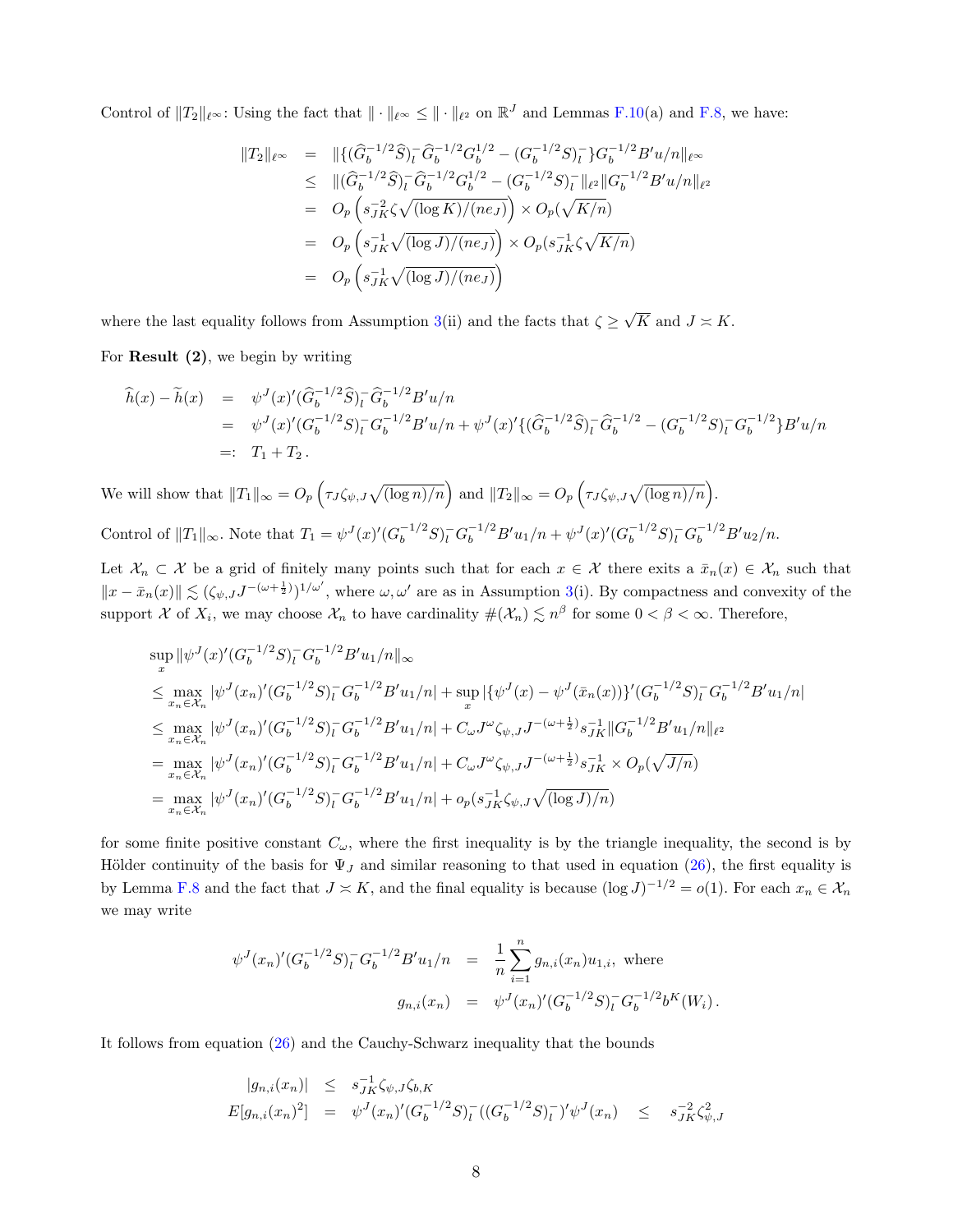hold uniformly for  $x_n \in \mathcal{X}_n$ . Therefore, by Assumption 2(i) and iterated expectations, the bounds

$$
|g_{n,i}(x_n)u_{1,i}| \leq 2s_{JK}^{-1}\zeta_{\psi,J}\zeta_{b,K}M_n
$$
  

$$
E[g_{n,i}(x_n)^2u_{1,i}^2] \leq \overline{\sigma}^2\psi^J(x_n)'(G_b^{-1/2}S)_l^-((G_b^{-1/2}S)_l^-)'\psi^J(x_n) \leq \overline{\sigma}^2s_{JK}^{-2}\zeta_{\psi,J}^2
$$

hold uniformly for  $x_n \in \mathcal{X}_n$ . It follows by the union bound and Bernstein's inequality that

$$
\mathbb{P}\left(\max_{x_n \in \mathcal{X}_n} |\psi^J(x_n)'(G_b^{-1/2}S)_l^- G_b^{-1/2} B' u_1/n| > Cs_{JK}^{-1} \zeta_{\psi,J} \sqrt{(\log n)/n}\right)
$$
\n
$$
\leq \#(\mathcal{X}_n) \max_{x_n \in \mathcal{X}_n} \mathbb{P}\left(\left|\frac{1}{n} \sum_{i=1}^n g_{n,i}(x_n) u_{1,i}\right| > Cs_{JK}^{-1} \zeta_{\psi,J} \sqrt{(\log n)/n}\right)
$$
\n
$$
\lesssim \exp\left\{\beta \log n - \frac{C^2 \zeta_{\psi,J}^2 (\log n)/(n s_{JK}^2)}{c_1 \zeta_{\psi,J}^2/(n s_{JK}^2)[1 + (c_2/c_1)(CM_n \zeta_{b,K} \sqrt{(\log n)/n}]} \right\}
$$
\n(44)

for finite positive constants  $c_1$  and  $c_2$ . Then (44) is  $o(1)$  for all large C provided  $M_n \zeta_{b,K} \sqrt{\frac{\log n}{n}} = o(1)$ . By the triangle and Markov inequalities and equation (26), we have

$$
\mathbb{P}\left(\|\psi^{J}(x)(G_{b}^{-1/2}S)_{l}^{-}G_{b}^{-1/2}B'u_{2}/n\|_{\infty} > t\right) \leq \mathbb{P}\left(s_{JK}^{-1}\zeta_{\psi,J}\|G_{b}^{-1/2}B'u_{2}/n\|_{\ell^{2}} > t\right)
$$
  

$$
\leq \mathbb{P}\left(s_{JK}^{-1}\zeta_{\psi,J}\zeta_{b,K}\sum_{i=1}^{n}|u_{2,i}/n| > t\right)
$$
  

$$
\leq \frac{2\zeta_{\psi,J}\zeta_{b,K}}{ts_{JK}}E[|u_{i}|\{|u_{i}| > M_{n}\}]
$$
  

$$
\leq \frac{2\zeta_{\psi,J}\zeta_{b,K}}{ts_{JK}M_{n}^{1+\delta}}E[|u_{i}|^{2+\delta}\{|u_{i}| > M_{n}\}]
$$

which, by Assumption 2(ii), is  $o(1)$  when  $t = Cs_{JK}^{-1} \zeta_{\psi,J} \sqrt{(\log n)/n}$  provided  $\zeta_{b,K} \sqrt{n/(\log n)} = O(M_n^{1+\delta})$ .

Choosing  $M_n^{1+\delta} \asymp \zeta_{b,K}\sqrt{n/\log n}$  satisfies the condition  $\zeta_{b,K}\sqrt{n/(\log n)} = O(M_n^{1+\delta})$  trivially, and satisfies the condition  $M_n \zeta_{b,K} \sqrt{\frac{\log n}{n}} = o(1)$  provided  $\zeta_{b,K}^{(2+\delta)/\delta} \sqrt{\frac{\log n}{n}} = o(1)$ , which holds by Assumption 3(iii). We have therefore proved that  $||T_1||_{\infty} = O_p(s_{JK}^{-1} \zeta_{\psi,J} \sqrt{(\log n)/n})$ . It follows by the relation  $\tau_J \approx s_{JK}^{-1}$  (Lemma A.1) that  $||T_1||_{\infty} = O_p(\tau_J \zeta_{\psi,J}\sqrt{(\log n)/n}).$ 

Control of  $||T_2||_{\infty}$ : Using the fact that  $||h||_{\infty} \leq \zeta_{\psi,J} ||h||_{L^2(X)}$  on  $\Psi_J$  and Lemmas F.10(b) and F.8 and the relation  $\tau_J \asymp s_{JK}^{-1}$ , we have:

$$
||T_2||_{\infty} \leq \zeta_{\psi,J} ||G_{\psi}^{1/2} \{ (\widehat{G}_b^{-1/2} \widehat{S})_l^- \widehat{G}_b^{-1/2} G_b^{1/2} - (G_b^{-1/2} S)_l^- \} G_b^{-1/2} B' u/n ||_{\ell^2}
$$
  
\n
$$
\leq \zeta_{\psi,J} ||G_{\psi}^{1/2} \{ (\widehat{G}_b^{-1/2} \widehat{S})_l^- \widehat{G}_b^{-1/2} G_b^{1/2} - (G_b^{-1/2} S)_l^- \} ||_{\ell^2} ||G_b^{-1/2} B' u/n ||_{\ell^2}
$$
  
\n
$$
= \zeta_{\psi,J} O_p \left( \tau_J^2 \zeta \sqrt{(\log J)/n} \right) \times O_p(\sqrt{K/n})
$$
  
\n
$$
= O_p \left( \tau_J \zeta_{\psi,J} \sqrt{(\log J)/n} \right) \times O_p(\tau_J \zeta \sqrt{K/n})
$$
  
\n
$$
= O_p \left( \tau_J \zeta_{\psi,J} \sqrt{(\log J)/n} \right) \times O_p(1)
$$

where the last equality follows from Assumption 3(ii) and the fact that  $\zeta \geq$ √  $J \asymp$ √ K.

 $\Box$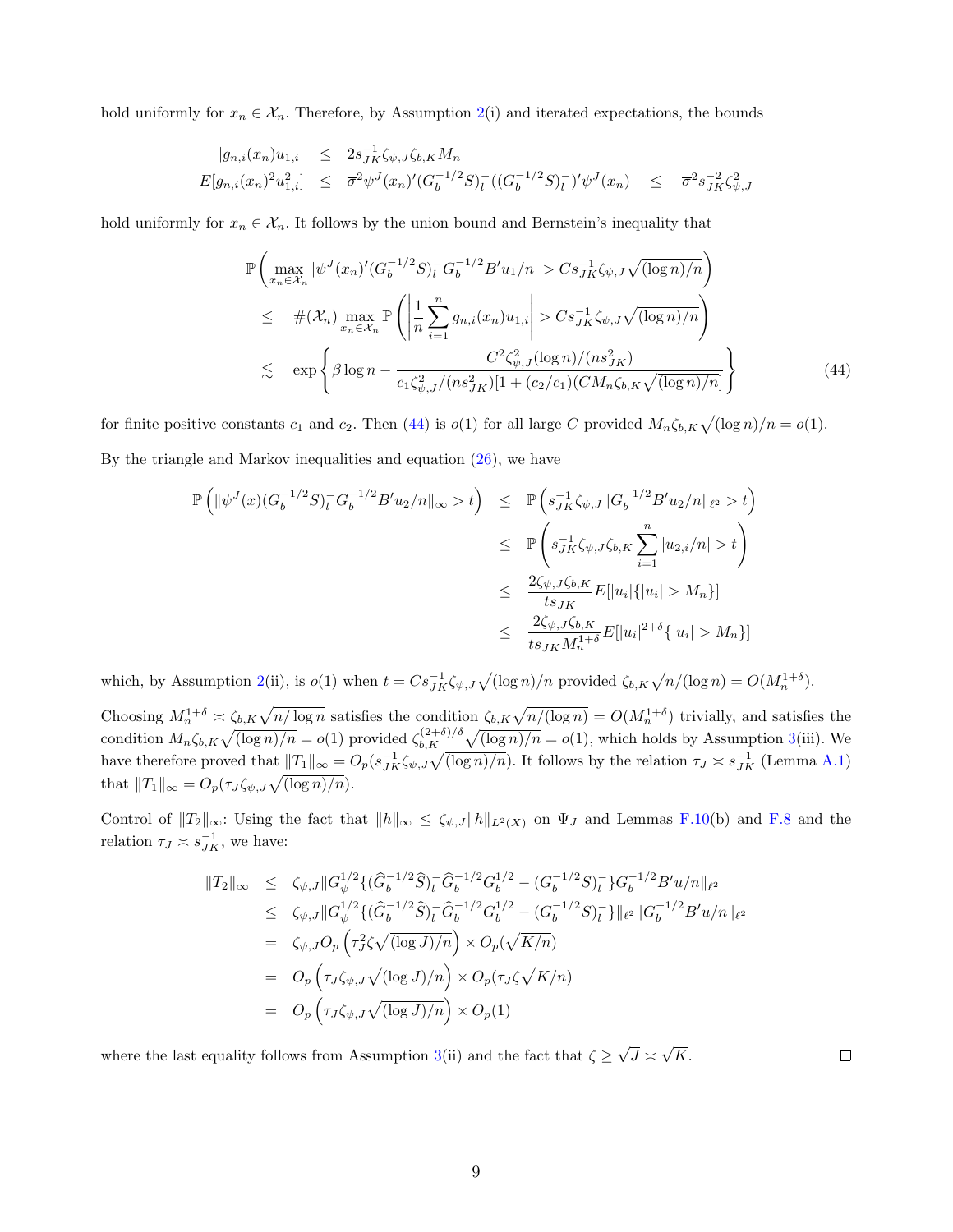**Proof of Theorem 3.1.** We decompose  $\|\widehat{h} - h_0\|_{\infty}$  into three parts:

$$
\|\widehat{h}-h_0\|_{\infty}\leq \|\widehat{h}-\widetilde{h}\|_{\infty}+\|\widetilde{h}-\Pi_Jh_0\|_{\infty}+\|\Pi_Jh_0-h_0\|_{\infty}.
$$

where  $\|\hat{h} - \tilde{h}\|_{\infty} = O_p(\tau_J \xi_{\psi, J} \sqrt{(\log J)/(ne_J)})$  by Lemma 3.1(1) and  $\|\tilde{h} - \Pi_J h_0\|_{\infty} = O_p(1) \times \|\Pi_J h_0 - h_0\|_{\infty}$  by Lemma A.3.

**Proof of Corollary 3.1.** For **Result** (1), note that Assumption 3(ii) is satisfied with  $\zeta = O(J^{1/2})$  for  $\Psi_J$ and  $B_K$  being spline, or wavelet or cosine sieves. Next, by the lemmas in Appendix E,  $\xi_{\psi,J}/\sqrt{e_J} = O(J^{1/2})$ for  $\Psi_J$  being spline or wavelet sieves. Also,  $\|\Pi_J\|_{\infty} \lesssim 1$  for  $\Psi_J$  being a spline sieve (Huang (2003)) or a tensor product CDV wavelet sieve (Chen and Christensen (2015)). For  $h_0 \in B_{\infty}(p, L)$  and  $\Psi_J$  being spline or wavelet sieves, Lemma A.3 implies that

$$
\|\widetilde{h} - h_0\|_{\infty} = O_p(J^{-p/d}).
$$

Note that Bernstein inequalities (or inverse estimates) from approximation theory imply that

$$
\|\partial^{\alpha}h\|_{\infty} = O(J^{|\alpha|/d})\|h\|_{\infty}
$$

for all  $h \in \Psi_J$  (see Schumaker (2007) for splines and Cohen (2003) for wavelets on domains). Therefore,

$$
\|\partial^{\alpha}\widetilde{h} - \partial^{\alpha}h_0\|_{\infty} \le \|\partial^{\alpha}\widetilde{h} - \partial^{\alpha}(\Pi_J h_0)\|_{\infty} + \|\partial^{\alpha}(\Pi_J h_0) - \partial^{\alpha}h_0\|_{\infty}
$$
  
\n
$$
\le O(J^{|\alpha|/d})\|\widetilde{h} - \Pi_J h_0\|_{\infty} + \|\partial^{\alpha}(\Pi_J h_0) - \partial^{\alpha}h_0\|_{\infty}
$$
  
\n
$$
\le O_p(J^{-(p-|\alpha|)/d}) + \|\partial^{\alpha}(\Pi_J h_0) - \partial^{\alpha}h_0\|_{\infty}
$$

Let  $h_J$  be any element of  $\Psi_J$ . Since  $\Pi_J h_J = h_J$ , we have:

$$
\begin{aligned} \|\partial^{\alpha}(\Pi_J h_0) - \partial^{\alpha} h_0\|_{\infty} &= \|\partial^{\alpha}(\Pi_J (h_0 - h_J)) + \partial^{\alpha} h_J - \partial^{\alpha} h_0\|_{\infty} \\ &\le O(J^{|\alpha|/d}) \|\Pi_J (h_0 - h_J))\|_{\infty} + \|\partial^{\alpha} h_J - \partial^{\alpha} h_0\|_{\infty} \\ &\le O(J^{|\alpha|/d}) \times \text{const} \times \|h_0 - h_J\|_{\infty} + \|\partial^{\alpha} h_J - \partial^{\alpha} h_0\|_{\infty} \,. \end{aligned}
$$

The above inequality holds uniformly in  $h_J \in \Psi_J$ . Choosing  $h_J$  such that  $||h_0 - h_J||_{\infty} = O(J^{-p/d})$  and  $||\partial^{\alpha} h_J - h_J||_{\infty}$  $\partial^{\alpha} h_0 \Vert_{\infty} = O(J^{-(p-|\alpha|)/d})$  yields the desired result.

For Result (2), Theorem 3.1 implies that

$$
\|\widehat{h} - h_0\|_{\infty} = O_p(J^{-p/d} + \tau_J \sqrt{(J \log J)/n}).
$$

By similar arguments to the above, we have:

$$
\|\partial^{\alpha}\widehat{h} - \partial^{\alpha}h_0\|_{\infty} \le \|\partial^{\alpha}\widehat{h} - \partial^{\alpha}\widetilde{h}\|_{\infty} + \|\partial^{\alpha}\widetilde{h} - \partial^{\alpha}h_0\|_{\infty}
$$
  
\n
$$
\le O(J^{|\alpha|/d})\|\widehat{h} - \widetilde{h}\|_{\infty} + \|\partial^{\alpha}\widetilde{h} - \partial^{\alpha}h_0\|_{\infty}
$$
  
\n
$$
\le O_p\left(J^{|\alpha|/d}\left(\tau_J\sqrt{(J\log J)/n}\right)\right) + \|\partial^{\alpha}\widetilde{h} - \partial^{\alpha}h_0\|_{\infty}
$$

and the result follows by Result (1).

For **Results (2.a) and (2.b)**, Assumption 3(ii)(iii) is satisfied if  $\tau_J \times J/\sqrt{n} = O(1)$  and  $J^{(2+\delta)/\delta}(\log n)/n = o(1)$ . This is satisfied given the stated conditions with the optimal choice of J for mildly ill-posed case and severely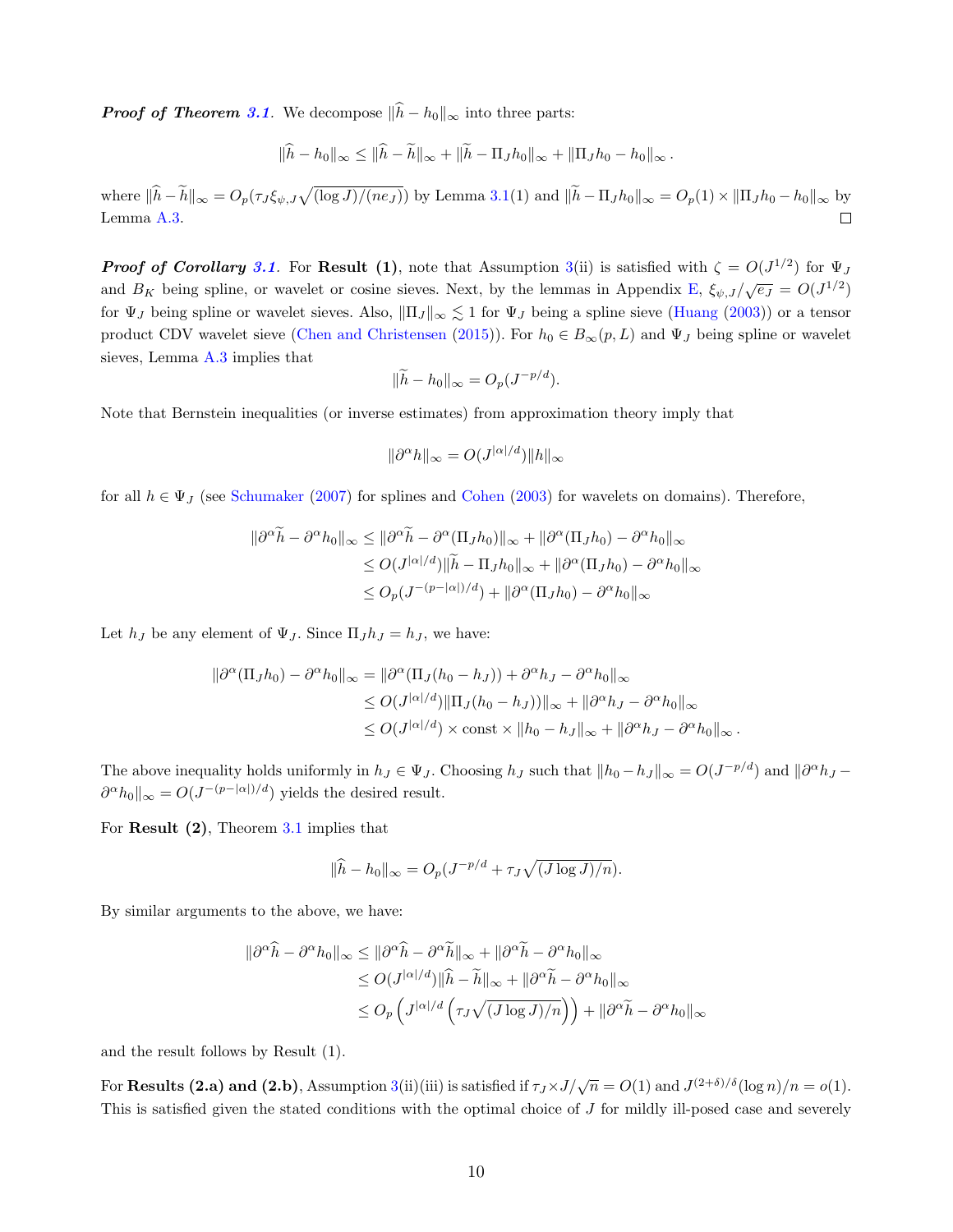ill-posed case respectively.

#### G.2 Proofs for Section 3.2

**Proof of Theorem 3.2.** Consider the Gaussian reduced-form NPIR model with known operator  $T$ :

$$
Y_i = Th_0(W_i) + u_i
$$
  
\n
$$
u_i|W_i \sim N(0, \sigma^2(W_i))
$$
\n(45)

for  $1 \leq i \leq n$ , where  $W_i$  is continuously distributed over W with density uniformly bounded away from 0 and  $\infty$ . As in Chen and Reiss (2011), Theorem 3.2 is proved by (i) noting that the risk (in sup-norm loss) for the NPIV model is at least as large as the risk (in sup-norm loss) for the NPIR model, and (ii) calculating a lower bound (in sup-norm loss) for the NPIR model. Theorem 3.2 therefore follows from a sup-norm analogue of Lemma 1 of Chen and Reiss (2011) and Theorem  $G.1$ , which establishes a lower bound on minimax risk over Hölder classes under sup-norm loss for the NPIR model.  $\Box$ 

**Theorem G.1.** Let Condition LB hold for the NPIR model (45) with a random sample  $\{(W_i, Y_i)\}_{i=1}^n$ . Then for any  $0 \leq |\alpha| < p$ :

$$
\liminf_{n \to \infty} \inf_{\widehat{g}_n} \sup_{h \in B_{\infty}(p,L)} \mathbb{P}_h \left( \| \widehat{g}_n - \partial^{\alpha} h \|_{\infty} \ge c(n/\log n)^{-(p-|\alpha|)/(2(p+\varsigma)+d)} \right) \ge c' > 0
$$

in the mildly ill-posed case, and

$$
\liminf_{n \to \infty} \inf_{\widehat{g}_n} \sup_{h \in B_{\infty}(p,L)} \mathbb{P}_h \left( \| \widehat{g}_n - \partial^{\alpha} h \|_{\infty} \ge c (\log n)^{-(p-|\alpha|)/\varsigma} \right) \ge c' > 0
$$

in the severely ill-posed case, where  $\inf_{\widehat{g}_n}$  denotes the infimum over all estimators of  $\partial^{\alpha}h$  based on the sample of size n,  $\sup_{h\in B_{\infty}(p,L)} \mathbb{P}_h$  denotes the sup over  $h\in B_{\infty}(p,L)$  and distributions  $(W_i, u_i)$  which satisfy Condition LB with  $\nu$  fixed, and the finite positive constants c, c' depend only on p, L, d,  $\varsigma$  and  $\sigma_0$ .

**Proof of Theorem G.1.** We establish the lower bound by applying Theorem 2.5 of Tsybakov  $(2009)$  (see Theorem G.2 below). We first explain the scalar  $(d = 1)$  case in detail. Let  $\{\phi_{j,k}, \psi_{j,k}\}_{j,k}$  be a wavelet basis of regularity  $\gamma > p$  for  $L^2([0,1])$  as described in Appendix E. Recall that this basis is generated by a Daubechies pair  $(\varphi, \psi)$  where  $\varphi$  has support  $[-N + 1, N]$ . We will define a family of submodels in which we perturb  $h_0$ by elements of the wavelet space  $W_j$ , where we choose j deterministically with n. For given j, recall that the wavelet space  $W_j$  consists of  $2^j$  functions  $\{\psi_{j,k}\}_{0 \leq k \leq 2^j-1}$ , such that  $\{\psi_{j,k}\}_{r \leq k \leq 2^j-N-1}$  are interior wavelets for which  $\psi_{j,k}(\cdot) = 2^{j/2} \psi(2^j(\cdot) - k)$ .

By construction, the support of each interior wavelet is an interval of length  $2^{-j}(2r-1)$ . Thus for all j sufficiently large (hence the lim inf in our statement of the Lemma) we may choose a set  $M \subset \{r, \ldots, 2^j - N - 1\}$  of interior wavelets with  $\#(M) \gtrsim 2^j$  such that support $(\psi_{j,m}) \cap \text{support}(\psi_{j,m'}) = \emptyset$  for all  $m, m' \in M$  with  $m \neq m'$ . Note also that by construction we have  $\#(M) \leq 2^j$  (since there are  $2^j - 2N$  interior wavelets).

Recall the norms  $\|\cdot\|_{b^p_{\infty,\infty}}$  defined in Appendix E. Let  $h_0 \in B_\infty(p,L)$  be such that  $\|h_0\|_{B^p_{\infty,\infty}} \leq L/2$ , and for each  $m \in M$  let

$$
h_m = h_0 + c_0 2^{-j(p+1/2)} \psi_{j,m}
$$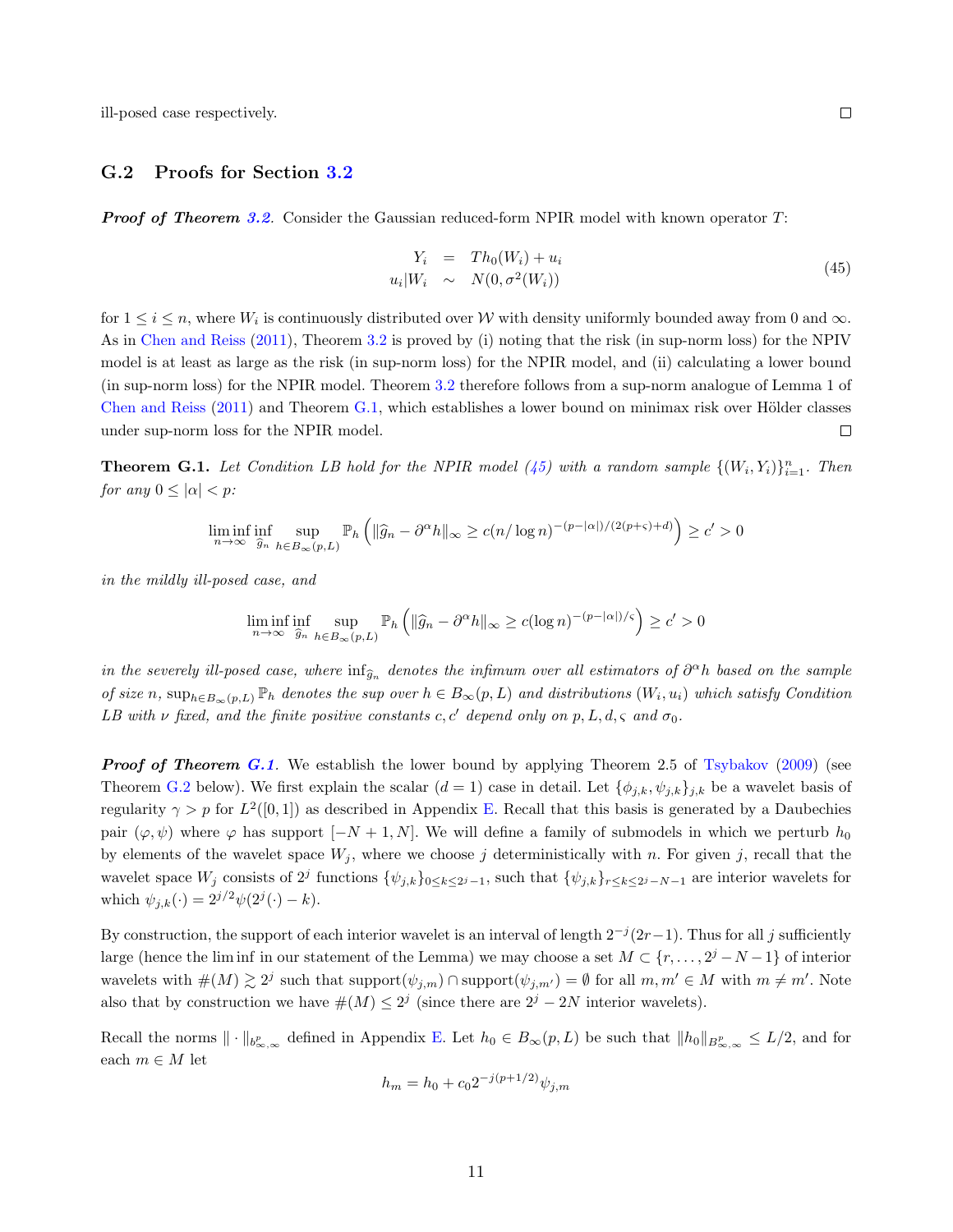where  $c_0$  is a positive constant to be defined subsequently. Noting that

$$
c_0 2^{-j(p+1/2)} \|\psi_{j,m}\|_{B^p_{\infty,\infty}} \leq c_0 2^{-j(p+1/2)} \|\psi_{j,m}\|_{b^p_{\infty,\infty}}
$$
  
\$\leq\$ c\_0

it follows by the triangle inequality that  $||h_m||_{B^p_{\infty,\infty}} \leq L$  uniformly in m for all sufficiently small  $c_0$ . By Condition LB, let  $W_i$  be distributed such that  $X_i$  has uniform marginal distribution on [0, 1]. For  $m \in \{0\} \cup M$  let  $P_m$  be the joint distribution of  $\{(W_i, Y_i)\}_{i=1}^n$  with  $Y_i = Th_m(W_i) + u_i$  for the Gaussian NPIR model (45).

For any  $m \in M$ 

$$
\begin{aligned}\n\|\partial^{\alpha}h_0 - \partial^{\alpha}h_m\|_{\infty} &= c_0 2^{-j(p+1/2)} \|\partial^{\alpha}\psi_{j,m}\|_{\infty} \\
&= c_0 2^{-j(p-|\alpha|)} \|\psi^{(|\alpha|)}\|_{\infty}\n\end{aligned}
$$

where  $\psi^{(|\alpha|)}$  denotes the  $|\alpha|$ <sup>th</sup> derivative of  $\psi$ . Moreover, for any  $m, m' \in M$  with  $m \neq m'$ 

$$
\begin{aligned} \|\partial^{\alpha}h_m - \partial^{\alpha}h_{m'}\|_{\infty} &= c_0 2^{-j(p+1/2)} \|\partial^{\alpha}\psi_{j,m} - \partial^{\alpha}\psi_{j,m'}\|_{\infty} \\ &= 2c_0 2^{-j(p-|\alpha|)} \|\psi^{(|\alpha|)}\|_{\infty} \end{aligned}
$$

by virtue of the disjoint support of  $\{\psi_{j,m}\}_{m\in M}$ .

By Condition LB(iii),

$$
||T\psi_{j,m}(W_i)||_{L^2(W)} \lesssim \nu(2^j)^2 \langle \psi_{j,m}, \psi_{j,m} \rangle_X^2 = \nu(2^j)^2
$$

(because  $c_0 2^{-j(p+1/2)} \psi_{j,m} \in \mathcal{H}_2(p,L)$  for sufficiently small  $c_0$ ) where  $\nu(2^j) = 2^{-j\varsigma}$  in the mildly ill-posed case and  $\nu(2^j) = \exp(-2^{j\varsigma})$  in the severely ill-posed case. The KL distance  $K(P_m, P_0)$  is

$$
K(P_m, P_0) \leq \frac{1}{2} \sum_{i=1}^n (c_0 2^{-j(p+1/2)})^2 E\left[\frac{(T\psi_{j,m}(W_i))^2}{\sigma^2(W_i)}\right]
$$
  

$$
\leq \frac{1}{2} \sum_{i=1}^n (c_0 2^{-j(p+1/2)})^2 \frac{E\left[(T\psi_{j,m}(W_i))^2\right]}{\underline{\sigma}^2}
$$
  

$$
\leq n(c_0 2^{-j(p+1/2)})^2 \nu(2^j)^2.
$$

In the mildly ill-posed case  $(\nu(2^j) = 2^{-j\varsigma})$  we choose  $2^j \asymp (n/(\log n))^{1/(2(p+\varsigma)+1)}$ . This yields:

$$
K(P_m, P_0) \lesssim c_0^2 \log n \quad \text{uniformly in } m
$$
  

$$
\log(\#(M)) \gtrsim \log n + \log \log n.
$$

since  $\#(M) \approx 2^j$ .

In the severely ill-posed case  $(\nu(2^j) = \exp(-\frac{1}{2}2^{j\varsigma}))$  we choose  $2^j = (c_1 \log n)^{1/\varsigma}$  with  $c_1 > 1$ . This yields:

$$
K(P_m, P_0) \lesssim n^{-(c_1 - 1)} \quad \text{uniformly in } m
$$
  

$$
\log(\#(M)) \gtrsim \log \log n.
$$

In both the mildly and severely ill-posed cases, we may choose  $c_0$  sufficiently small that both  $||h_m||_{B^p_{\infty,\infty}} \leq L$ and  $K(P_m, P_0) \leq \frac{1}{8} \log(\#(M))$  hold uniformly in m for all n sufficiently large. All conditions of Theorem 2.5 of Tsybakov (2009) are satisfied and hence we obtain the lower bound result.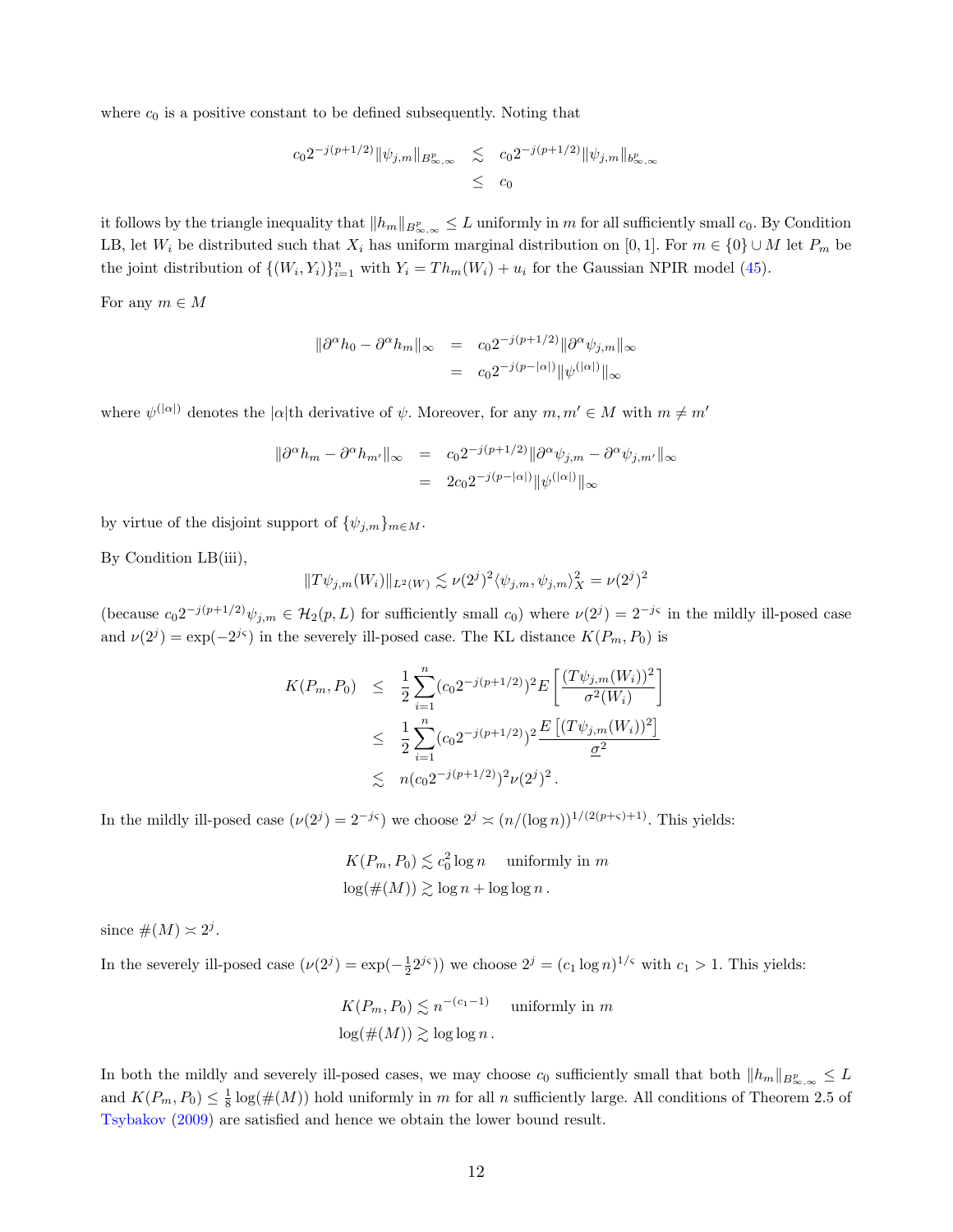In the multivariate case  $(d > 1)$  we let  $\tilde{\psi}_{j,k,G}(x)$  denote an orthonormal tensor-product wavelet for  $L^2([0,1]^d)$ at resolution level  $j$  (see Appendix E). We construct a family of submodels analogously to the univariate case, setting  $h_m = h_0 + c_0 2^{-j(p+d/2)} \tilde{\psi}_{j,m,G}$  where  $\tilde{\psi}_{j,m,G}$  is now the tensor product of d interior univariate wavelets at resolution level j with  $G = (w_{\psi})^d$  and where  $\#(M) \approx 2^{jd}$ . By condition LB we obtain

$$
\|\partial^{\alpha}h_m - \partial^{\alpha}h_{m'}\|_{\infty} \gtrsim c_0 2^{-j(p-|\alpha|)}
$$

for each  $m, m' \in \{0\} \cup M$  with  $m \neq m'$ , and

$$
K(P_m, P_0) \leq n(c_0 2^{-j(p+d/2)})^2 \nu(2^j)^2
$$

for each  $m \in M$ , where  $\nu(2^j) = 2^{-js}$  in the mildly ill-posed case and  $\nu(2^j) \approx \exp(-2^{js})$  in the severely ill-posed case. We choose  $2^j \asymp (n/\log n)^{1/(2(p+\varsigma)+d)}$  in the mildly ill-posed case and  $2^j = (c_1 \log n)^{1/\varsigma}$  in the severely ill-posed case. The result follows as in the univariate case.  $\Box$ 

The following theorem is a special case of Theorem 2.5 on p. 99 of Tsybakov (2009) which we use to prove the minimax lower bounds in sup- and  $L^2$ -norm loss for  $h_0$  and its derivatives. We state the result here for convenience.

**Theorem G.2** (Tsybakov (2009)). Assume that  $\#(M) \geq 2$  and suppose that  $(\mathcal{H}, \|\cdot\|_{\mathcal{H}})$  contains elements  ${h<sub>m</sub> : m \in {0} \cup M}$  such that: (i)  $\|\partial^{\alpha}h_m - \partial^{\alpha}h_{m'}\|_{\mathcal{H}} \geq 2s > 0$  for each  $m, m' \in M \cup \{0\}$  with  $m \neq m'$ ; (ii)  $P_m \ll P_0$  for each  $m \in M$  and

$$
\frac{1}{\#(M)}\sum_{m\in M}K(P_m,P_0)\leq \mathsf{a}\log(\#(M))
$$

with  $0 < a < \frac{1}{8}$  and where  $P_m$  denotes the distribution of the data when  $h = h_m$  for each  $m \in \{0\} \cup M$ . Then:

$$
\inf_{\widehat{g}} \sup_{h \in \mathcal{H}} \mathbb{P}_h(\|\widehat{g} - \partial^\alpha h\|_{\mathcal{H}} \ge s) \ge \frac{\sqrt{\#(M)}}{1 + \sqrt{\#(M)}} \left(1 - 2\mathsf{a} - \sqrt{\frac{2\mathsf{a}}{\log(\#(M))}}\right) > 0\,.
$$

#### G.3 Proofs for Section 3.3

**Proof of Lemma 3.2.** We first prove **Result (1)**. Let  $P_{J-1,z} = c l s p \{ \phi_{01,z}, \ldots, \phi_{0J-1,z} \}$  and let  $P_{J-1,z}^{\perp}$  denote its orthogonal complement in  $L^2(X_1|Z=z)$ . Observe that by definition of the singular values, for each z we have:

$$
\sup_{h_z \in P_{J-1,z}^{\perp} : \|h_z\|_{L^2(X_1|Z=z)} = 1} \|T_z h_z\|_{L^2(W_1|Z=z)}^2 = \sup_{h_z \in P_{J-1,z}^{\perp} : \|h_z\|_{L^2(X_1|Z=z)} = 1} \langle (T_z^* T_z) h_z, h_z \rangle_{X_1|Z=z}
$$
  
=  $\mu_{J,z}^2$ . (46)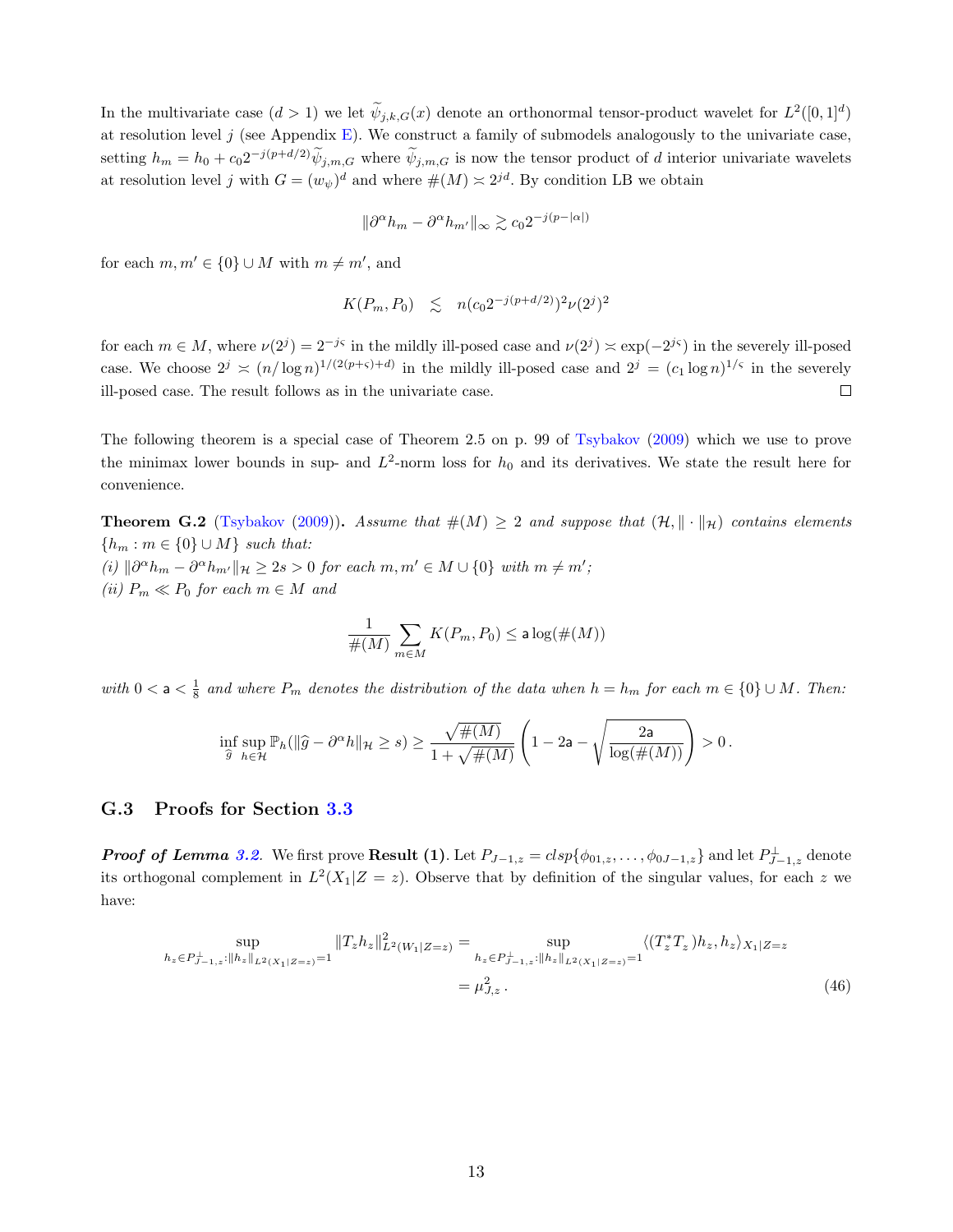Then let  $P_{J-1}^{\perp} = \{h(x_1, z) \in L^2(X) : h(\cdot, z) \in P_{J-1,z}^{\perp} \text{ for each } z\}$ . Note that  $\phi_{0j} \in \{h \in P_{J-1}^{\perp} : ||h(\cdot, z)||_{L^2(X_1|Z=z)} =$  $1 \forall z$  for each  $j \geq J$ . Then:

$$
\tau_J^{-2} = \inf_{h \in \Psi_J : ||h||_{L^2(X)=1}} ||Th||_{L^2(W)}^2
$$
\n
$$
\leq \inf_{h \in \Psi_J \cap P_{J-1}^{\perp} : ||h||_{L^2(X_1|Z=z)=1} \forall z} ||Th||_{L^2(W)}^2
$$
\n
$$
\leq \sup_{h \in \Psi_J \cap P_{J-1}^{\perp} : ||h||_{L^2(X_1|Z=z)=1} \forall z} ||Th||_{L^2(W)}^2
$$
\n
$$
\leq \sup_{h \in P_{J-1}^{\perp} : ||h||_{L^2(X_1|Z=z)=1} \forall z} ||Th||_{L^2(W)}^2.
$$
\n(47)

Let  $F_Z$  denote the distribution of Z. For any  $h \in P_{J-1}^{\perp}$  let  $h_z(x_1) = h(x_1, z)$  and observe that  $h_z \in P_{J-1,z}^{\perp}$ . By iterated expectations and (46), for any  $h \in P_{J-1}^{\perp}$  with  $||h_z||_{L^2(X_1|Z=z)} = 1$  for each z, we have:

$$
||Th||_{L^{2}(W)}^{2} = \int ||E[h(X_{1i}, z)|W_{1i}, Z_{i} = z]||_{L^{2}(W_{1}|Z=z)}^{2} dF_{Z}(z)
$$
  
\n
$$
= \int ||T_{z}h_{z}||_{L^{2}(W_{1}|Z=z)}^{2} dF_{Z}(z)
$$
  
\n
$$
\leq \int \mu_{J,z}^{2} ||h_{z}||_{L^{2}(X_{1}|Z=z)}^{2} dF_{Z}(z)
$$
  
\n
$$
= \int \mu_{J,z}^{2} dF_{Z}(z) = E[\mu_{J,Z_{i}}^{2}]. \qquad (48)
$$

It follows by substituting (48) into (47) that  $\tau_J \ge E[\mu_{J,Z_i}^2]^{-1/2}$ .

To prove **Result (2)**, note that any  $h \in \Psi_J$  with  $h \neq 0$  can be written as  $\sum_{j=1}^J a_j \phi_{0j}$  for constants  $a_j = a_j(h)$ where

$$
||h||_{L^{2}(X)}^{2} = E\left[E\left[\left(\sum_{j=1}^{J} a_{j} \phi_{0j}(X_{1i}, Z_{i})\right)^{2}\middle| Z_{i}\right]\right] = \sum_{j=1}^{J} a_{j}^{2}
$$

since  $E[\phi_{0j,z}(X_i)\phi_{0k,z}(X_i)|Z_i=z]=\delta_{jk}$  where  $\delta_{jk}$  denotes the Kronecker delta. Moreover:

$$
||Th||_{L^{2}(W)}^{2} = E\left[\left(E\left[\sum_{j=1}^{J} a_{j} \phi_{0j}(X_{1i}, Z_{i}) \middle| W_{1i}, Z_{i}\right]\right)^{2}\right]
$$
  
\n
$$
= E\left[\left(E\left[\sum_{j=1}^{J} a_{j} \phi_{0j, Z_{i}}(X_{1i}) \middle| W_{1i}, Z_{i}\right]\right)^{2}\right]
$$
  
\n
$$
= E\left[\left(\sum_{j=1}^{J} a_{j} \mu_{j, Z_{i}} \phi_{1j, Z_{i}}(W_{1i})\right)^{2}\right]
$$
  
\n
$$
= E\left[E\left[\left(\sum_{j=1}^{J} a_{j} \mu_{j, Z_{i}} \phi_{1j, Z_{i}}(W_{1i})\right)^{2}\right] Z_{i}\right] = \sum_{j=1}^{J} a_{j}^{2} E\left[\mu_{j, Z_{i}}^{2}\right] \ge ||h||_{L^{2}(X)}^{2} E[\mu_{j, Z_{i}}^{2}]
$$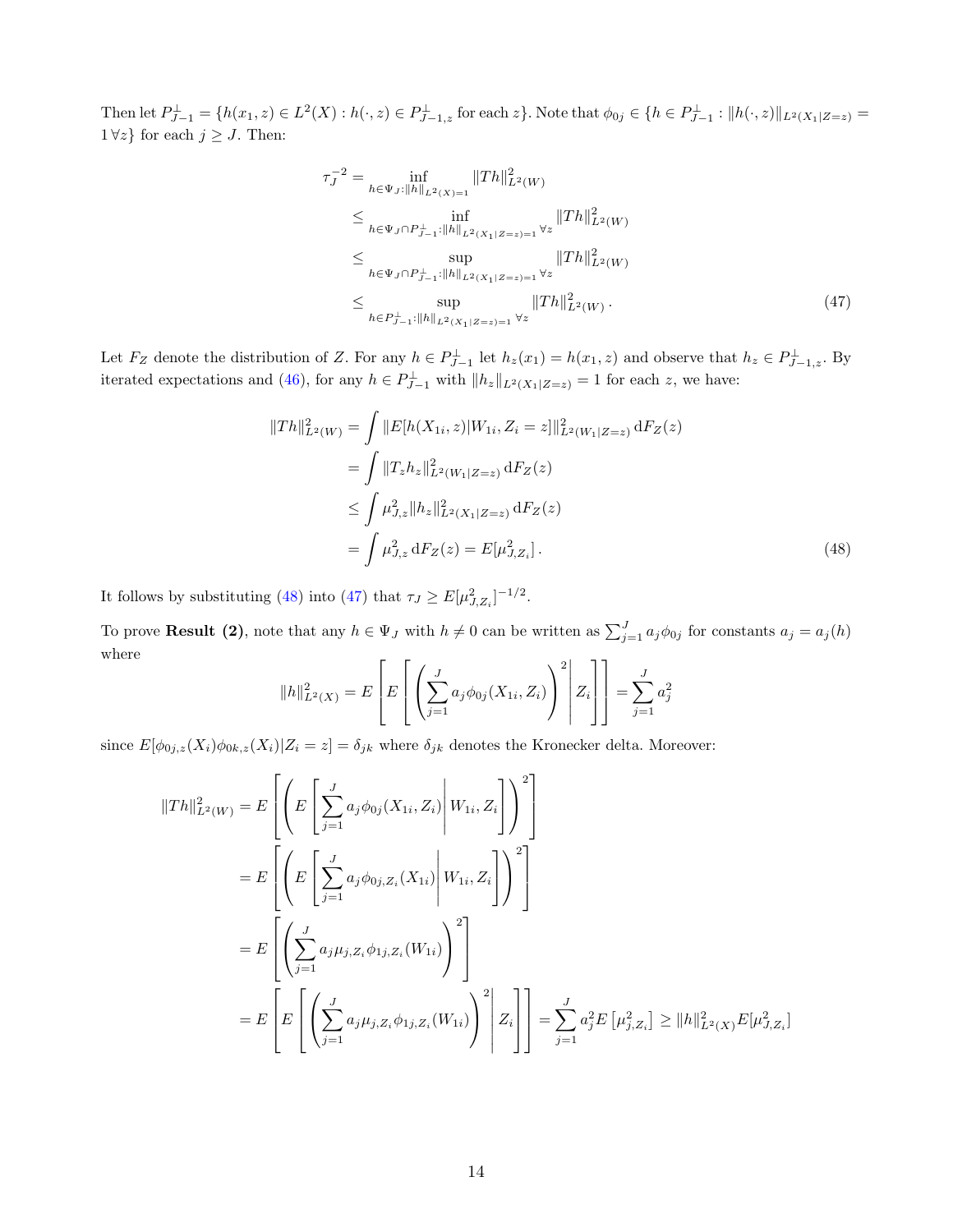since  $E[\phi_{1j,z}(W_{1i})\phi_{1k,z}(W_{1i})|Z_i = z] = \delta_{jk}$ . Therefore,

$$
\tau_J = \sup_{h \in \Psi_J} \frac{\|h\|_{L^2(X)}}{\|Th\|_{L^2(W)}} \le \frac{1}{E[\mu_{J,Z_i}^2]^{1/2}}
$$

as required.

### G.4 Proofs for Appendix D and Section 4

Since the proofs for uniform inference theories (in Section 4) built upon that for the pointwise normality Theorem D.1 (in Appendix D), we shall present the proof of Theorem D.1 first.

#### G.4.1 Proofs for Appendix D

**Proof of Theorem D.1.** We first prove **Result (1)**. By Assumption  $5'(a)$  or  $5'(b)(i)(ii)$  we have:

$$
\sqrt{n}\frac{(f(\widehat{h})-f(h_0))}{\sigma_n(f)}=\sqrt{n}\frac{Df(h_0)[\widehat{h}-\widetilde{h}]}{\sigma_n(f)}+o_p(1).
$$

Define

$$
Z_n(W_i) = \frac{(Df(h_0)[\psi^J])'[S'G_b^{-1}S]^{-1}S'G_b^{-1}b^K(W_i)}{\sigma_n(f)} = \Pi_K Tu_n(f)(W_i)
$$

where  $u_n(f) = v_n(f)/\sigma_n(f)$  is the scaled sieve 2SLS Riesz representer. Note that  $E[(Z_n(W_i)u_i)^2] = 1$ . Then

$$
\sqrt{n} \frac{Df(h_0)[\hat{h} - \tilde{h}]}{\sigma_n(f)} = \frac{1}{\sqrt{n}} \sum_{i=1}^n Z_n(W_i) u_i
$$
  
+ 
$$
\frac{(Df(h_0)[\psi^J])'((\hat{S}'\hat{G}_b^-\hat{S}) - \hat{S}'\hat{G}_b^+ - (S'G_b^{-1}S)^{-1}S'G_b^{-1})(B'u/\sqrt{n})}{\sigma_n(f)}
$$
  
=:  $T_1 + T_2$ .

We first show  $T_1 \rightarrow_d N(0, 1)$  by the Lindeberg-Feller theorem. To verify the Lindeberg condition, note that

$$
|Z_n(W_i)| \leq \frac{\left\| (Df(h_0)[\psi^J])'(S'G_b^{-1}S)^{-1}S'G_b^{-1/2} \right\| \left\| G_b^{-1/2}b^K(W_i) \right\|}{(\inf_w E[u_i^2|W_i = w])^{1/2} \left\| (Df(h_0)[\psi^J])'(S'G_b^{-1}S)^{-1}S'G_b^{-1/2} \right\|} \leq \underline{\sigma}^{-1}\zeta_b(K)
$$

by the Cauchy-Schwarz inequality and Assumption 2(iii). Therefore,

$$
E[u_i^2 Z_n(W_i)^2\{|Z_n(W_i)u_i| > \eta\sqrt{n}\}] \leq \sup_w E[u_i^2\{|u_i| \gtrsim \eta(\sqrt{n}/\zeta_b(K))\}|W_i = w] = o(1)
$$

by Assumption 2(iv') and the condition on J. Therefore,  $T_1 \rightarrow_d N(0, 1)$ .

 $\Box$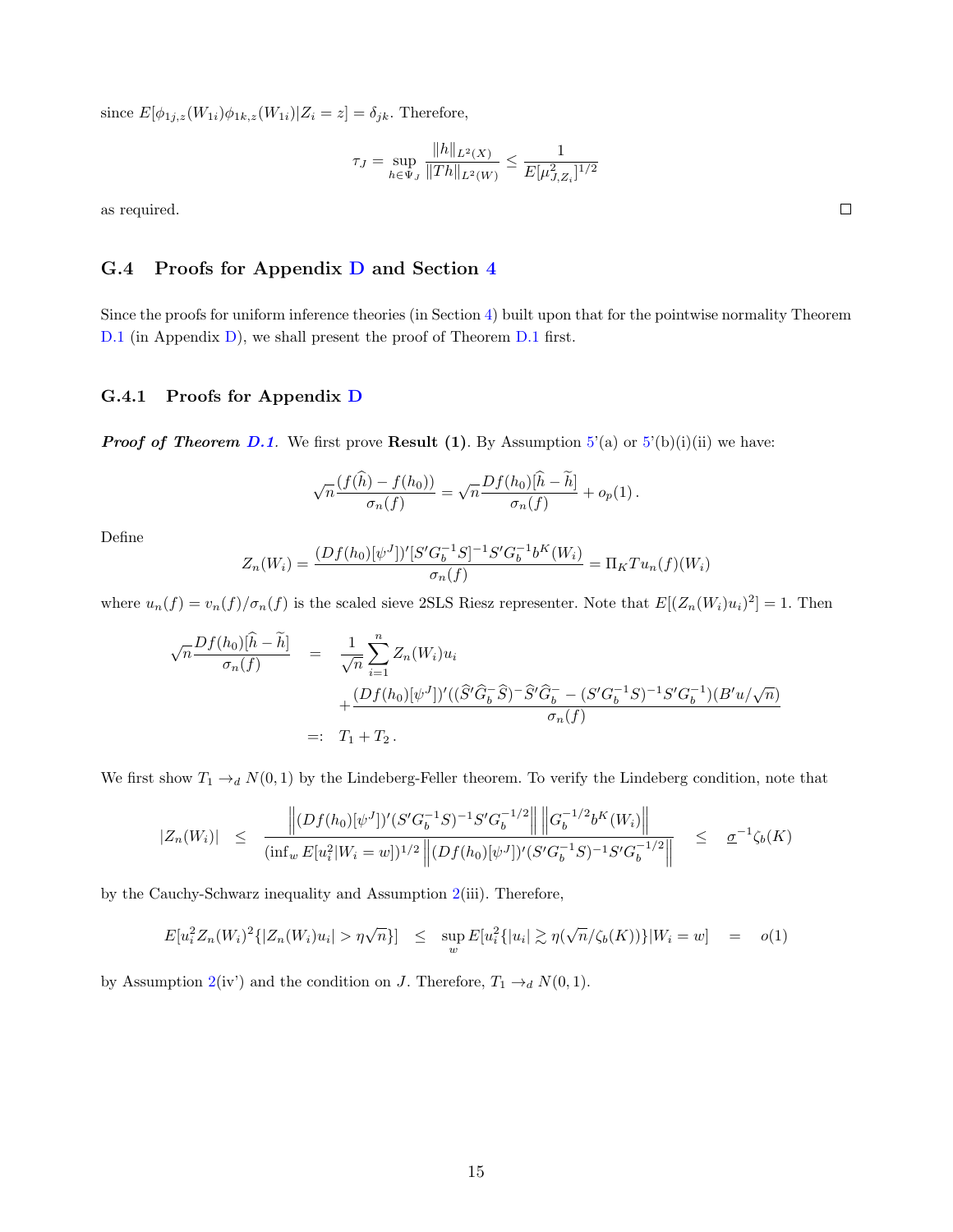For  $T_2$ , observe that

$$
|T_2| = \left| \frac{(Df(h_0)[\psi^J])'((\widehat{G}_b^{-1/2}\widehat{S})_l^-\widehat{G}_b^{-1/2}G_b^{1/2} - (G_b^{-1/2}S)_l^-)(G_b^{-1/2}B'u/\sqrt{n})}{\sigma_n(f)} \right|
$$
  
\n
$$
= \left| \frac{[(Df(h_0)[\psi^J])'(G_b^{-1/2}S)_l^-]G_b^{-1/2}S\{(\widehat{G}_b^{-1/2}\widehat{S})_l^-\widehat{G}_b^{-1/2}G_b^{1/2} - (G_b^{-1/2}S)_l^-\}(G_b^{-1/2}B'u/\sqrt{n})}{\sigma_n(f)} \right|
$$
  
\n
$$
\leq \frac{\left| (Df(h_0)[\psi^J])'(G_b^{-1/2}S)_l^- \right|}{\left| (Df(h_0)[\psi^J])'(G_b^{-1/2}S)_l^- \right|} \left| \left| G_b^{-1/2}S\{(\widehat{G}_b^{-1/2}\widehat{S})_l^-\widehat{G}_b^{-1/2}G_b^{1/2} - (G_b^{-1/2}S)_l^-\} \right| \left| \left| G_b^{-1/2}B'u/\sqrt{n} \right| \right|}{\left( \inf_w E[u_i^2|W_i = w] \right)^{1/2} \left| (Df(h_0)[\psi^J])'(G_b^{-1/2}S)_l^- \right|}
$$
  
\n
$$
= O_p(s_{JK}^{-1}\zeta\sqrt{(J\log J)/n})
$$

where the first inequality is by the Cauchy-Schwarz inequality, the second is by Assumption  $2(iii)$ , and the final line is by Lemmas F.10(c) and F.8. The result follows by the equivalence  $\tau_J \approx s_{JK}^{-1}$  (see Lemma A.1) and the condition  $\tau_J \zeta \sqrt{(J \log n)/n} = o(1)$ .

Result (2) follows directly from Result (1) and Lemma G.2.

 $\Box$ 

**Lemma G.2.** Let Assumptions  $1(iii)$ ,  $2(i)$ - $(iii)$ ,  $3(iii)$  and  $4(i)$  hold,  $\tau_J \zeta \sqrt{(\log n)/n} = o(1)$ , and Assumption  $\delta'(b)(iii) hold (with \eta'_n = 0 \text{ if } f(\cdot) \text{ is linear}).$  Let  $\|\hat{h} - h_0\|_{\infty} = O_p(\delta_{h,n}) = o_p(1)$ , and  $\delta_{V,n} \equiv \left[\zeta_{b,K}^{(2+\delta)/\delta} \sqrt{(\log K)/n}\right]^{\delta/(1+\delta)} + o_p(1)$  $\tau_J \zeta \sqrt{\left(\log J\right)/n} + \delta_{h,n}$ . Then:

$$
\left|\frac{\widehat{\sigma}_n(f)}{\sigma_n(f)} - 1\right| = O_p(\delta_{V,n} + \eta'_n) = o_p(1).
$$

Proof of Lemma G.2. First write

$$
\frac{\widehat{\sigma}_n(f)^2}{\sigma_n(f)^2} - 1 = \left( \frac{\widehat{\gamma}_n' \Omega^o \widehat{\gamma}_n}{\sigma_n(f)^2} - 1 \right) + \frac{\widehat{\gamma}_n' (\widehat{\Omega}^o - \Omega^o) \widehat{\gamma}_n}{\sigma_n(f)^2}
$$
\n
$$
= \left( \frac{(\widehat{\gamma}_n - \gamma_n)' \Omega^o (\widehat{\gamma}_n + \gamma_n)}{\sigma_n(f)^2} \right) + \frac{\widehat{\gamma}_n' (\widehat{\Omega}^o - \Omega^o) \widehat{\gamma}_n}{\sigma_n(f)^2} =: T_1 + T_2
$$

where

$$
\begin{aligned}\n\widehat{\Omega}^o &= G_b^{-1/2} \widehat{\Omega} G_b^{-1/2} & \widehat{\gamma}_n &= G_b^{1/2} \widehat{G}_b^{-1} \widehat{S} [\widehat{S}' \widehat{G}_b^{-1} \widehat{S}]^{-1} Df(\widehat{h}) [\psi^J] \\
\Omega^o &= G_b^{-1/2} \Omega G_b^{-1/2} & \gamma_n &= G_b^{-1/2} S [S' G_b^{-1} S]^{-1} Df(h_0) [\psi^J]\n\end{aligned}
$$

and observe that  $\gamma'_n \Omega^o \gamma_n = \sigma_n(f)^2$  and  $\hat{\gamma}'_n \Omega^o \hat{\gamma}_n = \hat{\sigma}_n(f)^2$ .

Control of  $T_1$ : We first show that

$$
\frac{\|\widehat{\gamma}_n - \gamma_n\|_{\ell^2}}{\sigma_n(f)} = O_p(\tau_J \zeta \sqrt{(\log J)/n} + \eta'_n) = o_p(1). \tag{49}
$$

To simplify notation, let

$$
\partial = \frac{Df(h_0)[\psi^J]}{s_n(f)}
$$
 and  $\hat{\partial} = \frac{Df(\hat{h})[\psi^J]}{s_n(f)}$ 

and note that  $\|\partial'(G_b^{-1/2}S)_l^{\perp}\|_{\ell^2} = s_n(f)/\sigma_n(f) \approx 1$  under Assumptions 2(i)(iii) and that  $\hat{\partial} = \partial$  if  $f(\cdot)$  is linear.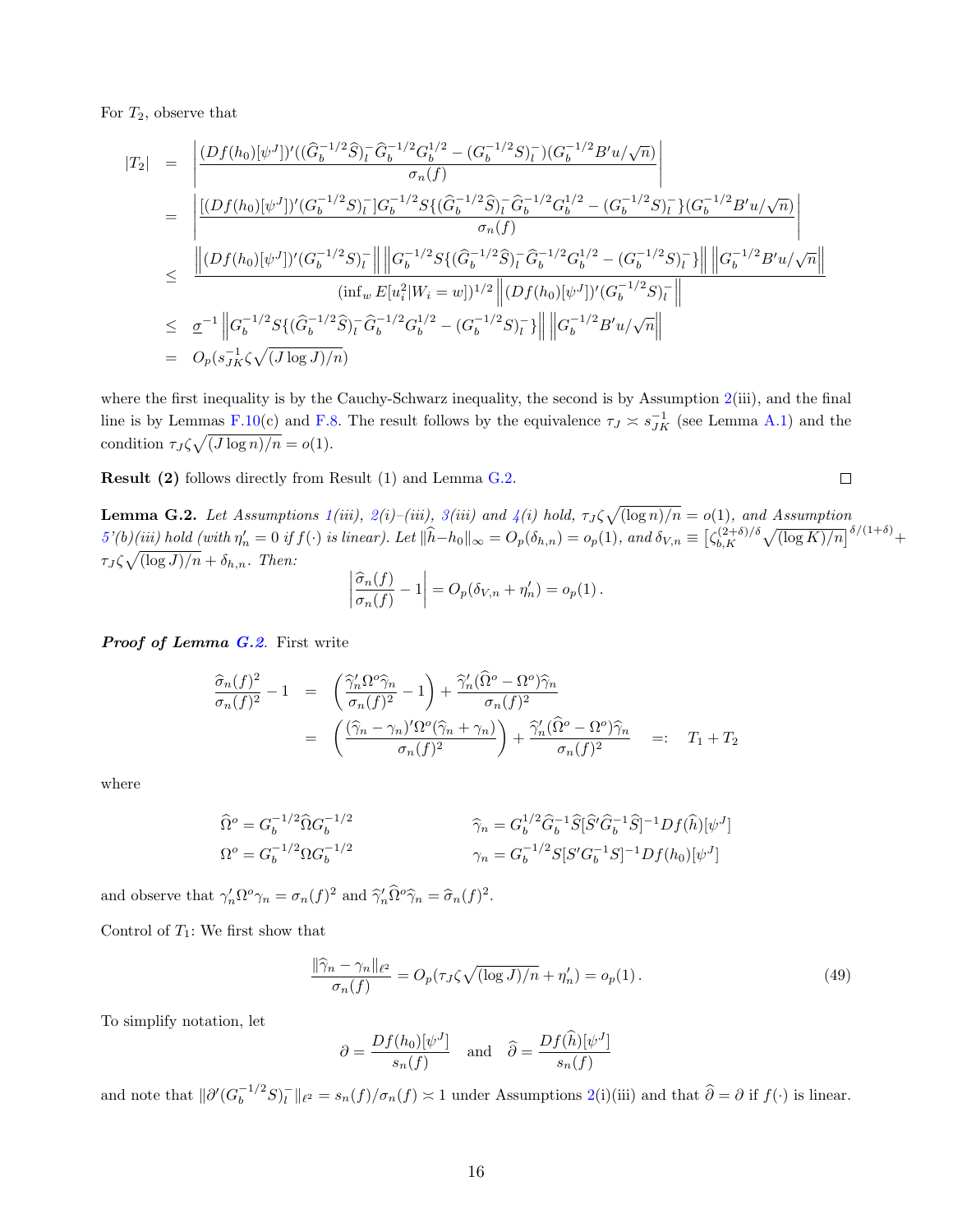Then we have:

$$
\frac{\|\widehat{\gamma}_n - \gamma_n\|_{\ell^2}}{\sigma_n(f)} = \|\widehat{\partial}'(\widehat{G}_b^{-1/2}\widehat{S})_l^-\widehat{G}_b^{-1/2}G_b^{1/2} - \partial'(G_b^{-1/2}S)_l^-\|_{\ell^2}
$$
\n
$$
\leq \|\widehat{\partial}'(G_b^{-1/2}S)_l^-\|_{\ell^2}\|G_b^{-1/2}S\{(\widehat{G}_b^{-1/2}\widehat{S})_l^-\widehat{G}_b^{-1/2}G_b^{1/2} - (G_b^{-1/2}S)_l^-\}\|_{\ell^2} + \underline{\sigma}^{-1}\|(\widehat{\partial}' - \partial')(G_b^{-1/2}S)_l^-\}\|_{\ell^2}
$$
\n
$$
= O_p(1) \times O_p(s_{JK}^{-1}\zeta\sqrt{(\log J)/n}) + \underline{\sigma}^{-1}\frac{\|\Pi_KT(\widehat{v}_n(f) - v_n(f))\|_{L^2(W)}}{s_n(f)}
$$
\n
$$
= O_p(1) \times O_p(s_{JK}^{-1}\zeta\sqrt{(\log J)/n}) + O_p(\eta'_n)
$$

where the third line is Lemma  $F.10(c)$  and the final line is by Assumption  $5'(b)(iii)$ . Therefore, (49) holds by the equivalence  $s_{JK}^{-1} \approx \tau_J$  (Lemma A.1) and the condition  $\tau_J \zeta \sqrt{(\log n)/n}$ .

Finally, since all eigenvalues of  $\Omega^o$  are bounded between  $\sigma^2$  and  $\overline{\sigma}^2$  under Assumption 2(i)(iii), it follows from (49) and Cauchy-Schwarz that  $|T_1| = o_p(1)$ .

Control of  $T_2$ : Equation (49) implies that  $\|\hat{\gamma}_n\|/\sigma_n(f) = O_p(1)$ . Therefore,  $|T_2| \leq O_p(1) \times \|\hat{\Omega}^o - \Omega^o\|_{\ell^2} = o_p(1)$ by Lemma G.3.  $\Box$ 

**Lemma G.3.** Let Assumptions  $2(i)(ii)$  hold, let  $\zeta_{b,K}\sqrt{(\log K)/n} = o(1)$ , and let  $\|\hat{h} - h_0\|_{\infty} = O_p(\delta_{h,n})$  with  $\delta_{h,n} = o(1)$ . Then:

$$
\|\widehat{\Omega}^o - \Omega^o\|_{\ell^2} = O_p\left(\left(\zeta_{b,K}^{(2+\delta)/\delta}\sqrt{(\log K)/n}\right)^{\delta/(1+\delta)} + \delta_{h,n}\right)
$$

**Proof of Lemma G.3.** By the triangle inequality:

$$
\begin{split}\n\|\widehat{\Omega}^{o} - \Omega^{o}\|_{\ell^{2}} &\leq \left\| G_{b}^{-1/2} \left( \frac{1}{n} \sum_{i=1}^{n} u_{i}^{2} b^{K}(W_{i}) b^{K}(W_{i})' \right) G_{b}^{-1/2} \right\|_{\ell^{2}} \\
&+ \left\| G_{b}^{-1/2} \left( \frac{1}{n} \sum_{i=1}^{n} 2u_{i} (\widehat{u}_{i} - u_{i}) b^{K}(W_{i}) b^{K}(W_{i})' \right) G_{b}^{-1/2} \right\|_{\ell^{2}} \\
&+ \left\| G_{b}^{-1/2} \left( \frac{1}{n} \sum_{i=1}^{n} (\widehat{u}_{i} - u_{i})^{2} b^{K}(W_{i}) b^{K}(W_{i})' \right) G_{b}^{-1/2} \right\|_{\ell^{2}} \\
&\leq O_{p} \left( (\zeta_{b,K}^{(2+\delta)/\delta} \sqrt{(\log K)/n})^{\delta/(1+\delta)} \right) + \|\widehat{h} - h_{0}\|_{\infty} \times O_{p}(1) + \|\widehat{h} - h_{0}\|_{\infty}^{2} \times O_{p}(1)\n\end{split}
$$

where the first term may easily be deduced from the proof of Lemma 3.1 of Chen and Christensen (2015), the second then follows because  $2u_i(\hat{u}_i - u_i) \leq 2(1 + u_i^2) \|\hat{h} - h_0\|_{\infty}$ , and the third follows similarly because  $\|\widehat{G}_{b}^{o}\|_{\ell^2} = O_p(1)$  by Lemma F.7.  $\Box$ 

#### G.4.2 Proofs for Section 4

**Proof of Lemma 4.1.** Recall that

$$
\widehat{\mathbb{Z}}_n(t) = \frac{(Df_t(h_0)[\psi^J])'[S'G_b^{-1}S]^{-1}S'G_b^{-1/2}}{\sigma_n(f_t)} \left(\frac{1}{\sqrt{n}} \sum_{i=1}^n G_b^{-1/2}b^K(W_i)u_i\right),
$$
  

$$
\mathbb{Z}_n(t) = \frac{(Df_t(h_0)[\psi^J])'[S'G_b^{-1}S]^{-1}S'G_b^{-1/2}}{\sigma_n(f_t)} \mathbb{Z}_n \text{ where } \mathbb{Z}_n \sim N(0, \Omega^o) \text{ with } \Omega^o = G_b^{-1/2}\Omega G_b^{-1/2}.
$$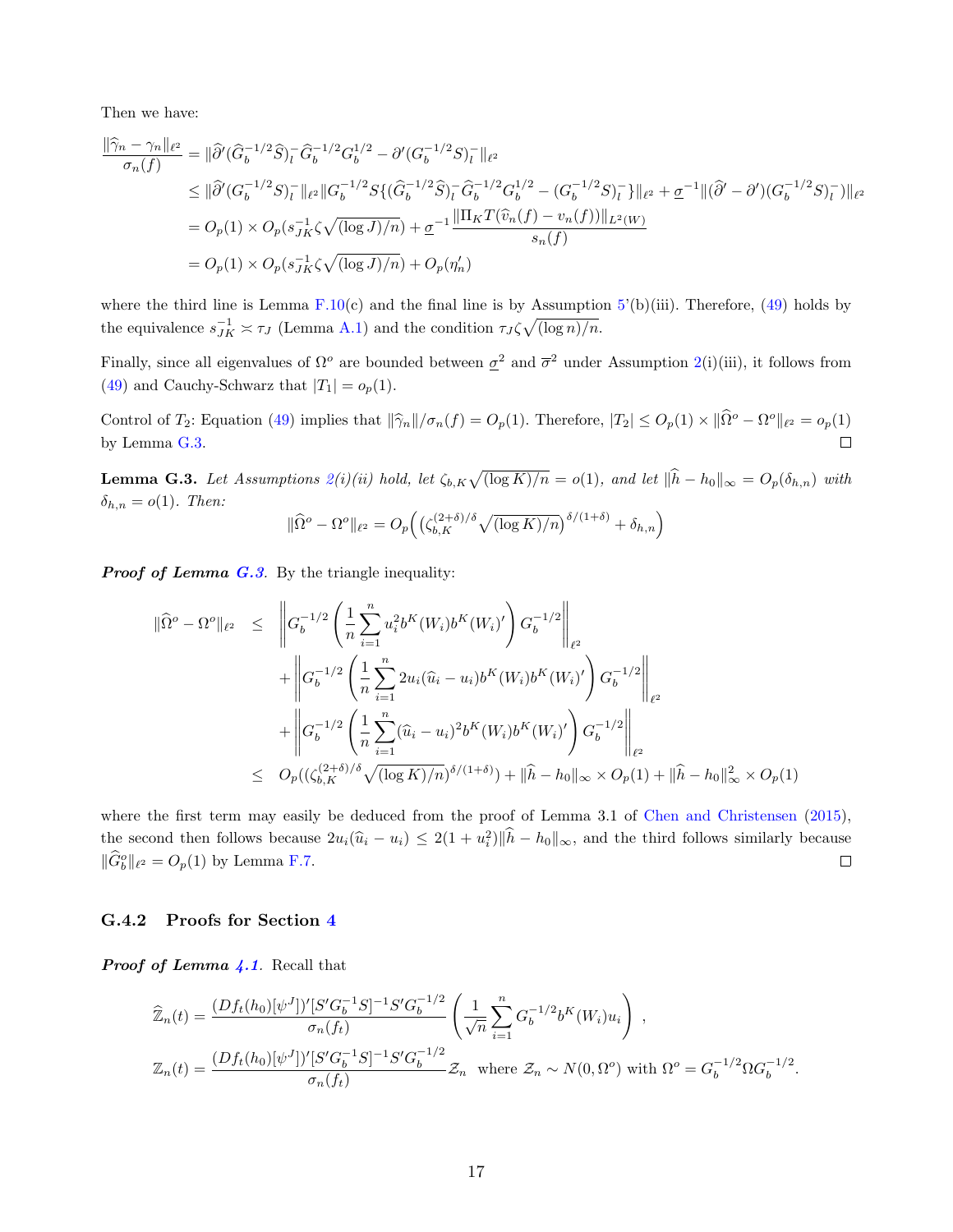**Step 1: Uniform Bahadur representation.** By Assumption  $5(a)$  or  $(b)(i)(ii)$ , we have

$$
\sup_{t \in \mathcal{T}} \left| \sqrt{n} \frac{f_t(\hat{h}) - f_t(h_0)}{\hat{\sigma}_n(f_t)} - \widehat{\mathbb{Z}}_n(t) \right| \leq \sup_{t \in \mathcal{T}} \left| \sqrt{n} \frac{Df_t(h_0)[\hat{h} - \widetilde{h}]}{\sigma_n(f_t)} - \widehat{\mathbb{Z}}_n(t) \right| + O_p(\eta_n) \times \sup_{t \in \mathcal{T}} \left| \frac{\sigma_n(f_t)}{\hat{\sigma}_n(f_t)} \right|
$$

$$
+ \sup_{t \in \mathcal{T}} \left| \frac{\sigma_n(f_t)}{\hat{\sigma}_n(f_t)} - 1 \right| \times \sup_{t \in \mathcal{T}} \left| \sqrt{n} \frac{Df_t(h_0)[\hat{h} - \widetilde{h}]}{\sigma_n(f_t)} \right|
$$

$$
=: T_1 + T_2 + T_3.
$$

Control of  $T_1$ : As in the proof of Theorem D.1,

$$
T_1 = \sup_{t \in \mathcal{T}} \left| \frac{(Df_t(h_0)[\psi^J])'((\widehat{G}_b^{-1/2}\widehat{S})_l^-\widehat{G}_b^{-1/2}G_b^{1/2} - (G_b^{-1/2}S)_l^-)(G_b^{-1/2}B'u/\sqrt{n})}{\sigma_n(f_t)} \right|
$$
  
\n
$$
= \sup_{t \in \mathcal{T}} \left| \frac{\left| (Df_t(h_0)[\psi^J])'(G_b^{-1/2}S)_l^-]G_b^{-1/2}S\{ (\widehat{G}_b^{-1/2}\widehat{S})_l^-\widehat{G}_b^{-1/2}G_b^{1/2} - (G_b^{-1/2}S)_l^-\} (G_b^{-1/2}B'u/\sqrt{n}) \right|}{\sigma_n(f_t)} \right|
$$
  
\n
$$
\leq \sup_{t \in \mathcal{T}} \frac{\left| (Df_t(h_0)[\psi^J])'(G_b^{-1/2}S)_l^- \right| \left\| G_b^{-1/2}S\{ (\widehat{G}_b^{-1/2}\widehat{S})_l^-\widehat{G}_b^{-1/2}G_b^{1/2} - (G_b^{-1/2}S)_l^-\} \right| \left\| G_b^{-1/2}B'u/\sqrt{n} \right\|}{(\inf_w E[u_i^2|W_i = w])^{1/2} \left\| (Df_t(h_0)[\psi^J])'(G_b^{-1/2}S)_l^- \right\|}
$$
  
\n
$$
\leq \frac{\sigma^{-1}}{\sigma^{-1}} \left\| G_b^{-1/2}S\{ (\widehat{G}_b^{-1/2}\widehat{S})_l^-\widehat{G}_b^{-1/2}G_b^{1/2} - (G_b^{-1/2}S)_l^-\} \right\| \left\| G_b^{-1/2}B'u/\sqrt{n} \right\|
$$
  
\n
$$
= O_p(\tau_J\zeta\sqrt{(J\log J)/n}) = o_p(r_n)
$$

where the first inequality is by the Cauchy-Schwarz inequality, the second is by Assumption  $2(iii)$ , and the final line is by Lemmas F.10(c) and F.8 and the equivalence  $\tau_J \approx s_{JK}^{-1}$  (see Lemma A.1), and the last  $o_p(r_n)$  is by Assumption  $6(ii.2)$ .

Control of  $T_2$ : Lemma G.4 below shows that

$$
\sup_{t \in \mathcal{T}} \left| \frac{\widehat{\sigma}_n(f_t)}{\sigma_n(f_t)} - 1 \right| = O_p(\delta_{V,n} + \eta'_n) = o_p(1)
$$

from which it follows that  $T_2 = O_p(\eta_n) \times O_p(1) = O_p(\eta_n)$ .

Control of  $T_3$ : By Lemma G.4 below and the bound for  $T_1$ , we have:

$$
T_3 = O_p(\delta_{V,n} + \eta'_n) \times \sup_{t \in \mathcal{T}} \left| \sqrt{n} \frac{Df_t(h_0)[\hat{h} - \tilde{h}]}{\sigma_n(f_t)} \right|
$$
  
=  $O_p(\delta_{V,n} + \eta'_n) \times \left[ \sup_{t \in \mathcal{T}} |\hat{Z}_n(t)| + o_p(r_n) \right]$   
=  $O_p(\delta_{V,n} + \eta'_n) \times \left[ o_p(r_n) + \sup_{t \in \mathcal{T}} |\mathbb{Z}_n(t)| + o_p(r_n) \right]$   
=  $O_p(\delta_{V,n} + \eta'_n) \times \left[ o_p(r_n) + O_p(c_n) \right]$ 

where the second-last line is by display (54) step 2 below and the final line is by Lemma G.5 below. Therefore we have proved:

$$
\sup_{t \in \mathcal{T}} \left| \sqrt{n} \frac{f_t(\hat{h}) - f_t(h_0)}{\hat{\sigma}_n(f_t)} - \widehat{\mathbb{Z}}_n(t) \right| = O_p(\tau_J \zeta \sqrt{(J \log J)/n}) + O_p(\eta_n) + O_p(\delta_{V,n} + \eta'_n) \times \left[ o_p(r_n) + O_p(c_n) \right]
$$
\n
$$
= o_p(r_n) \tag{50}
$$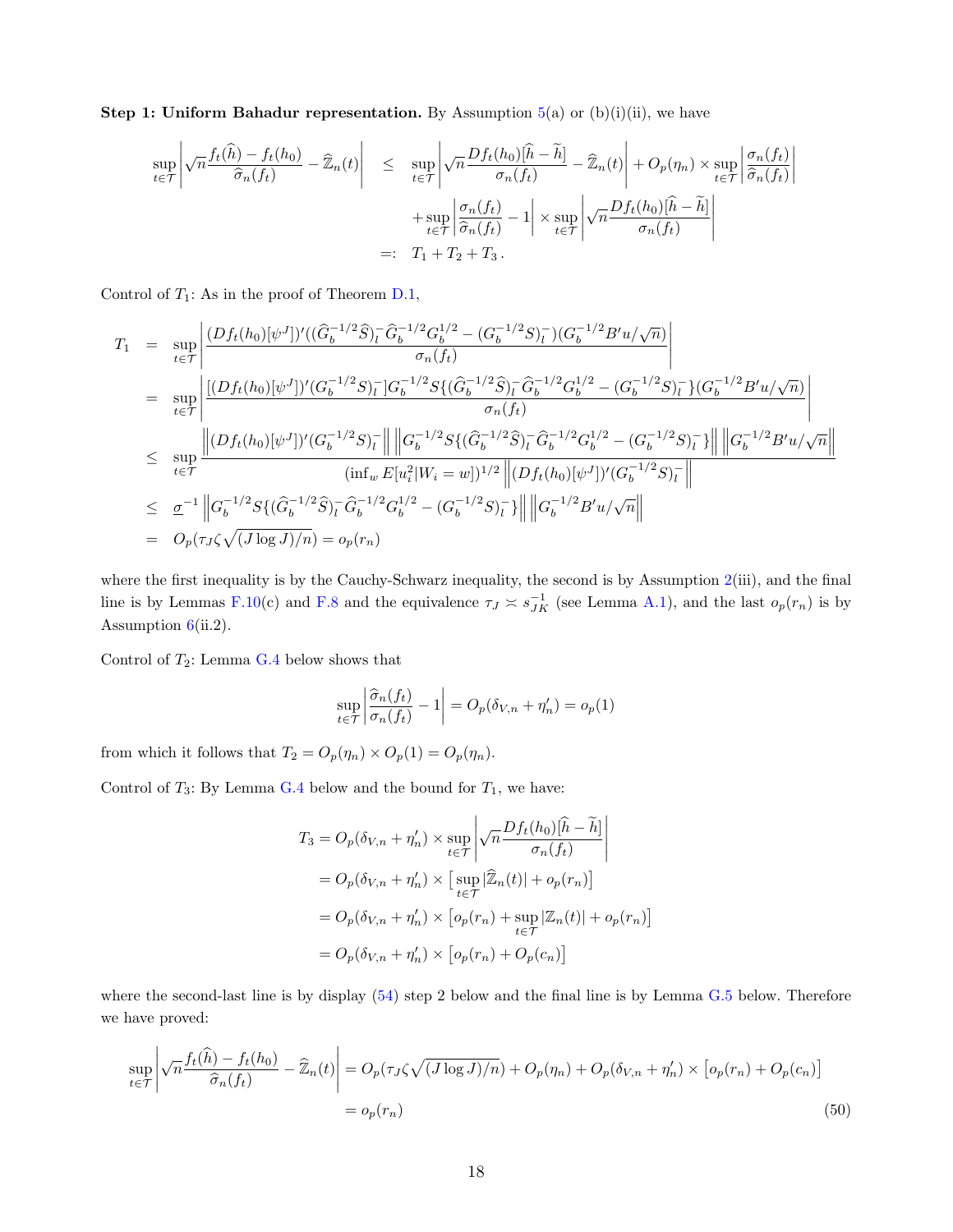where the final line is by Assumption  $6(ii.2)$ .

Step 2: Approximating  $\widehat{\mathbb{Z}}_n(t)$  by a Gaussian process  $\mathbb{Z}_n(t)$ . We use Yurinskii's coupling (Pollard, 2002, Theorem 10, p. 244) to show that there exists a sequence of  $N(0, \Omega^o)$  random vectors  $\mathcal{Z}_n$  such that

$$
\left\| \frac{1}{\sqrt{n}} \sum_{i=1}^{n} G_b^{-1/2} b^K(W_i) u_i - \mathcal{Z}_n \right\|_{\ell^2} = o_p(r_n).
$$
\n(51)

By Assumption  $2(iv)$  we have

$$
\sum_{i=1}^n E[\|n^{-1/2}G_b^{-1/2}b^K(W_i)u_i\|_{\ell^2}^3] \lesssim n^{-1/2}\zeta_{b,K}E[\|G_b^{-1/2}b^K(W_i)\|_{\ell^2}^2] = \frac{\zeta_{b,K}K}{\sqrt{n}} = O\left(\frac{\zeta_{b,K}J}{\sqrt{n}}\right).
$$

Existence of  $\mathcal{Z}_n$  follows under the condition (Assumption 6(ii.1))

$$
\frac{\zeta_{b,K}J^2}{r_n^3\sqrt{n}}=o(1)\,.
$$

The process  $\mathbb{Z}_n(t)$  is a centered Gaussian process with the covariance function

$$
E[\mathbb{Z}_n(t_1)\mathbb{Z}_n(t_2)] = \frac{(Df_{t_1}(h_0)[\psi^J])'[S'G_b^{-1}S]^{-1}S'G_b^{-1}\Omega G_b^{-1}S[S'G_b^{-1}S]^{-1}Df_{t_2}(h_0)[\psi^J]}{\sigma_n(f_{t_1})\sigma_n(f_{t_2})}.
$$
\n
$$
(52)
$$

Now observe that

$$
\sup_{t \in \mathcal{T}} \left\| \frac{(Df_t(h_0)[\psi^J])'[S'G_b^{-1}S]^{-1}S'G_b^{-1/2}}{\sigma_n(f_t)} \right\|_{\ell^2} = \sup_{t \in \mathcal{T}} \frac{s_n(f_t)}{\sigma_n(f_t)} \asymp 1 \tag{53}
$$

by Assumption  $2(i)(iii)$ . Therefore,

$$
\sup_{t \in \mathcal{T}} \left| \widehat{\mathbb{Z}}_n(t) - \mathbb{Z}_n(t) \right| = o_p(r_n)
$$
\n(54)

by equations (51) and (53) and Cauchy-Schwarz.

**Lemma G.4.** Let Assumptions  $1(iii)$ ,  $2(i)$ - $(iii)$ ,  $3(ii)(iii)$  and  $4(i)$  hold,  $\tau_J \zeta \sqrt{(\log n)/n} = o(1)$ , and Assumption  $5(b)(iii)$  hold (with  $\eta'_n = 0$  if  $f_t(\cdot)$  is linear). Let  $\|\widehat{h} - h_0\|_{\infty} = O_p(\delta_{h,n})$  with  $\delta_{h,n} = o(1)$ . Then:

$$
\sup_{t \in \mathcal{T}} \left| \frac{\sigma_n(f_t)}{\widehat{\sigma}_n(f_t)} - 1 \right| = O_p(\delta_{V,n} + \eta'_n) = o_p(1).
$$

**Proof of Lemma G.4.** The proof follows by identical arguments to the proof of Lemma G.2.

**Proof of Theorem 4.1.** Recall that

$$
\mathbb{Z}_n^*(t) = \frac{(Df_t(\widehat{h})[\psi^J])'[\widehat{S}'\widehat{G}_b^{-1}\widehat{S}]^{-1}\widehat{S}'\widehat{G}_b^{-1}}{\widehat{\sigma}(f_t)}\left(\frac{1}{\sqrt{n}}\sum_{i=1}^n b^K(W_i)\widehat{u}_i\varpi_i\right) \quad \text{for each } t \in \mathcal{T}.
$$

Step 1: Approximating  $\mathbb{Z}_n^*(t)$  by a Gaussian process  $\widetilde{\mathbb{Z}}_n^*$ . Each of the terms  $n^{-1/2}G_b^{-1/2}$  $b^{-1/2}b^{K}(W_i)\hat{u}_i\varpi_i$  is centered under  $\mathbb{P}^*$  because  $E[\varpi_i|Z^n] = 0$  for  $i = 1, ..., n$ . Moreover,

$$
\sum_{i=1}^{n} E[(n^{-1/2}G_b^{-1/2}b^K(W_i)\hat{u}_i\varpi_i)(n^{-1/2}G_b^{-1/2}b^K(W_i)\hat{u}_i\varpi_i)'|Z^n] = \widehat{\Omega}^o
$$

 $\Box$ 

 $\Box$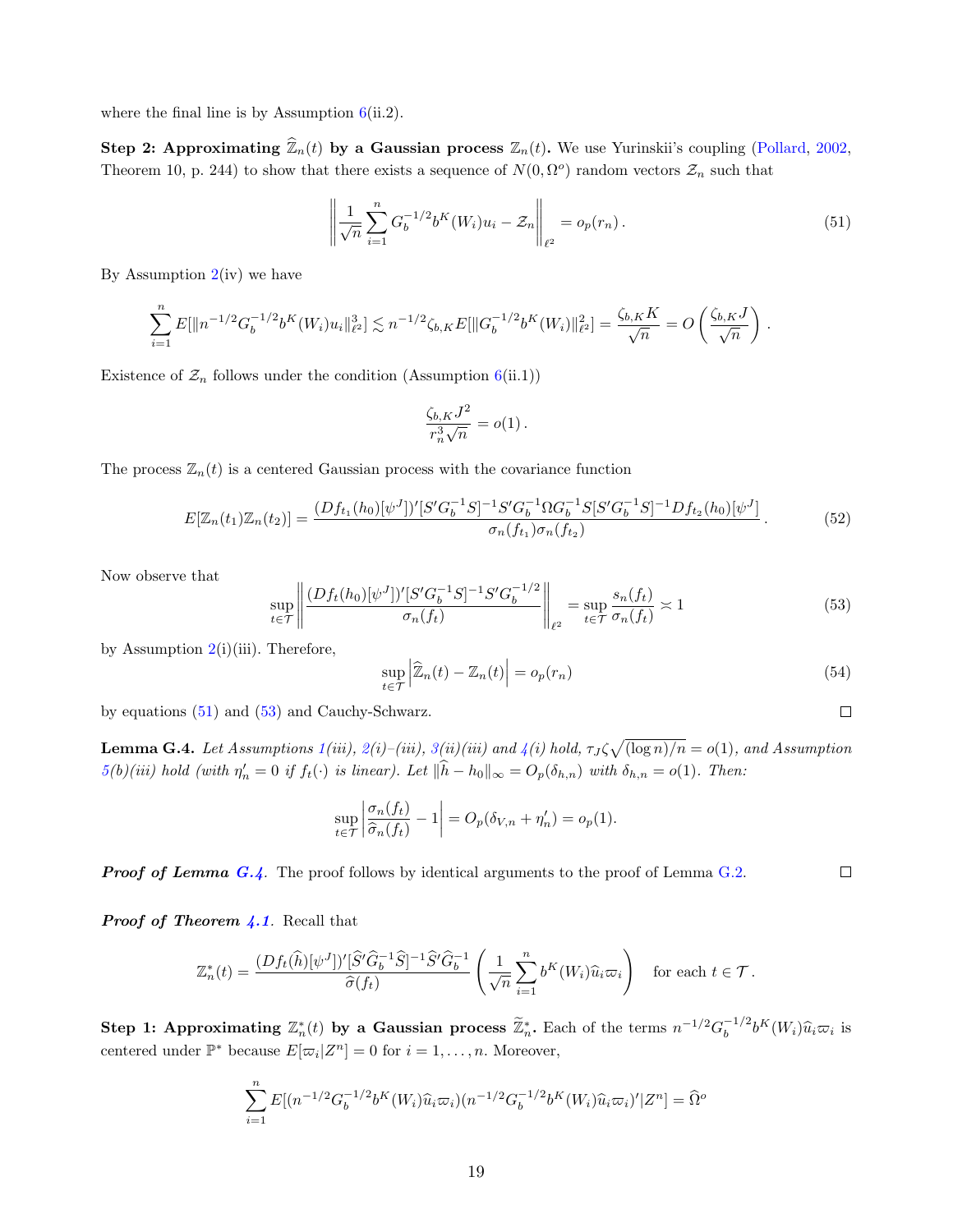where  $G_b^{-1/2} \widehat{\Omega} G_b^{-1/2} = \widehat{\Omega}^o$ , and

$$
\sum_{i=1}^n E[\|n^{-1/2}G_b^{-1/2}b^K(W_i)\widehat{u}_i\varpi_i\|_{\ell^2}^3|Z^n] \lesssim n^{-3/2} \sum_{i=1}^n E[\|G_b^{-1/2}b^K(W_i)\|_{\ell^2}^2|\widehat{u}_i|^3]
$$

because  $E[|\varpi_i|^3 | Z^n] < \infty$  uniformly in *i*, and where

$$
n^{-3/2} \sum_{i=1}^{n} E[||G_b^{-1/2}b^K(W_i)||_{\ell^2}^2|\widehat{u}_i|^3] \lesssim \frac{\zeta_{b,K}K}{\sqrt{n}}
$$

holds wpa1 (by Markov's inequality using  $|\hat{u}_i|^3 \lesssim |u_i|^3 + |\hat{h} - h_0|_{\infty}^3$  and Assumption 2(iv)). A second application of Yurinskii's coupling conditional on the data  $Z^n$  then yields existence of a sequence of  $N(0, \hat{\Omega}^o)$  random vectors  $\mathcal{Z}_n^*$  such that

$$
\left\| \frac{1}{\sqrt{n}} \sum_{i=1}^n G_b^{-1/2} b^K(W_i) \widehat{u}_i \varpi_i - \mathcal{Z}_n^* \right\|_{\ell^2} = o_{p^*}(r_n)
$$

wpa1. Therefore:

$$
\sup_{t \in \mathcal{T}} \left| \mathbb{Z}_n^*(t) - \frac{(Df_t(\widehat{h})[\psi^J])'[\widehat{S}'\widehat{G}_b^{-1}\widehat{S}]^{-1}\widehat{S}'\widehat{G}_b^{-1/2}}{\widehat{\sigma}_n(f_t)} \mathcal{Z}_n^* \right| = o_{p^*}(r_n) \tag{55}
$$

wpa1. Now observe that we can define a centered Gaussian process  $\widetilde{\mathbb{Z}}_n^*$  under  $\mathbb{P}^*$  by

$$
\widetilde{\mathbb{Z}}_n^*(t) \equiv \frac{(Df_t(h_0)[\psi^J])'[S'G_b^{-1}S]^{-1}S'G_b^{-1/2}}{\sigma_n(f_t)}(\Omega^o)^{1/2}(\widehat{\Omega}^o)^{-1/2}\mathcal{Z}_n^*
$$

which has the same covariance function as  $\mathbb{Z}_n$  (see equation (52)) whenever  $\widehat{\Omega}^o$  is invertible (which it is wpa1). Therefore, by Lemma G.6 below we have:

$$
\sup_{t \in \mathcal{T}} \left| \frac{(Df_t(\widehat{h})[\psi^J])'[\widehat{S}'\widehat{G}_b^{-1}\widehat{S}]^{-1}\widehat{S}'\widehat{G}_b^{-1/2}}{\widehat{\sigma}_n(f_t)} \mathcal{Z}_n^* - \widetilde{\mathbb{Z}}_n^*(t) \right| = o_p^*(r_n) \tag{56}
$$

wpa1. It follows from equations  $(55)$  and  $(56)$  and Assumption  $6(ii)$  that

$$
\sup_{t \in \mathcal{T}} \left| \mathbb{Z}_n^*(t) - \widetilde{\mathbb{Z}}_n^*(t) \right| = o_{p^*}(r_n) + o_p^*(r_n) = o_p^*(r_n) \tag{57}
$$

wpa1.

Step 2: Consistency. By Lemma 4.1 and display (54), we have:

$$
\sup_{t \in \mathcal{T}} \left| \frac{\sqrt{n}(f_t(\widehat{h}) - f_t(h_0))}{\widehat{\sigma}_n(f_t)} - \mathbb{Z}_n(t) \right| = o_p(r_n) + o_p(r_n) = o_p(r_n).
$$

Therefore, we may choose a sequence of positive constants  $\epsilon_n$  with  $\epsilon_n = o(1)$  such that

$$
\sup_{t \in \mathcal{T}} \left| \frac{\sqrt{n}(f_t(\hat{h}) - f_t(h_0))}{\hat{\sigma}_n(f_t)} - \mathbb{Z}_n(t) \right| \le \epsilon_n r_n \tag{58}
$$

holds wpa1. By an anti-concentration inequality (Chernozhukov, Chetverikov, and Kato, 2014, Theorem 2.1)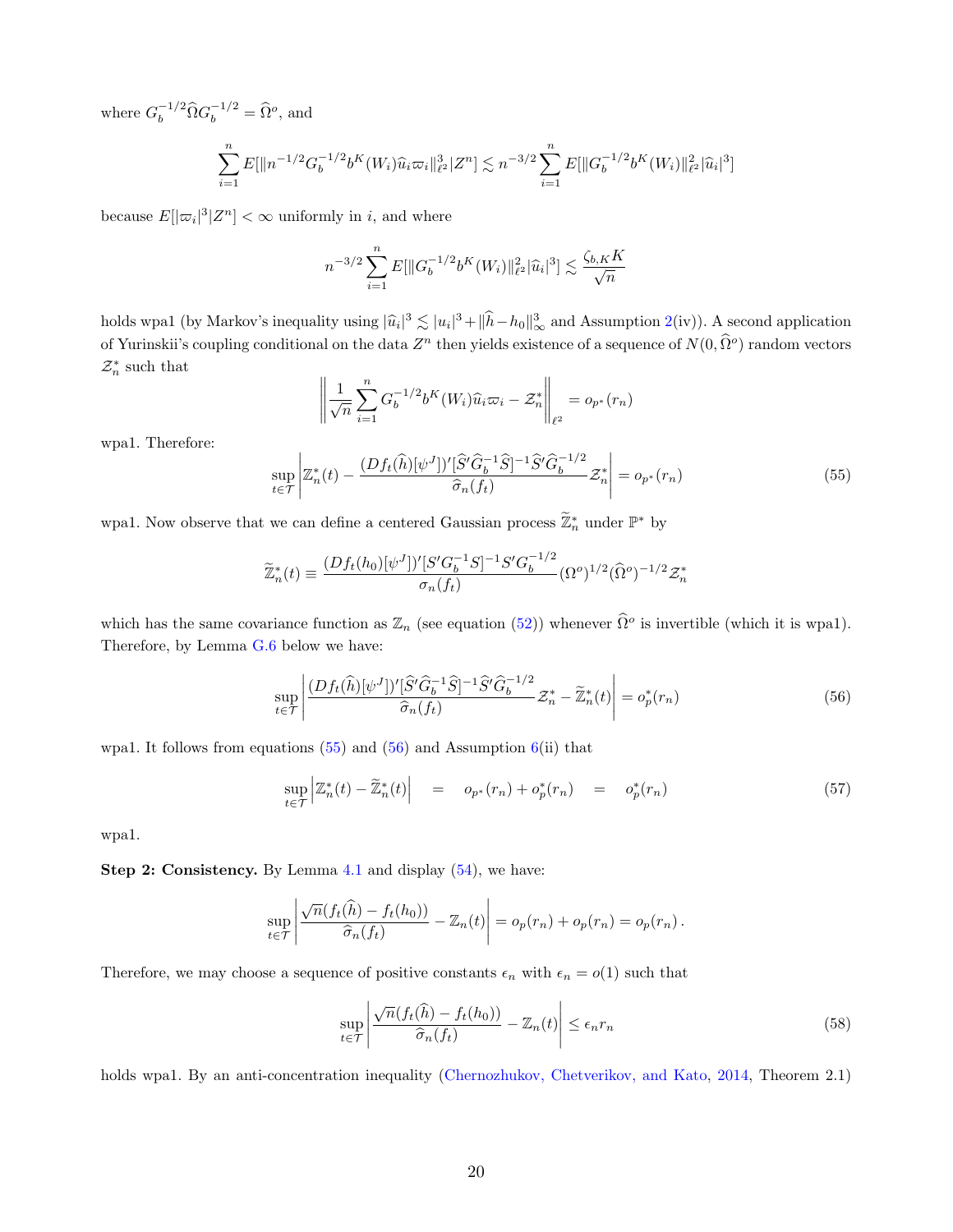and Lemma G.5 below, we have:

$$
\sup_{s \in \mathbb{R}} \mathbb{P}\left(\sup_{t \in \mathcal{T}} |\mathbb{Z}_n(t) - s| \le \epsilon_n r_n\right) \lesssim \epsilon_n r_n E[\sup_{t \in \mathcal{T}} |\mathbb{Z}_n(t)|] \lesssim \epsilon_n r_n c_n = o(1)
$$

due to  $r_nc_n \lesssim 1$  (Assumption 6(ii.1)). This, together with (58), yields:

$$
\sup_{s \in \mathbb{R}} \left| \mathbb{P} \left( \sup_{t \in \mathcal{T}} \left| \frac{\sqrt{n}(f_t(\hat{h}) - f_t(h_0))}{\hat{\sigma}_n(f_t)} \right| \le s \right) - \mathbb{P} \left( \sup_{t \in \mathcal{T}} |\mathbb{Z}_n(t)| \le s \right) \right| = o(1).
$$
\n(59)

Moreover, by (57) we may choose a sequence of positive constants  $\epsilon'_n$  with  $\epsilon'_n = o(1)$  such that

$$
\sup_{t \in \mathcal{T}} \left| \mathbb{Z}_n^*(t) - \widetilde{\mathbb{Z}}_n^*(t) \right| \le \epsilon'_n r_n
$$

holds wpa1. Similar arguments then yield:

$$
\sup_{s \in \mathbb{R}} \mathbb{P}^* \left( \sup_{t \in \mathcal{T}} |\widetilde{\mathbb{Z}}_n^*(t) - s| \le \epsilon_n' r_n \right) \lesssim \epsilon_n' = o(1)
$$

wpa1. This, together with equation (57), yields:

$$
\sup_{s \in \mathbb{R}} \left| \mathbb{P}^* \left( \sup_{t \in \mathcal{T}} |\mathbb{Z}_n^*(t)| \le s \right) - \mathbb{P}^* \left( \sup_{t \in \mathcal{T}} |\widetilde{\mathbb{Z}}_n^*(t)| \le s \right) \right| = o_p(1).
$$
\n(60)

The result is immediate from equations  $(59)$  and  $(60)$  and the fact that

$$
\mathbb{P}\left(\sup_{t\in\mathcal{T}}|\mathbb{Z}_n(t)|\leq s\right)=\mathbb{P}^*\left(\sup_{t\in\mathcal{T}}|\widetilde{\mathbb{Z}}_n^*(t)|\leq s\right)\quad\text{wpa1 in }\mathbb{P}
$$

holds uniformly in s.

**Lemma G.5.** Let Assumption  $6(i)$  hold. Then:  $E[\sup_{t \in \mathcal{T}} |\mathbb{Z}_n(t)|] \lesssim c_n$  and  $\sup_{t \in \mathcal{T}} |\mathbb{Z}_n(t)| = O_p(c_n)$ .

**Proof of Lemma G.5.** Observe that  $d_n(t_1, t_2) := E[(\mathbb{Z}_n(t_1) - \mathbb{Z}_n(t_2))^2]^{1/2}$ . By Corollary 2.2.8 of van der Vaart and Wellner (1996) and Assumption  $6(i)$ , there exists a universal constant C such that

$$
E[\sup_t |\mathbb{Z}_n(t)|] \le E[|\mathbb{Z}_n(\bar{t})|] + C \int_0^\infty \sqrt{\log N(\mathcal{T}, d_n, \epsilon)} \, d\epsilon
$$

for any  $\bar{t} \in \mathcal{T}$ , where  $E[|\mathbb{Z}_n(\bar{t})|] = \sqrt{2/\pi}$  because  $\mathbb{Z}_n(\bar{t}) \sim N(0, 1)$ . Therefore,  $E[\sup_t |\mathbb{Z}_n(t)|] \lesssim c_n$ . The second result follows by Markov's inequality.  $\Box$ 

**Lemma G.6.** Let Assumptions  $1(iii)$ , 2,  $3(ii)(iii)$ ,  $4(i)$  and 6 hold,  $\tau_J \zeta \sqrt{(\log n)/n} = o(1)$  and  $\|\hat{h} - h_0\|_{\infty} =$  $O_p(\delta_{h,n})$  with  $\delta_{h,n} = o(1)$ . Let Assumption 5(b)(iii) hold with  $\eta'_n$ √  $\overline{J} = o(r_n)$  for nonlinear  $f_t()$ . Let  $\mathcal{Z}_n^*$  and  $\widetilde{\mathbb{Z}}_n^*(t)$  be as in the proof of Theorem 4.1. Then:

$$
\sup_{t\in\mathcal{T}}\left|\frac{(Df_t(\widehat{h})[\psi^J])'[\widehat{S}'\widehat{G}_b^{-1}\widehat{S}]^{-1}\widehat{S}'\widehat{G}_b^{-1/2}}{\widehat{\sigma}_n(f_t)}\mathcal{Z}_n^*-\widetilde{\mathbb{Z}}_n^*(t)\right| = o_p^*(r_n) \quad \text{wpa1 in } \mathbb{P}.
$$

**Proof of Lemma G.6.** First note that because  $\mathcal{Z}_n^* \sim N(0, \hat{\Omega}^o)$  and the minimum and maximum eigenvalues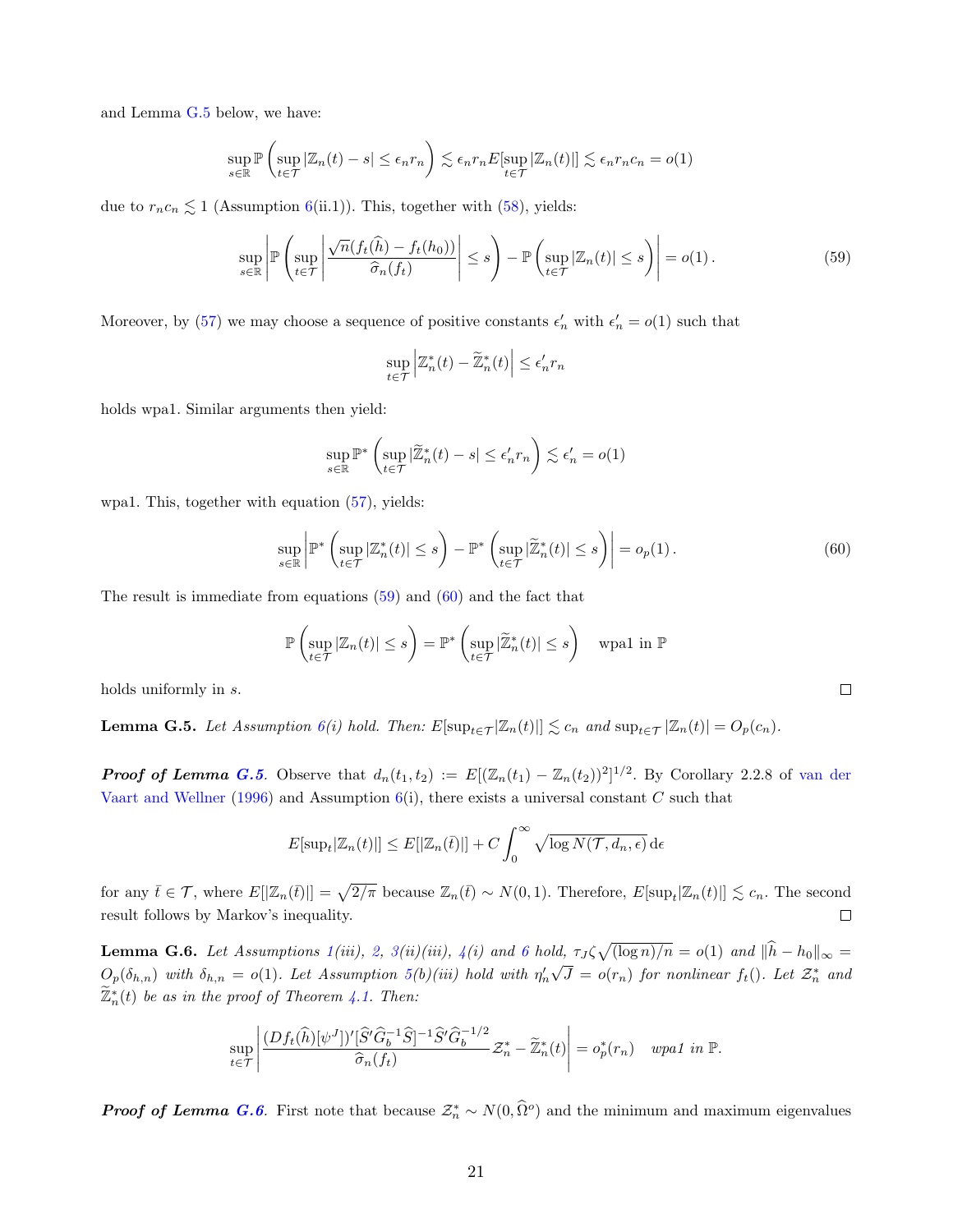of  $\hat{\Omega}^o$  are uniformly bounded away from 0 and  $\infty$  wpa1 (by Lemma G.3 and Assumptions 2(i)(iii)), we have  $\|\mathcal{Z}_n^*\| = O_{p^*}(\sqrt{K})$  wpa1 by Chebyshev's inequality.

Now, writing out term by term we have:

$$
\sup_{t \in \mathcal{T}} \left| \left( \frac{(Df_t(\hat{h})[\psi^J])'[\hat{S}'\hat{G}_b^{-1}\hat{S}]^{-1}\hat{S}'\hat{G}_b^{-1/2}}{\hat{\sigma}_n(f_t)} - \frac{(Df_t(h_0)[\psi^J])'[S'G_b^{-1}S]^{-1}S'G_b^{-1/2}(\Omega^o)^{1/2}(\hat{\Omega}^o)^{-1/2}}{\sigma_n(f_t)} \right) \mathcal{Z}_n^* \right|
$$
  
\n
$$
\leq \sup_{t \in \mathcal{T}} \left| \frac{\left( Df_t(\hat{h})[\psi^J] - Df_t(h_0)[\psi^J] \right)' (G_b^{-1/2}S)^{-}G_b^{-1/2}S[\hat{S}'\hat{G}_b^{-1}\hat{S}]^{-1}\hat{S}'\hat{G}_b^{-1/2}}{\hat{\sigma}_n(f_t)} \mathcal{Z}_n^* \right|
$$
  
\n
$$
+ \sup_{t \in \mathcal{T}} \left| \frac{(Df_t(h_0)[\psi^J])' \left( [\hat{S}'\hat{G}_b^{-1}\hat{S}]^{-1}\hat{S}'\hat{G}_b^{-1/2} - [S'G_b^{-1}S]^{-1}S'G_b^{-1/2}(\Omega^o)^{1/2}(\hat{\Omega}^o)^{-1/2} \right)}{\sigma_n(f_t)} \mathcal{Z}_n^* \right| \times \sup_{t \in \mathcal{T}} \frac{\sigma_n(f_t)}{\hat{\sigma}_n(f_t)}
$$
  
\n
$$
+ \sup_{t \in \mathcal{T}} \left| \frac{\sigma_n(f_t)}{\hat{\sigma}_n(f_t)} - 1 \right| \times \sup_{t \in \mathcal{T}} \left| \frac{(Df_t(h_0)[\psi^J])'[S'G_b^{-1}S]^{-1}S'G_b^{-1/2}(\Omega^o)^{1/2}(\hat{\Omega}^o)^{-1/2}}{\sigma_n(f_t)} \mathcal{Z}_n^* \right| \quad =: T_1 + T_2 + T_3 \, .
$$

Control of  $T_1$ : By Cauchy-Schwarz, we have:

$$
T_1 \leq \sup_{t \in \mathcal{T}} \frac{\|\Pi_K T(\hat{v}_n(f_t) - v_n(f_t))\|_{L^2(W)}}{\sigma_n(f_t)} \times \sup_{t \in \mathcal{T}} \frac{\sigma_n(f_t)}{\hat{\sigma}_n(f_t)} \times \left\|G_b^{-1/2}S[\hat{S}'\hat{G}_b^{-1}\hat{S}]^{-1}\hat{S}'\hat{G}_b^{-1/2}\right\|_{\ell^2} \times \|(\Omega^o)^{1/2}(\hat{\Omega}^o)^{-1/2}\|_{\ell^2} \times \|\mathcal{Z}_n^*\|_{\ell^2}
$$
  
=  $o_p(\eta'_n) \times O_p(1) \times O_p(1) \times O_p(1) \times O_{p^*}(\sqrt{K}) = o_p^*(r_n)$ 

where the first term is by Assumption 5(b)(iii) (or zero if the  $f_t$  are linear functionals), the second term is by Lemma G.4, the third is by Lemma F.10(c) (using the fact that  $s_{JK} \approx \tau_J$ , see Lemma A.1) and the fact that  $\|G_b^{-1/2}S[S'G_b^{-1}S]^{-1}S'G_b^{-1/2}$  $\int_b^{-1/2}$  || $\ell^2 = 1$ , and the fourth term is by Lemma G.3. Therefore,  $T_1 = O_{p^*}(\eta'_n)$ ∟ ب<br>∕  $J)$  wpa1 (since  $K \approx J$ ), and is therefore  $= o_p^*(r_n)$  wpa1 by the condition stated in this Lemma.

Control of  $T_2$ : Let  $\Delta \mathbb{Z}_n(t)$  denote the Gaussian process (under  $\mathbb{P}^*$ ) defined by

$$
\Delta \mathbb{Z}_n(t) = \frac{(Df_t(h_0)[\psi^J])'\left( [\hat{S}'\hat{G}_b^{-1}\hat{S}]^{-1}\hat{S}'\hat{G}_b^{-1/2} - [S'G_b^{-1}S]^{-1}S'G_b^{-1/2}(\Omega^o)^{1/2}(\hat{\Omega}^o)^{-1/2}\right)}{\hat{\sigma}_n(f_t)} \mathcal{Z}_n^*
$$

for each  $t \in \mathcal{T}$ . The intrinsic semi-metric  $\Delta d_n(t_1, t_2)$  of  $\Delta \mathbb{Z}_n(t)$  is  $\Delta d_n(t_1, t_2)^2 = E^*[(\Delta \mathbb{Z}_n(t_1) - \Delta \mathbb{Z}_n(t_2))^2]$  for each  $t_1, t_2 \in \mathcal{T}$ , where  $E^*$  denotes expectation under the measure  $\mathbb{P}^*$ . Observe that:

$$
\Delta d_n(t_1, t_2) = \left\| \left( \frac{Df_{t_1}(h_0)[\psi^J]}{\sigma_n(f_{t_1})} - \frac{Df_{t_2}(h_0)[\psi^J]}{\sigma_n(f_{t_2})} \right)' [S'G_b^{-1}S]^{-1} S'G_b^{-1/2}(\Omega^o)^{1/2} \right\|_{\mathcal{L}^2} \times (\Omega^o)^{-1/2} G_b^{-1/2} S \left\{ [\hat{S}'\hat{G}_b^{-1}\hat{S}]^{-1}\hat{S}'\hat{G}_b^{-1/2} - [S'G_b^{-1}S]^{-1} S'G_b^{-1/2}(\Omega^o)^{1/2}(\hat{\Omega}^o)^{-1/2} \right\} (\hat{\Omega}^o)^{1/2} \right\|_{\mathcal{L}^2}
$$
  

$$
\lesssim d_n(t_1, t_2) \times \left\| G_b^{-1/2} S' \left\{ [\hat{S}'\hat{G}_b^{-1}\hat{S}]^{-1}\hat{S}'\hat{G}_b^{-1/2} - [S'G_b^{-1}S]^{-1} S'G_b^{-1/2}(\Omega^o)^{1/2}(\hat{\Omega}^o)^{-1/2} \right\} \right\|_{\mathcal{L}^2}
$$

wpa1, where the first line uses the fact that  $\widehat{\Omega}^o$  is invertible wpa1 and the second line uses the fact that  $\Omega^o$  and  $\hat{\Omega}^o$  have eigenvalue uniformly bounded away from 0 and  $\infty$  wpa1. It follows by Lemma F.10(c) and Lemmas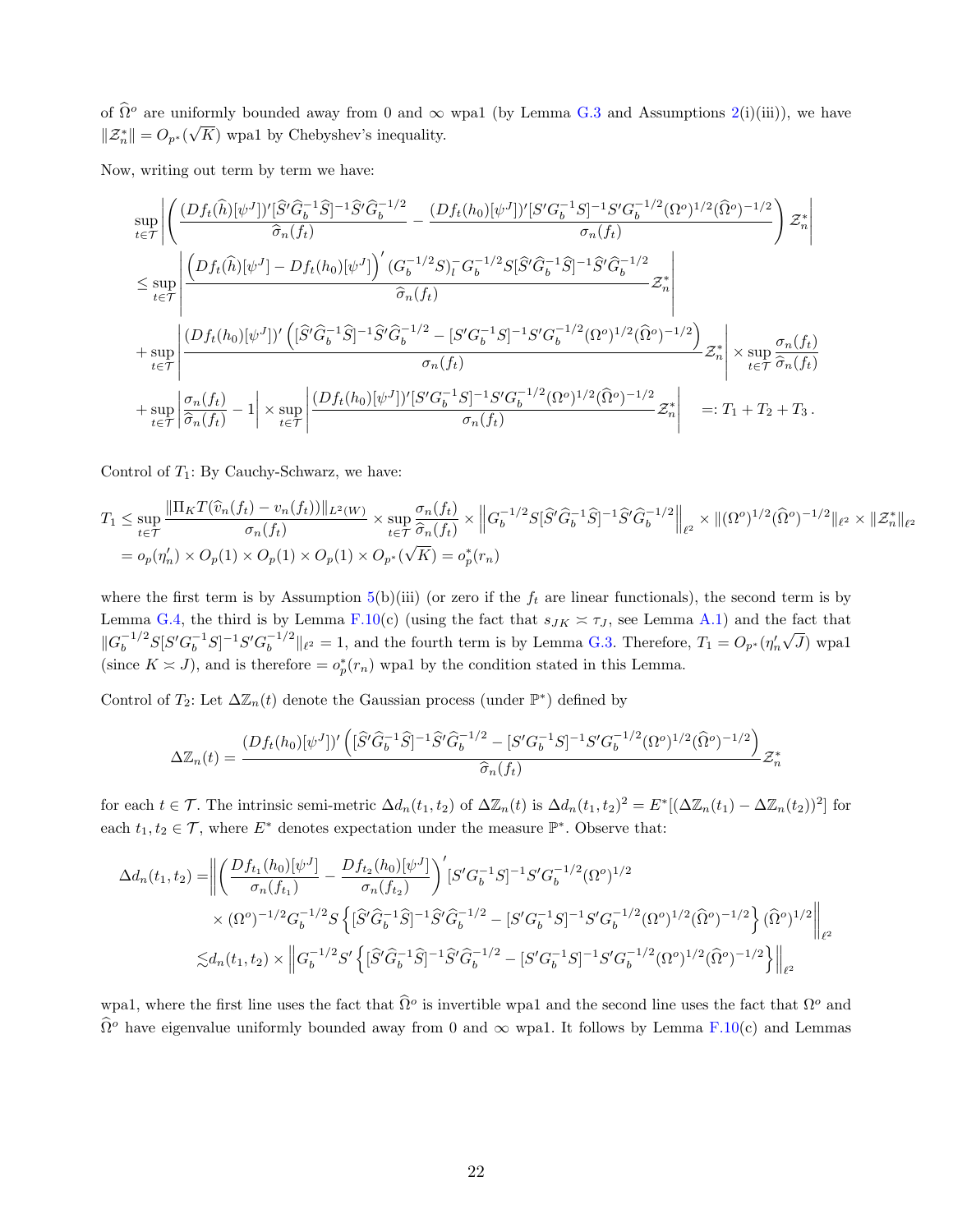G.3 and F.3 that

$$
\label{eq:21} \begin{split} & \left\|G_b^{-1/2}S'\left\{ [\hat{S}'\hat{G}_b^{-1}\hat{S}]^{-1}\hat{S}'\hat{G}_b^{-1/2} - [S'G_b^{-1}S]^{-1}S'G_b^{-1/2}(\Omega^o)^{1/2}(\hat{\Omega}^o)^{-1/2} \right\} \right\|_{\ell^2}\\ & \leq \left\|G_b^{-1/2}S'\left\{ [\hat{S}'\hat{G}_b^{-1}\hat{S}]^{-1}\hat{S}'\hat{G}_b^{-1/2} - [S'G_b^{-1}S]^{-1}S'G_b^{-1/2} \right\} \right\|_{\ell^2} + \left\|I - (\Omega^o)^{1/2}(\hat{\Omega}^o)^{-1/2} \right\|_{\ell^2}\\ &= O_p(\tau_J\zeta\sqrt{(\log J)/n}) + O_p\Big(\big(\zeta_{b,K}^{(2+\delta)/\delta}\sqrt{(\log K)/n}\big)^{\delta/(1+\delta)} + \delta_{h,n}\Big)\\ &= O_p(\delta_{V,n})\,. \end{split}
$$

Therefore,

$$
\Delta d_n(t_1, t_2) \le O_p(\delta_{V,n}) \times d_n(t_1, t_2)
$$

wpa1. Moreover, by similar arguments we have

$$
\sup_{t \in \mathcal{T}} E^*[(\Delta \mathbb{Z}_n(t))^2]^{1/2} \lesssim O_p(\delta_{V,n})
$$

wpa1. Therefore, we can scale  $\Delta \mathbb{Z}_n(t)$  by dividing through by a sequence of positive constants of order  $\delta_{V,n}$  to obtain

$$
E^*[\sup_{t \in \mathcal{T}} |\Delta \mathbb{Z}_n(t)|] \lesssim O_p(\delta_{V,n}) \times c_n
$$

wpa1 by identical arguments to the proof of Lemma G.5. Therefore,

$$
T_2 \le O_p(\delta_{V,n} \times c_n) \times \sup_{t \in \mathcal{T}} \frac{\sigma_n(f_t)}{\widehat{\sigma}_n(f_t)} = O_p(\delta_{V,n} \times c_n) \times O_p(1)
$$

wpa1 by Lemma G.4 and so  $T_2 = o_{p^*}(r_n)$  under Assumption 6(ii.2).

Control of  $T_3$ : The second term in  $T_3$  is the supremum of a Gaussian process with the same distribution (under  $\mathbb{P}^*$ ) as  $\mathbb{Z}_n(t)$  (under  $\mathbb{P}$ ). Therefore, by Lemmas G.4 and G.5 we have:

$$
T_3 = O_p(\delta_{V,n} + \eta'_n) \times O_{p^*}(c_n)
$$

and so  $T_3 = o_p^*(r_n)$  wpa1 under Assumption 6(ii.2).

**Proof of Remark 4.2.** For any  $t_1, t_2 \in \mathcal{T}$  we have:

$$
d_n(t_1, t_2) \leq \frac{2}{\sigma_n(f_{t_1}) \vee \sigma_n(f_{t_2})} \left\| \Omega^{1/2} G_b^{-1} S[S' G_b^{-1} S]^{-1} \left( Df_{t_1}(h_0) [\psi^J] - Df_{t_2}(h_0) [\psi^J] \right) \right\|_{\ell^2}
$$
  

$$
\leq \frac{2 \overline{\sigma} s_{JK}^{-1}}{\underline{\sigma}_n} \left\| G_{\psi}^{-1/2} \left( Df_{t_1}(h_0) [\psi^J] - Df_{t_2}(h_0) [\psi^J] \right) \right\|_{\ell^2}
$$
  

$$
\leq \frac{\tau_J \Gamma_n}{\underline{\sigma}_n} \|t_1 - t_2\|_{\ell^2}^{\gamma_n}
$$
 (61)

where the first inequality is because  $||x/||x|| - y/||y|| \le 2||x - y||/||x|| \vee ||y||$  whenever  $||x||, ||y|| \ne 0$  and the third is by the equivalence  $s_{JK}^{-1} \approx \tau_J$  (see Lemma A.1). By (61) and compactness of T, we have  $N(\mathcal{T}, d_n, \epsilon) \leq$  $C(\tau J \Gamma_n/(\epsilon \underline{\sigma}_n))^{d_T/\gamma_n} \vee 1$  for some finite constant C.  $\Box$ 

**Proof of Corollary 4.1.** We verify the conditions of Lemma 4.1 (or Theorem 4.1). By assumption we may take  $\underline{\sigma}_n \asymp \tau_J J^a$  with  $a = \frac{1}{2} + \frac{|\alpha|}{d}$  $\frac{\alpha_1}{d}$ . Assumption 5 is therefore satisfied with  $\eta_n = \sqrt{n} \tau_J^{-1} J^{-(p/d+1/2)}$  by Remark  $4.1(a')$  and Lemma A.3.

 $\Box$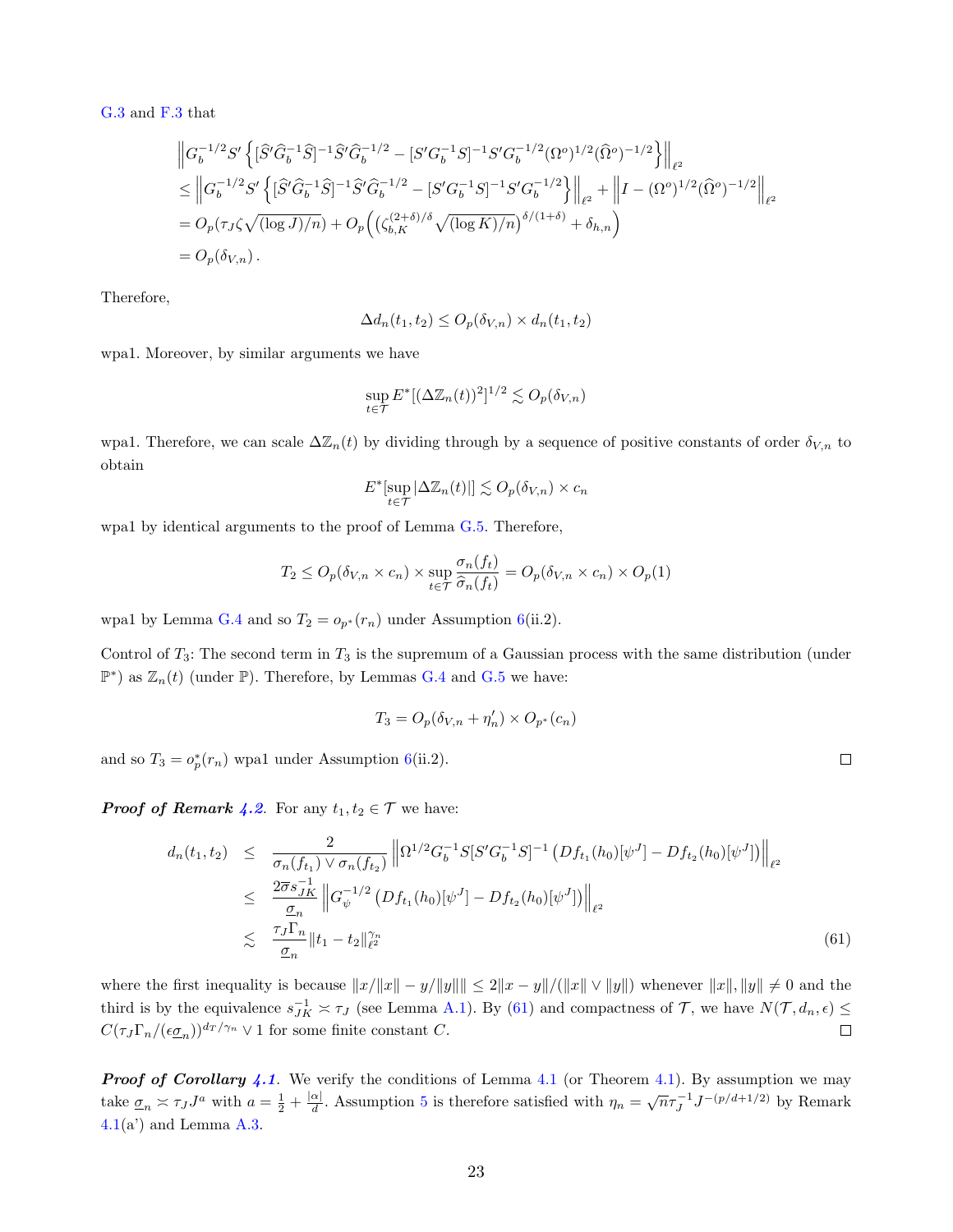The continuity condition in Remark 4.2 holds with  $\Gamma_n = O(J^{a'})$  for some  $a' > 0$  and  $\gamma_n = 1$  since  $\Psi_J$  is spanned by a B-spline basis of order  $\gamma > (p \vee 2 + |\alpha|)$  (DeVore and Lorentz, 1993, Section 5.3). Assumption 6(i) therefore holds with  $c_n = O(\sqrt{\log J})$  by Remark 4.2 because  $(\tau_J \Gamma_n/(\epsilon \underline{\sigma}_n)) \lesssim (J^{a'-a} \epsilon^{-1})$ . We can therefore take  $r_n = (\log J)^{-\kappa}$  for  $\kappa \in [1/2, 1]$  in Assumption 6(ii). The first condition in Assumption 6(ii) then holds provided  $J^5(\log J)^{6\kappa}/n = o(1)$ . Since  $\eta'_n = 0$ , the second condition in Assumption 6(ii) holds provided

$$
\tau_J J \sqrt{(\log J)/n} + \sqrt{n} \tau_J^{-1} J^{-(p/d+1/2)} + \left( \left[ J^{\frac{2+\delta}{2\delta}} \sqrt{(\log J)/n} \right]^{\frac{\delta}{1+\delta}} + J^{-p/d} + \tau_J \sqrt{J(\log J)/n} \right) \sqrt{\log J} = o((\log J)^{-\kappa})
$$

(using Corollary 3.1 for  $\delta_{h,n}$ ). In applying Corollary 3.1 we require that the conditions  $\tau_J J/\sqrt{n} = O(1)$  and  $J^{(2+\delta)/2\delta}\sqrt{(\log n)/n} = o(1)$  hold. Finally to apply Theorem 4.1 we also need  $\tau_J J\sqrt{(\log J)/n} = o(1)$ . Sufficient conditions for all these restrictions on  $J$  are provided in the statement of this corollary. In particular, we note that  $J^{\frac{2+\delta}{2\delta}}\sqrt{(\log n)/n}(\log J)^{\frac{1+\delta}{\delta}}$  decreases as  $\delta > 0$  increases. Hence the condition  $J^5(\log n)^{6\kappa}/n = o(1)$  (for  $\kappa \in [1/2, 1]$  implies that  $[J^{\frac{2+\delta}{2\delta}}\sqrt{(\log n)/n}]^{\frac{\delta}{1+\delta}}(\log J)^{\kappa+0.5} = o(1)$  holds for all  $\delta \geq 1$ .  $\Box$ 

#### G.5 Proofs for Section 5

**Proof of Theorem 5.1.** The result will follow from Theorem D.1. Assumption  $2(i)-(iii)(iv)$  is satisfied under Assumption CS(iii). Assumption 3(i)(ii)(iii) is satisfied by Assumption CS (iv) and the second part of Assumption CS(v), noting that  $\zeta_{\psi,J} = O(\sqrt{J})$  and  $\zeta_{b,K} = O(\sqrt{K}) = O(\sqrt{J})$ . Since the basis spanning  $\Psi_J$  is a Riesz basis for T Assumption 4 is satisfied with  $\tau_J \approx \mu_J^{-1}$ .

It remains to verify Assumption 5'(b). By the Riesz basis property and Assumption 2(i)–(iii) we have  $[\sigma_n(f_{CS})]^2 \approx$  $\sum_{j=1}^{J} (a_j/\mu_j)^2 \lesssim J\mu_J^{-2}$  (see Section 6 of Chen and Pouzo (2015)). For  $f_{CS}$  we have

$$
Df_{CS}(h_0)[h-h_0] = \int_0^1 \left( \{ h(\mathbf{p}(t), \mathbf{y} - S_{\mathbf{y}}(t)) - h_0(t, \mathbf{y} - S_{\mathbf{y}}(t)) \} e^{-\int_0^t \partial_2 h_0(\mathbf{p}(v), \mathbf{y} - S_{\mathbf{y}}(v)) \mathbf{p}'(v) dv} \mathbf{p}'(t) \right) dt
$$

(Hausman and Newey, 1995, p. 1471) which is clearly a linear functional (Assumption  $5'(b)(i)$ ). Note that  $\sigma_n(f_{CS}) \lesssim \sqrt{J} \mu_J^{-1}$  and Assumption CS(v) together imply  $\mu_J^{-1} J^{3/2} \sqrt{(\log J)/n} = o(1)$ . This,  $p > 2$  and Corollary 3.1 together imply that  $||h - h_0||_{B^2_{\infty,\infty}} = o_p(1)$  and  $||h - h_0||_{B^2_{\infty,\infty}} = o_p(1)$ , and

$$
\|\widehat{h} - h_0\|_{\infty} = O_p\left(J^{-p/2} + \mu_J^{-1}\sqrt{(J\log J)/n}\right), \quad \|\widehat{h} - h_0\|_{B^1_{\infty,\infty}} = O_p\left(\sqrt{J}\left(J^{-p/2} + \mu_J^{-1}\sqrt{(J\log J)/n}\right)\right) \tag{62}
$$

$$
\|\widetilde{h} - h_0\|_{\infty} = O_p\left(J^{-p/2}\right), \qquad \|\widetilde{h} - h_0\|_{B^1_{\infty,\infty}} = O_p\left(\sqrt{J}\left(J^{-p/2}\right)\right) \tag{63}
$$

Applying Lemma A1 of Hausman and Newey (1995), we obtain

$$
\left|f_{CS}(\widehat{h}) - f_{CS}(h_0) - Df_{CS}(h_0)[\widehat{h} - h_0]\right| = O_p\left(\sqrt{J}\left(J^{-p} + \mu_J^{-2}\frac{J\log J}{n}\right)\right)
$$

$$
\left|Df_{CS}(h_0)[\widehat{h} - h_0]\right| = O_p(J^{-p/2}).
$$

Since  $p > 2$ , Assumption CS(v) guarantees that Assumption  $5'(b)(ii)$  holds with

$$
\eta_n = \frac{\sqrt{n}}{\sigma_n(f_{CS})} \times \left( J^{-p/2} + \mu_J^{-2} \frac{J^{3/2} \log J}{n} \right) = o(1) \,.
$$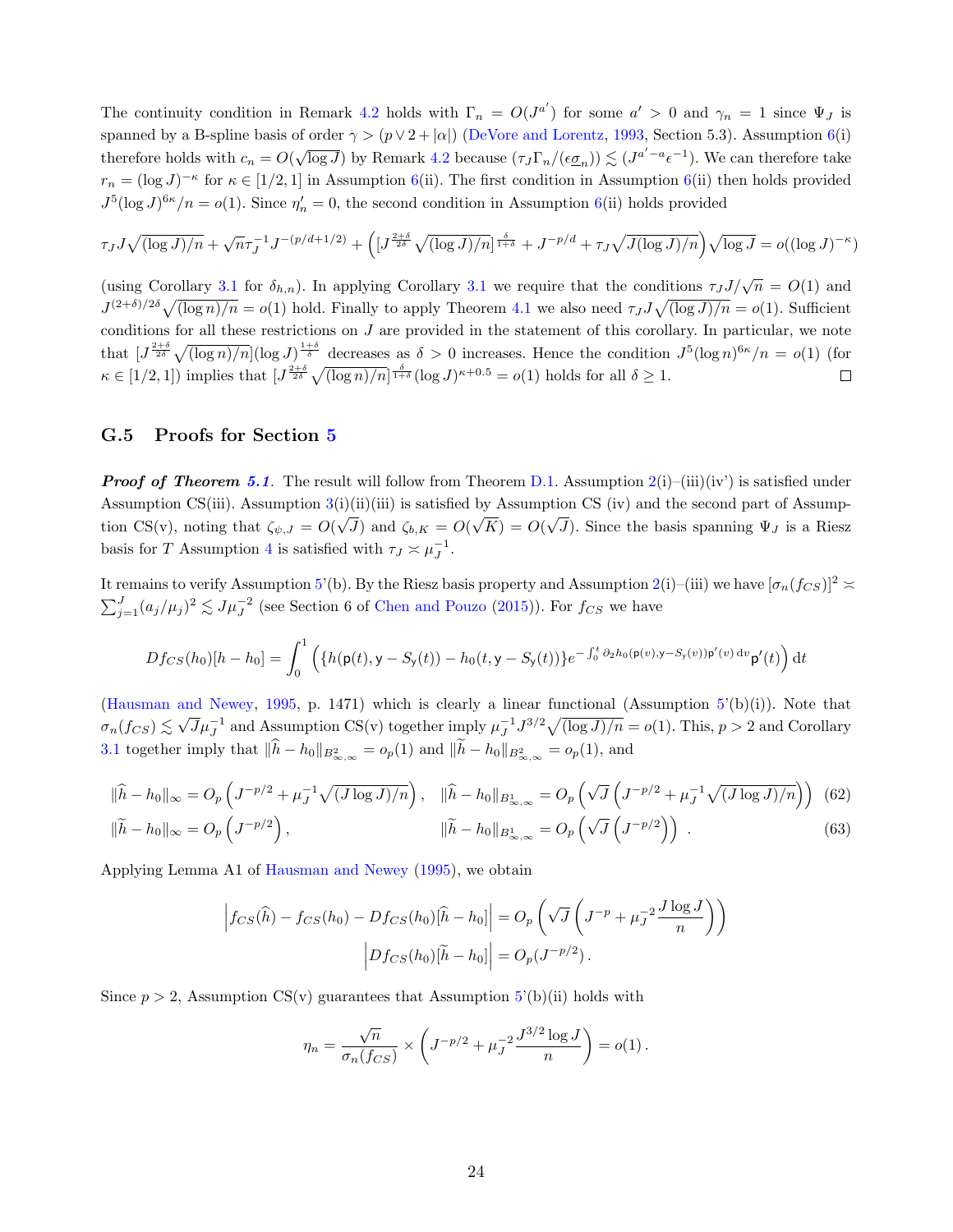Finally, for Assumption  $5'(b)(iii)$ , we have

$$
\frac{\|\Pi_K T(\hat{v}_n(f_{CS}) - v_n(f_{CS}))\|_{L^2(W)}}{\sigma_n(f_{CS})} \lesssim \frac{\tau_J \sqrt{\sum_{j=1}^J \left(Df_{CS}(\hat{h})[(G_{\psi}^{-1/2}\psi^J)_j] - Df_{CS}(h_0)[(G_{\psi}^{-1/2}\psi^J)_j]\right)^2}}{\sigma_n(f_{CS})}
$$

where  $\tau_J \approx \mu_J^{-1}$ . Moreover,

$$
\left|Df_{CS}(\widehat{h})[(G_{\psi}^{-1/2}\psi^J)_j] - Df_{CS}(h_0)[(G_{\psi}^{-1/2}\psi^J)_j]\right| \lesssim \sqrt{J} \times O_p\left(\sqrt{J}\left(J^{-p/2} + \mu_J^{-1}\sqrt{(J\log J)/n}\right)\right)
$$

(uniformly in  $j = 1, \ldots, J$ ) by Lemma A1 of Hausman and Newey (1995). Therefore

$$
\frac{\|\Pi_K T(\widehat{v}_n(f_{CS}) - v_n(f_{CS}))\|_{L^2(W)}}{\sigma_n(f_{CS})} \lesssim \frac{J^{3/2} \mu_J^{-1} O_p\left(J^{-p/2} + \mu_J^{-1} \sqrt{(J \log J)/n}\right)}{\left(\sum_{j=1}^J (a_j/\mu_j)^2\right)^{1/2}} = O_p(\eta'_n)
$$

which is  $o_p(1)$  by Assumption CS(v). Finally we note that the condition  $\mu_J^{-1} J \sqrt{\frac{\log J}{n}} = o(1)$  of Theorem D.1 is trivially implied by  $\mu_J^{-1} J^{3/2} \sqrt{\frac{\log J}{n}} = o(1)$  (which is in turn implied by Assumption CS(v)). This proves the result.  $\Box$ 

**Proof of Corollary 5.1.** For **Result (1)**, since  $\sigma_n(f_{CS}) \approx J^{(a+\varsigma+1)/2}$ , the first part of Assumption CS(v) is satisfied provided √

$$
\frac{\sqrt{n}}{J^{(a+s+1)/2}} \left( J^{-p/2} + J^{s+2} \sqrt{(\log J)}/n \right) = o(1)
$$

for which a sufficient condition is  $nJ^{-(p+a+\varsigma+1)} = o(1)$  and  $J^{3+\varsigma-a}(\log n)/n = o(1)$ . Moreover, the condition  $\mu_J^{-1} J^{3/2} \sqrt{(\log J)/n} = o(1)$  is implied by  $J^{3+\varsigma-(a\wedge 0)}(\log n)/n = o(1)$ . The condition  $J^{3+\varsigma-(a\wedge 0)}(\log n)/n = o(1)$ also implies that  $J^{(2+\delta)/(2\delta)}\sqrt{\frac{\log n}{n}} = o(1)$  holds whenever  $\delta \geq 2/(2+\varsigma - (a \wedge 0)).$ 

For **Result (2)**, we have  $\sigma_n(f_{CS})^2 \gtrsim a_J^2/\mu_J^2 \approx \exp(J^{\varsigma/2} + a \log J)$ . Take  $J = (\log(n/(\log n)^{\varrho}))^{2/\varsigma}$ . Then

$$
\sigma_n(f_{CS})^2 \gtrsim \exp\left(\log(n/(\log n)^{\varrho}) + \log[(\log(n/(\log n)^{\varrho}))^{2a/\varsigma}]\right)
$$

$$
= \exp\left(\log[n/(\log n)^{\varrho} \times (\log(n/(\log n)^{\varrho}))^{2a/\varsigma}]\right)
$$

$$
= n/(\log n)^{\varrho} \times (\log(n/(\log n)^{\varrho}))^{2a/\varsigma}
$$

and so

$$
\sigma_n(f_{CS}) \gtrsim \frac{\sqrt{n}}{(\log n)^{e/2}} \times (\log(n/(\log n)^e))^{a/s}.
$$

The first part of Assumption  $CS(v)$  is then satisfied provided

$$
\frac{(\log n)^{\varrho/2}}{(\log(n/(\log n)^{\varrho}))^{a/s}} \left( (\log(n/(\log n)^{\varrho}))^{-p/s} + (\log n)^{-\varrho} \times (\log(n/(\log n)^{\varrho}))^{4/s} \log \log n \right) = o(1)
$$

which holds provided  $2p > \varrho \varsigma - 2a$  and  $\varrho \varsigma > 8 - 2a$ . The condition  $J^{(2+\delta)/(2\delta)} \sqrt{\frac{\log n}{n}} = o(1)$  holds for any  $\delta > 0$ . The remaining condition  $\mu_J^{-1} J^{3/2} \sqrt{\left(\log J\right)/n} = o(1)$  is implied by

$$
\frac{\sqrt{n}}{(\log n)^{\varrho/2}} (\log(n/(\log n)^{\varrho}))^{3/\varsigma} \sqrt{(\log \log n)/n} = o(1)
$$

for which a sufficient condition is  $\varrho < 6$ . Now, we may always choose  $\varrho > 0$  so that  $\varrho < 6 \vee (8 - 2a)$ . The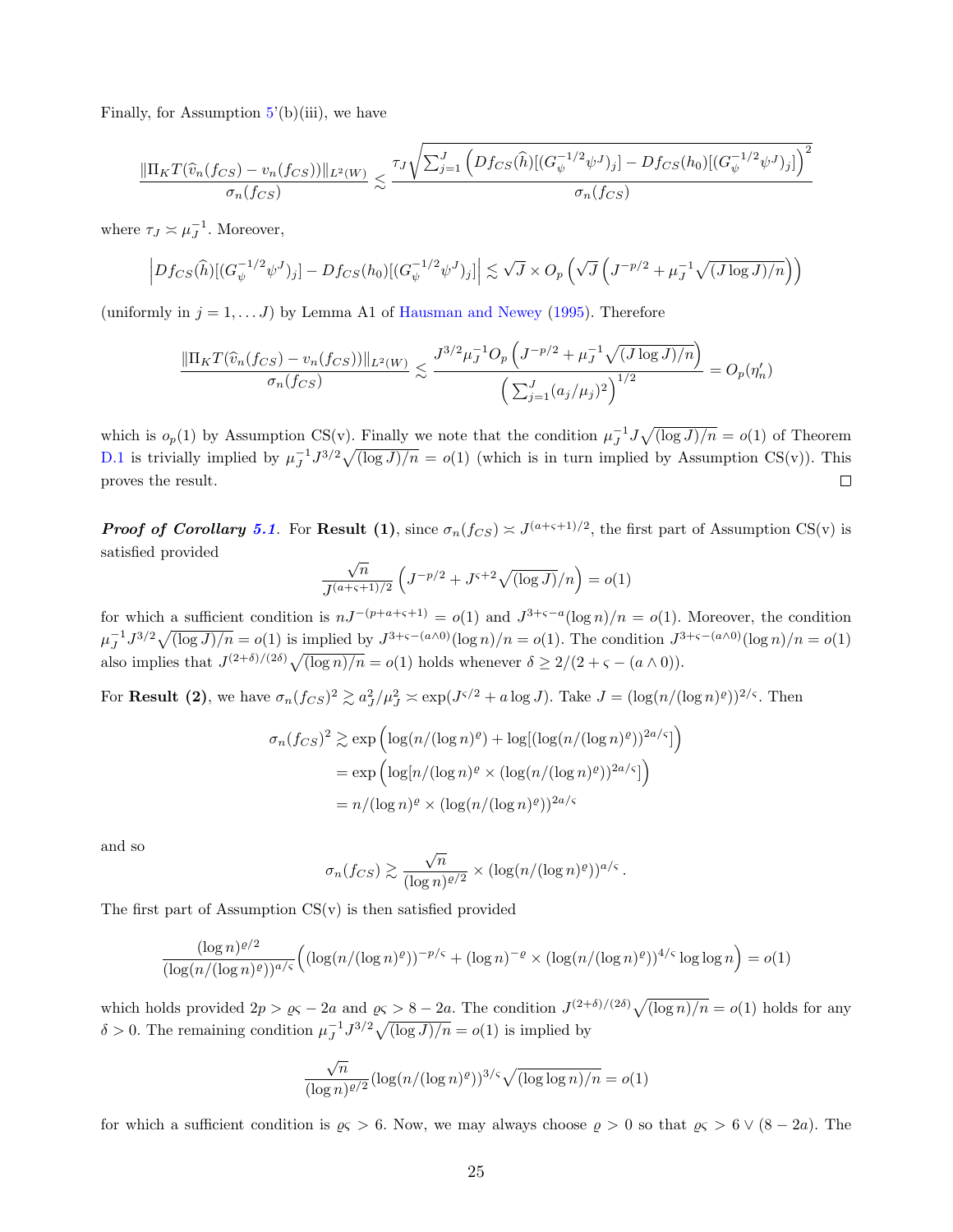remaining condition then holds provided  $2p > 6 \vee (8 - 2a) - 2a$ .

**Proof of Theorem 5.2.** The proof follows by identical arguments to those of Theorem 5.1, noting that

$$
f_{DL}(h) - f_{CS}(h) = (\mathbf{p}^1 - \mathbf{p}^0)h(\mathbf{p}^1, \mathbf{y})
$$

and so

$$
f_{DL}(\hat{h}) - f_{DL}(h_0) = f_{CS}(\hat{h}) - f_{CS}(h_0) + (\mathbf{p}^1 - \mathbf{p}^0) \left( \hat{h}(\mathbf{p}^1, \mathbf{y}) - h_0(\mathbf{p}^1, \mathbf{y}) \right)
$$

$$
Df_{DL}(\hat{h})[h - h_0] = Df_{CS}(h_0)[h - h_0] + (\mathbf{p}^1 - \mathbf{p}^0) \left( \hat{h}(\mathbf{p}^1, \mathbf{y}) - h_0(\mathbf{p}^1, \mathbf{y}) \right)
$$

$$
Df_{DL}(\hat{h})[v] - Df_{DL}(h_0)[v] = Df_{CS}(\hat{h})[v] - Df_{CS}(h_0)[v]
$$

√ where clearly  $|(\mathsf{p}^1 - \mathsf{p}^0)(\widehat{h}(\mathsf{p}^1, \mathsf{y}) - h_0(\mathsf{p}^1, \mathsf{y}))| \le \text{const} \times ||\widehat{h} - h_0||_{\infty}$ . Since  $\sigma_n(f_{DL}) \approx \mu_j^{-1}$ J, the stated conditions on  $J$  in this theorem imply that Assumption  $CS(v)$  holds.  $\Box$ 

**Proof of Theorem 5.3.** The result will follow from Theorem D.1, and is very similar to that of Theorem 5.1. Assumptions  $2(i)$ –(iii)(iv'),  $3(i)$ (ii)(iii), and 4 are verified as in the proof of Theorem 5.1. It remains to verify Assumption 5'(b). As in the proof of Theorem 5.1 we have  $\tau_J \approx \mu_J^{-1}$  and  $[\sigma_n(f_A)]^2 \approx \sum_{j=1}^J (a_j/\mu_j)^2$  (see Section 6 of Chen and Pouzo (2015)). Simple expansion of  $f_A$  yields

$$
Df_A(h_0)[h-h_0] = \int w(\mathsf{p})e^{h_0(\log \mathsf{p}, \log y)}(h(\log \mathsf{p}, \log y) - h_0(\log \mathsf{p}, \log y)) \,\mathrm{d}\mathsf{p}
$$

which is clearly a linear functional (Assumption  $5'(b)(i)$ ), and

$$
\begin{aligned}\n&\left|f_A(\widehat{h}) - f_A(h_0) - Df_A(h_0)[\widehat{h} - h_0]\right| \\
&= \int w(\mathsf{p}) \Big(e^{\widehat{h}(\log \mathsf{p}, \log y) - h_0(\log \mathsf{p}, \log y)} - 1 - \big(\widehat{h}(\log \mathsf{p}, \log y) - h_0(\log \mathsf{p}, \log y)\big)\Big)e^{h_0(\log \mathsf{p}, \log y)} d\mathsf{p}.\n\end{aligned}
$$

Therefore, by Corollary 3.1 we have

$$
\left| f_A(\hat{h}) - f_A(h_0) - Df_A(h_0)[\hat{h} - h_0] \right| = O_p \left( J^{-p} + \mu_J^{-2} \frac{J \log J}{n} \right)
$$

$$
\left| Df_A(h_0)[\tilde{h} - h_0] \right| = O_p(J^{-p/2}).
$$

Since  $p > 0$ , the stated conditions on J in this theorem guarantees that Assumption 5'(b)(ii) holds with

$$
\eta_n = \frac{\sqrt{n}}{\sigma_n(f_A)} \times \left( J^{-p/2} + \mu_J^{-2} \frac{J \log J}{n} \right) = o(1).
$$

Finally, for Assumption  $5'(b)(iii)$ , we have

$$
\frac{\|\Pi_K T(\widehat{v}_n(f_A) - v_n(f_A))\|_{L^2(W)}}{\sigma_n(f_A)} \lesssim \frac{\tau_J}{\sigma_n(f_A)} \sqrt{\left(\sum_{j=1}^J \left(Df_A(\widehat{h})[(G_{\psi}^{-1/2}\psi^J)_j] - Df_A(h_0)[(G_{\psi}^{-1/2}\psi^J)_j]\right)^2\right)}
$$

 $\Box$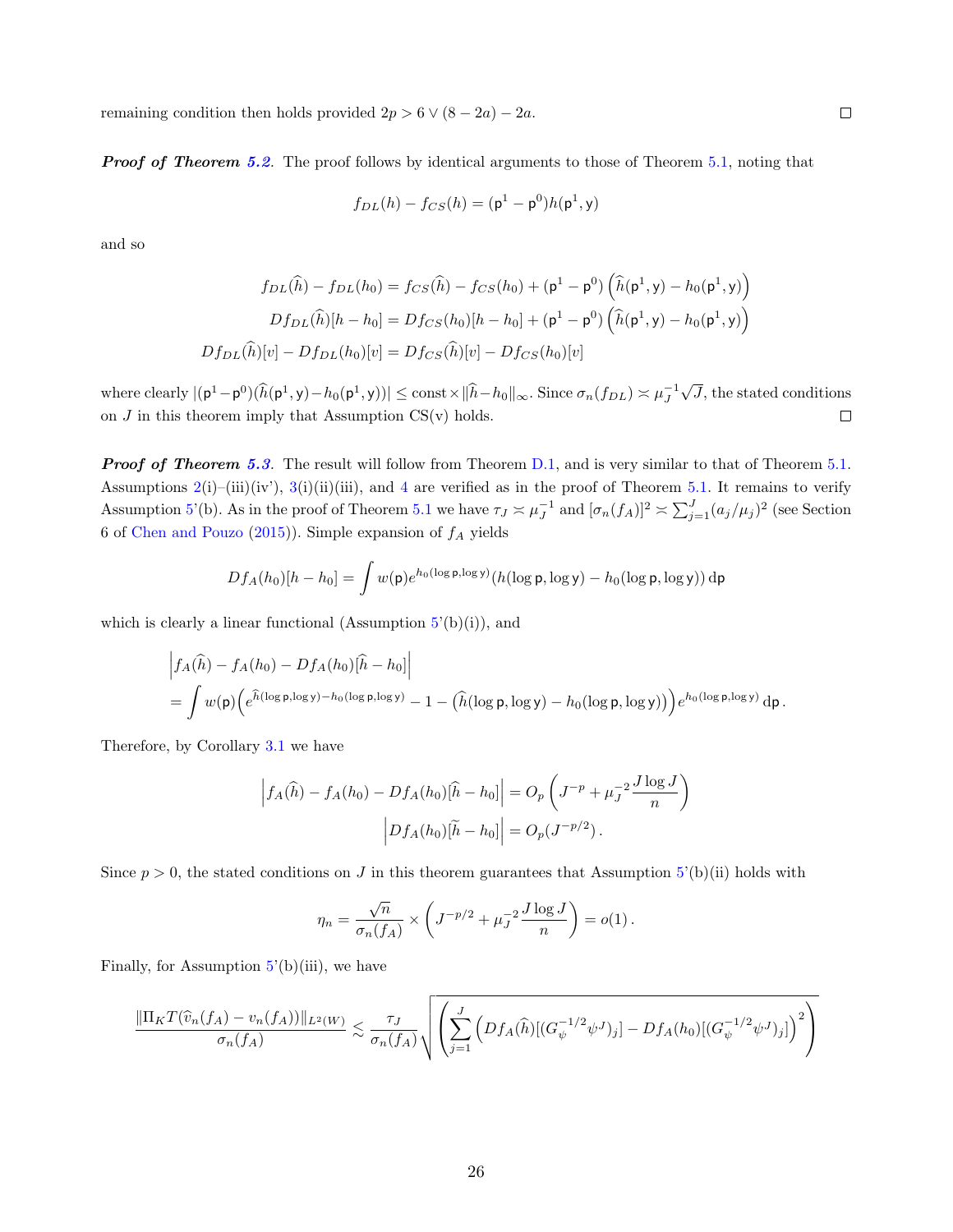where  $\tau_J \approx \mu_J^{-1}$  and where a first-order Taylor expansion of  $Df_A$  yields

$$
\left| Df_A(\widehat{h})[(G_{\psi}^{-1/2}\psi^J)_j] - Df_A(h_0)[(G_{\psi}^{-1/2}\psi^J)_j] \right| \lesssim ||(G_{\psi}^{-1/2}\psi^J)_j||_{\infty} \times ||\widehat{h} - h_0||_{\infty}
$$
  
= 
$$
O_p\left(\sqrt{J}\left(J^{-p/2} + \mu_J^{-1}\sqrt{(J\log J)/n}\right)\right).
$$

It follows that

$$
\frac{\|\Pi_K T(\widehat{v}_n(f_A) - v_n(f_A))\|_{L^2(W)}}{[\sigma_n(f_A)]} \lesssim \frac{\mu_J^{-1} J \times O_p \left( J^{-p/2} + \mu_J^{-1} \sqrt{(J \log J)/n} \right)}{\left( \sum_{j=1}^J (a_j/\mu_j)^2 \right)^{1/2}} = O_p(\eta'_n)
$$

which is  $o_p(1)$  by the displayed condition on J in this theorem. Finally we note that the condition  $\mu_J^{-1} J \sqrt{\log J/n} =$ o(1) of Theorem D.1 is implied by the displayed condition on J in this theorem and the fact that  $\sigma_n(f_A) \lesssim$  $\overline{J}\mu_J^{-1}$ . This proves the result.  $\Box$ 

**Proof of Theorem 5.4.** We verify the conditions of Lemma 4.1 and Theorem 4.1. Assumptions 1 and 2 are satisfied by Assumption  $CS(i)(ii)(iv)$  and U-CS $(i)$ . Assumption 3(iii) is satisfied by Assumption U-CS $(iii)$ . Assumption 4(i) is satisfied by the Riesz basis condition. For Assumption 5(b), we check the conditions of Remark 4.1(b'). It is clear that  $Df_{CS,t}[h-h_0]$  (see display (14)) is a linear functional of  $h-h_0$  for each  $t \in \mathcal{T}$ . As in the proof of Theorem 5.1 we have  $[\sigma_n(f_{CS,t})]^2 \approx \sum_{j=1}^J (a_{j,t}/\mu_j)^2$  uniformly in t. Thus,  $\underline{\sigma}_n \leq \sqrt{J} \mu_J^{-1}$ . This and Assumption U-CS(iv.1) together imply  $\mu_J^{-1} J^{3/2} \sqrt{\frac{\log J}{n}} = o(1)$ . Also we note that the first part of Assumption U-CS(iii) and  $\delta \geq 1$  imply that  $J^{(2+\delta)/(2\delta)}\sqrt{(\log n)/n} = o(1)$  holds. These results and  $p > 2$  and Corollary 3.1 together imply that  $\|\hat{h} - h_0\|_{B^2_{\infty,\infty}} = o_p(1)$  and  $\|\tilde{h} - h_0\|_{B^2_{\infty,\infty}} = o_p(1)$ , and equations (62) and (63) hold. Therefore,  $\hat{h}$  and  $\tilde{h}$  are within an  $\epsilon$  neighborhood (in Hölder norm of smoothness 2) of  $h_0$  wpa1. As  $\mathcal{T} = [\mathbf{p}^0, \mathbf{\bar{p}}^0] \times [\mathbf{p}^1, \mathbf{\bar{p}}^1] \times [\mathbf{y}, \mathbf{\bar{y}}]$  where the intervals  $[\mathbf{p}^0, \mathbf{\bar{p}}^0]$  and  $[\mathbf{p}^1, \mathbf{\bar{p}}^1]$  are in the interior of the support of  $P_i$  and [y,  $\overline{y}$ ] is in the interior of the support of Y<sub>i</sub> and  $h_0 \in B_{\infty}(p, L)$  with  $p > 2$  and  $0 < L < \infty$ , it is straightforward to extend Lemma A1 of Hausman and Newey (1995) to show

$$
\sup_{t \in \mathcal{T}} \left| f_{CS,t}(\hat{h}) - f_{CS,t}(h_0) - Df_{CS,t}(h_0)[\hat{h} - h_0] \right| = O_p\left(\sqrt{J}\left(J^{-p} + \mu_J^{-2}\frac{J \log J}{n}\right)\right) ,
$$
  

$$
\sup_{t \in \mathcal{T}} \left| Df_{CS,t}(h_0)[\tilde{h} - h_0] \right| = O_p(J^{-p/2})
$$

by Corollary 3.1. Since  $\underline{\sigma}_n \lesssim \sqrt{J} \mu_J^{-1}$ , Assumption U-CS(iii) guarantees that Assumption 5(b)(ii) holds with

$$
\eta_n = \frac{\sqrt{n}}{\underline{\sigma}_n} \times \left( J^{-p/2} + \mu_J^{-2} \frac{J^{3/2} \log J}{n} \right).
$$

For Assumption  $5(b)(iii)$ , we have

$$
\sup_{t \in \mathcal{T}} \frac{\|\Pi_K T(\widehat{v}_n(f_{CS,t}) - v_n(f_{CS,t}))\|_{L^2(W)}}{[\sigma_n(f_{CS,t})]} \lesssim \sup_{t \in \mathcal{T}} \frac{\sqrt{\sum_{j=1}^J \left(Df_{CS,t}(\widehat{h})[(G_{\psi}^{-1/2}\psi^J)_j] - Df_{CS,t}(h_0)[(G_{\psi}^{-1/2}\psi^J)_j]\right)^2}}{[\sigma_n(f_{CS,t})]}
$$

where  $\tau_J \approx \mu_J^{-1}$ . By straightforward extension of Lemma A1 of Hausman and Newey (1995) and (62) and (63):

$$
\sup_{t\in\mathcal{T}} \Big| Df_{CS,t}(\widehat{h})[(G_{\psi}^{-1/2}\psi^J)_j] - Df_{CS,t}(h_0)[(G_{\psi}^{-1/2}\psi^J)_j]\Big| \lesssim \sqrt{J} \times O_p\left(\sqrt{J}\left(J^{-p/2} + \mu_J^{-1}\sqrt{(J\log J)/n}\right)\right)
$$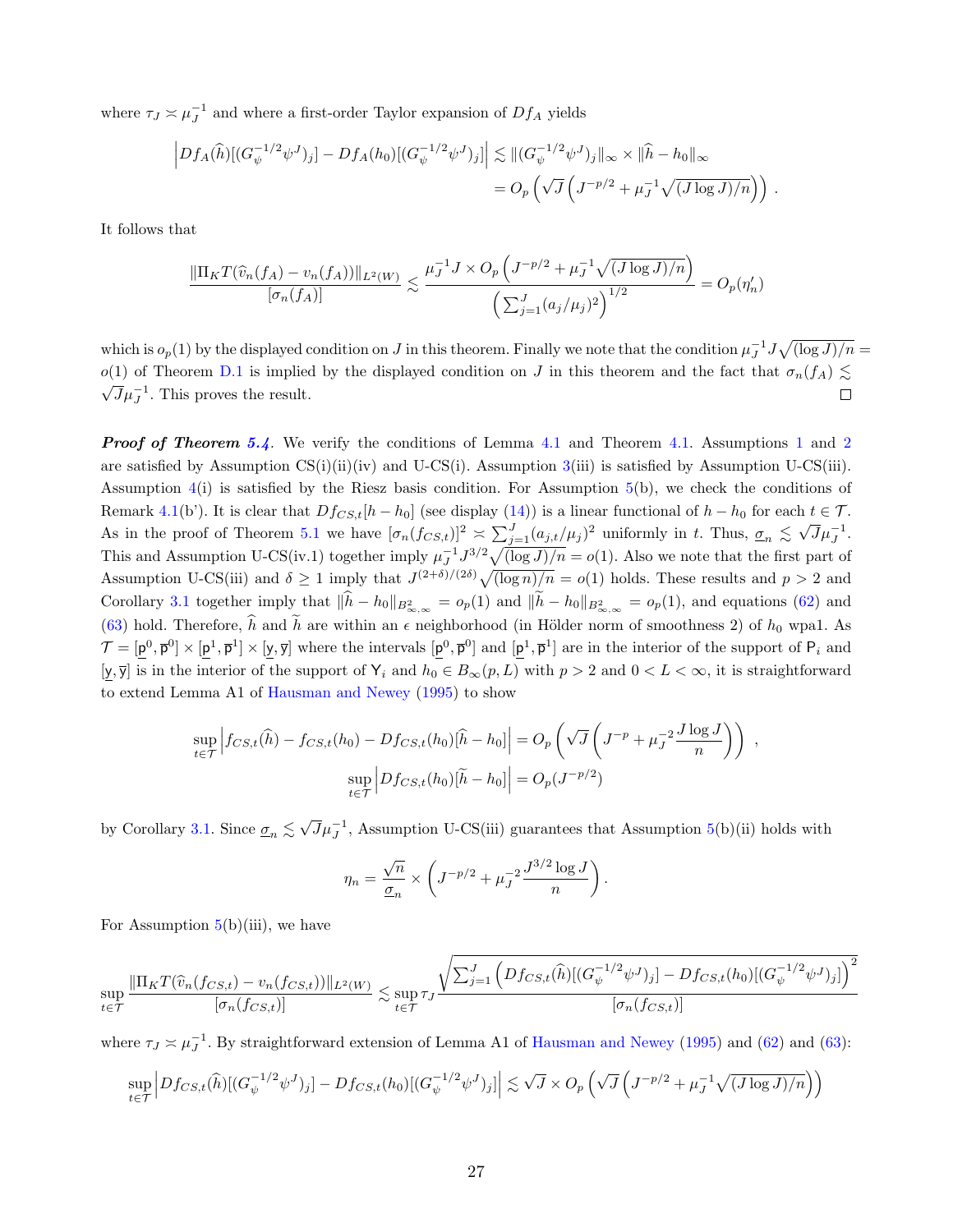whence Assumption  $5(b)(iii)$  holds with

$$
\eta_n' = \frac{J^{3/2} \mu_J^{-1}}{\underline{\sigma}_n} \times \left( J^{-p/2} + \mu_J^{-1} \sqrt{J(\log J)/n} \right) .
$$

which is  $o(1)$  by Assumption U-CS(iv). This verifies Assumption  $5(b)$ .

Finally, Assumption 6(i) holds with  $c_n = O(\sqrt{\log J})$  by Assumption U-CS(ii) and Remark 4.2. For Assumption 6(ii) we take  $r_n = [\log J]^{-1/2}$ . Assumption 6(ii.1) then holds provided  $J^5(\log J)^3/n = o(1)$ . Assumption 6(ii.2) holds provided

$$
\tau_J J \sqrt{(\log J)/n} + \eta_n + \left( \left[ J^{\frac{2+\delta}{2\delta}} \sqrt{(\log J)/n} \right]^{\frac{\delta}{1+\delta}} + J^{-p/d} + \tau_J \sqrt{J(\log J)/n} + \eta_n' \right) \sqrt{\log J} = o((\log J)^{-1/2})
$$

(using Corollary 3.1 for  $\delta_{h,n}$ ), which is satisfied provided

$$
\tau_J J \sqrt{(\log J)/n} + \eta_n + \eta_n' \sqrt{\log J} = o((\log J)^{-1/2})
$$

which is in turn implied by Assumption U-CS(iii) and U-CS(iv.1) and the property  $\underline{\sigma}_n \lesssim \sqrt{J} \mu_J^{-1}$ . Thus Lemma 4.1 applies to  $f_t = f_{CS,t}$  with a rate  $r_n = [\log J]^{-1/2}$ .

√ Next we note that the condition  $\eta_n'$  $\overline{J} = o((\log J)^{-1/2})$  needed for Theorem 4.1 is directly implied by Assump- $\Box$ tion  $U\text{-CS}(iv.2)$ .

**Proof of Theorem 5.5.** Follows by similar arguments to the proofs of Theorems 5.2 and 5.4, noting that

$$
|Df_{DL,t_1}(h_0)[h]-Df_{DL,t_2}(h_0)[h]|\leq |Df_{CS,t_1}(h_0)[h]-Df_{CS,t_2}(h_0)[h]|+|({\bf p}_1^1-{\bf p}_1^0)h({\bf p}_1^1,{\bf y}_1)-({\bf p}_2^1-{\bf p}_2^0)h({\bf p}_2^1,{\bf y}_2)|
$$

and so  $c_n = O(\sqrt{\log J})$  by Assumption U-CS(ii) and Remark 4.2 (see the proof of Corollary 4.1). We can then take  $r_n = [\log J]^{-1/2}$ .  $\Box$ 

#### G.6 Proofs for Appendix B

**Proof of Theorem B.1.** As with the proof of Theorem 3.1, we first decompose the error into three parts:

$$
\begin{aligned}\n\|\hat{h} - h_0\|_{L^2(X)} &\leq \|\hat{h} - \tilde{h}\|_{L^2(X)} + \|\tilde{h} - \Pi_J h_0\|_{L^2(X)} + \|\Pi_J h_0 - h_0\|_{L^2(X)} \\
&=:\quad T_1 + T_2 + \|h_0 - \Pi_J h_0\|_{L^2(X)}\,. \end{aligned}
$$

To prove **Result** (1) it is enough to show that  $T_2 \leq O_p(1) \times ||h_0 - \Pi_J h_0||_{L^2(X)}$ . To do this, bound

$$
T_2 \leq \|G_{\psi}^{1/2} (S' G_b^{-1/2})_l^{\top} G_b^{-1/2} B' (H_0 - \Psi c_J) / n \|_{\ell^2} + \|G_{\psi}^{1/2} \{ (\widehat{G}_b^{-1/2} \widehat{S})_l^{\top} \widehat{G}_b^{-1/2} G_b^{1/2} - (G_b^{-1/2} S)_l^{\top} \} G_b^{-1/2} B' (H_0 - \Psi c_J) / n \|_{\ell^2} =: T_{21} + T_{22}.
$$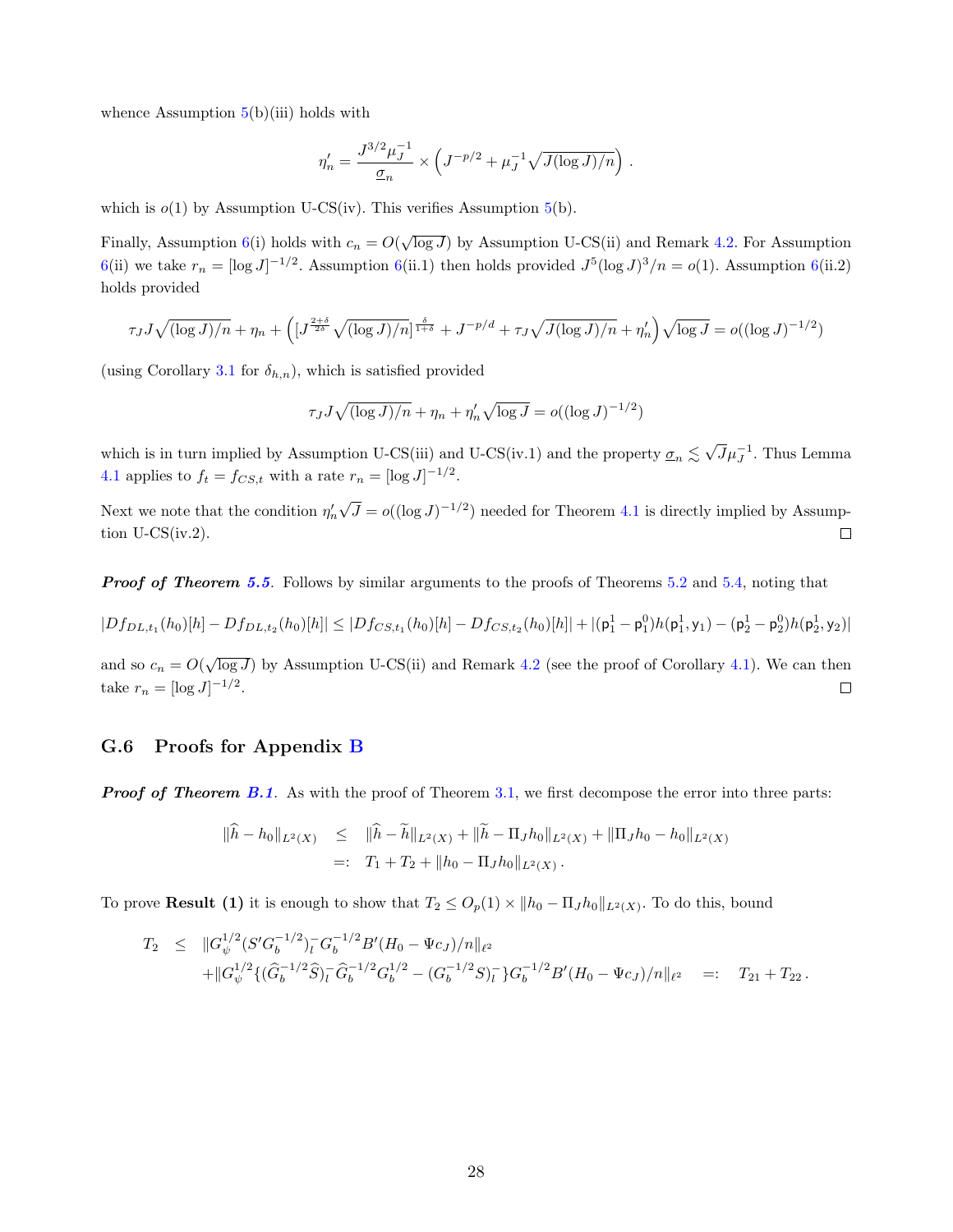For  $T_{21}$ ,

$$
T_{21} \leq s_{JK}^{-1} ||G_b^{-1/2} B'(H_0 - \Psi c_J)/n||_{\ell^2}
$$
  
\n
$$
\leq O_p(\tau_J \zeta_{b,K}/\sqrt{n}) \times ||h_0 - \Pi_J h_0||_{L^2(X)} + \tau_J ||\Pi_K T(h_0 - \Pi_J h_0)||_{L^2(W)}
$$
  
\n
$$
\leq O_p(\tau_J \zeta_{b,K}/\sqrt{n}) \times ||h_0 - \Pi_J h_0||_{L^2(X)} + \tau_J ||T(h_0 - \Pi_J h_0)||_{L^2(W)}
$$
  
\n
$$
= O_p(1) \times ||h_0 - \Pi_J h_0||_{L^2(X)}
$$

where the second line is by Lemma F.9 and the relations  $J \approx K$  and  $\tau_J \approx s_{JK}^{-1}$ , and the final line is by Assumption 4(ii) and the condition  $\tau_J \zeta \sqrt{(\log J)/n} = o(1)$ . Similarly,

$$
T_{22} \leq \|G_{\psi}^{1/2}\{(\widehat{G}_{b}^{-1/2}\widehat{S})_{l}^{-}\widehat{G}_{b}^{-1/2}G_{b}^{1/2} - (G_{b}^{-1/2}S)_{l}^{-}\}\|_{\ell^{2}}\|G_{b}^{-1/2}B'(H_{0} - \Psi c_{J})/n\|_{\ell^{2}}\leq O_{p}(s_{JK}^{-2}\zeta\sqrt{(\log J)/n}) \times (O_{p}(\zeta_{b,K}/\sqrt{n}) \times \|h_{0} - \Pi_{J}h_{0}\|_{L^{2}(X)} + \|T(h_{0} - \Pi_{J}h_{0})\|_{L^{2}(W)})= o_{p}(\tau_{J}\zeta\sqrt{(\log J)/n})^{2} \times \|h_{0} - \Pi_{J}h_{0}\|_{L^{2}(X)} + O_{p}(1) \times \tau_{J}\|T(h_{0} - \Pi_{J}h_{0})\|_{L^{2}(W)}= O_{p}(1) \times \|h_{0} - \Pi_{J}h_{0}\|_{L^{2}(X)}
$$

where the second line is by Lemmas F.9 and F.10(b) and the relations  $J \approx K$  and  $\tau_J \approx s_{JK}^{-1}$ , and the final line is by the condition  $\tau_J \zeta \sqrt{(\log J)/n} = o(1)$  and Assumption 4(ii). This proves Result (1).

To prove **Result (2)** it remains to control  $T_1$ . To do this, bound

$$
T_1 \leq \|G_{\psi}^{1/2}(S'G_b^{-1/2})_l^- G_b^{-1/2}B'u/n\|_{\ell^2} + \|G_{\psi}^{1/2}\{(\widehat{G}_b^{-1/2}\widehat{S})_l^- \widehat{G}_b^{-1/2}G_b^{1/2} - (G_b^{-1/2}S)_l^- \}G_b^{-1/2}B'u/n\|_{\ell^2}
$$
  
=:  $T_{11} + T_{12}$ .

For  $T_{11}$ , by definition of  $s_{JK}$  and Lemma F.8 we have:

$$
T_{11} \le s_{JK}^{-1} ||G_b^{-1/2} B' u/n||_{\ell^2} = O_p(s_{JK}^{-1} \sqrt{K/n}) = O_p(\tau_J \sqrt{J/n})
$$

where the final line is because  $J \approx K$  and  $\tau_J \approx s_{JK}^{-1}$  (Lemma A.1). Similarly,

$$
T_{12} \leq \|G_{\psi}^{1/2}\{(\widehat{G}_{b}^{-1/2}\widehat{S})_{l}^{-}\widehat{G}_{b}^{-1/2}G_{b}^{1/2} - (G_{b}^{-1/2}S)_{l}^{-}\}\|_{\ell^{2}}\|G_{b}^{-1/2}B'u/n\|_{\ell^{2}}
$$
  
=  $O_{p}(\tau_{J}^{2}\zeta\sqrt{(\log J)/n}) \times O_{p}(\sqrt{J/n})$   
=  $o_{p}(\tau_{J}\sqrt{J/n})$ 

where the second line is by Lemmas F.8 and F.10(b) and the relations  $J \approx K$  and  $\tau_J \approx s_{JK}^{-1}$ , and the final line is by the condition  $\tau_J \zeta \sqrt{\log J/n} = o(1)$ .  $\Box$ 

**Proof of Corollary B.1.** Analogous to the proof of Corollary  $3.1$ .

**Proof of Theorem B.2.** As in the proof of Theorem 3.2, it suffices to prove a lower bound for the Gaussian  $\Box$ reduced-form NPIR model (45). Theorem G.3 below does just this.

**Theorem G.3.** Let Condition LB hold with  $B_2(p, L)$  in place of  $B_{\infty}(p, L)$  hold for the NPIR model (45) with a random sample  $\{(W_i, Y_i)\}_{i=1}^n$ . Then for any  $0 \leq |\alpha| < p$ :

$$
\liminf_{n \to \infty} \inf_{\widehat{g}_n} \sup_{h \in B_2(p,L)} \mathbb{P}_h \left( \| \widehat{g}_n - \partial^{\alpha} h \|_{L^2(X)} \ge c n^{-(p-|\alpha|)/(2(p+\varsigma)+d)} \right) \ge c' > 0
$$

 $\Box$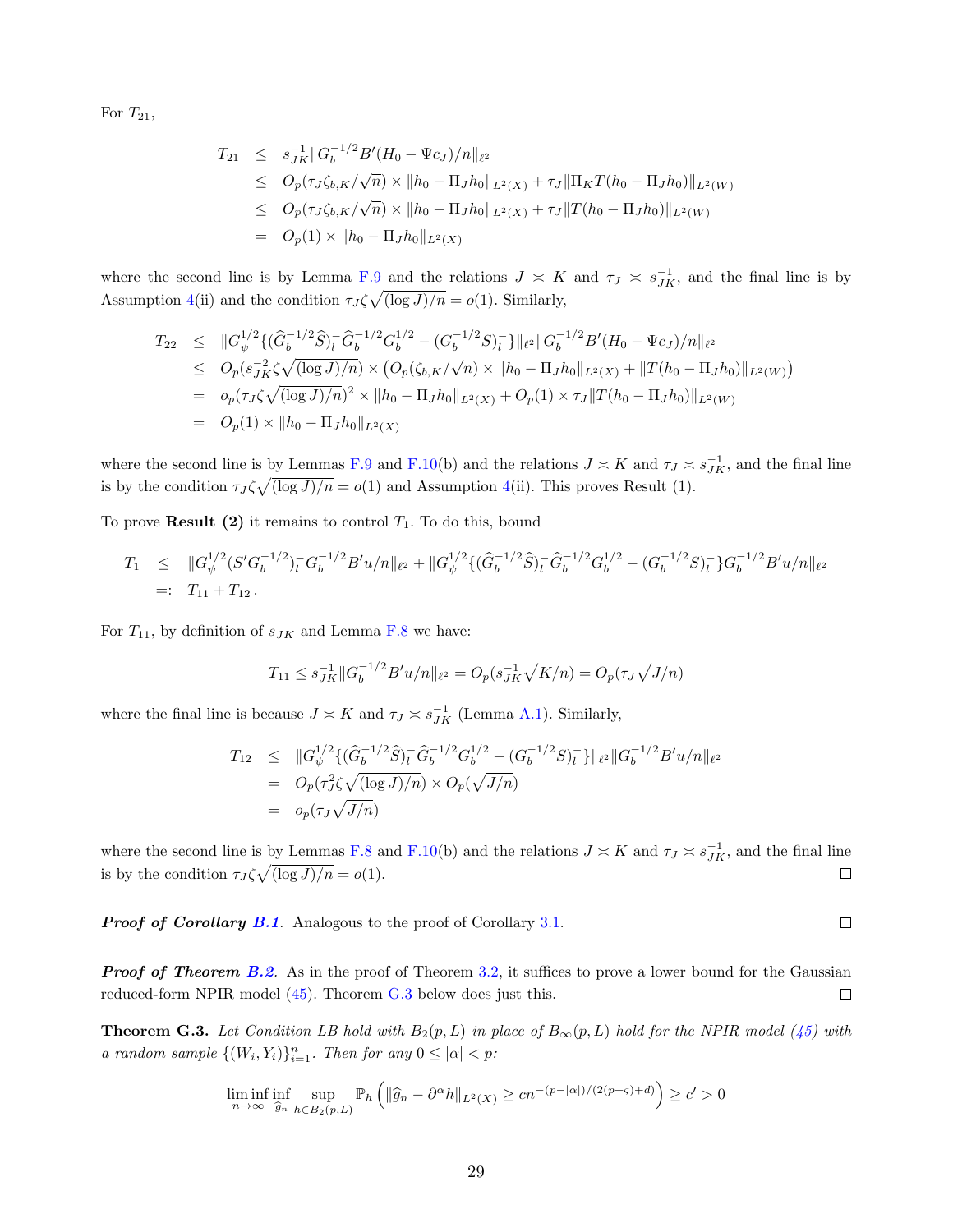in the mildly ill-posed case, and

$$
\liminf_{n \to \infty} \inf_{\widehat{g}_n} \sup_{h \in B_2(p,L)} \mathbb{P}_h \left( \| \widehat{g}_n - \partial^{\alpha} h \|_{L^2(X)} \ge c (\log n)^{-(p-|\alpha|)/\varsigma} \right) \ge c' > 0
$$

in the severely ill-posed case, in the severely ill-posed case, where  $\inf_{\widehat{g}_n}$  denotes the infimum over all estimators of  $\partial^{\alpha}h$  based on the sample of size n,  $\sup_{h\in B_2(p,L)}\mathbb{P}_h$  denotes the sup over  $h\in B_2(p,L)$  and distributions  $(W_i,u_i)$ which satisfy Condition LB with  $\nu$  fixed, and the finite positive constants c, c' depend only on p, L, d,  $\varsigma$  and  $\sigma_0$ .

**Proof of Theorem G.3.** We use similar arguments to the proof of Theorem G.1, using Theorem 2.5 of Tsybakov (2009) (see Theorem G.2). Again, we first explain the scalar  $(d = 1)$  case in detail. Let  $\{\phi_{i,k}, \psi_{j,k}\}_{i,k}$  be a wavelet basis of regularity  $\gamma > p$  for  $L^2([0,1])$  as described in Appendix E.

By construction, the support of each interior wavelet is an interval of length  $2^{-j}(2r-1)$ . Thus for all j sufficiently large (hence the lim inf in our statement of the Lemma) we may choose a set  $M \subset \{r, \ldots, 2^j - r - 1\}$  of interior wavelets with cardinality  $\#(M) \leq 2^j$  such that support $(\psi_{j,m}) \cap \text{support}(\psi_{j,m'}) = \emptyset$  for all  $m, m' \in M$  with  $m \neq m'$ .

Take  $g_0 \in B(p, L/2)$  and for each  $m \in M$  define  $\theta = {\theta_m}_{m \in M}$  where each  $\theta_m \in \{0, 1\}$  and define

$$
h_{\theta} = g_0 + c_0 2^{-j(p+1/2)} \sum_{m \in M} \theta_m \psi_{j,m}
$$

for each  $\theta$ , where  $c_0$  is a positive constant to be defined subsequently. Note that this gives  $2^{(\#(M))}$  such choices of  $h_{\theta}$ . By the equivalence  $\|\cdot\|_{B^p_{2,2}} \asymp \|\cdot\|_{b^p_{2,2}}$ , for each  $\theta$  we have:

$$
\|h_{\theta}\|_{B_{2,2}^p} \le L/2 + \left\|c_0 2^{-j(p+1/2)} \sum_{m \in M} \theta_m \psi_{j,m}\right\|_{B_{2,2}^p}
$$
  
\n
$$
\le L/2 + \text{const} \times \left\|c_0 2^{-j(p+1/2)} \sum_{m \in M} \theta_m \psi_{j,m}\right\|_{B_{2,2}^p}
$$
  
\n
$$
= L/2 + \text{const} \times c_0 2^{-j(p+1/2)} \left(\sum_{m \in M} \theta_m^2 2^{2jp}\right)^{1/2}
$$
  
\n
$$
\le L/2 + \text{const} \times c_0.
$$

Therefore, we can choose  $c_0$  sufficiently small that  $h_\theta \in B_2(p, L)$  for each  $\theta$ .

Since  $\psi_{j,m} \in C^{\gamma}$  with  $\gamma > |\alpha|$  is compactly supported and  $X_i$  has density bounded away from 0 and  $\infty$ , we have  $||2^{j/2}\psi^{(|\alpha|)}(2^jx-m)||_{L^2(X)} \approx 1$  (uniformly in m). By this and the disjoint support of the  $\psi_{j,m}$ , for each  $\theta, \theta'$  we have:

$$
\|\partial^{\alpha}h_{\theta} - \partial^{\alpha}h_{\theta'}\|_{L^{2}(X)} = c_{0}2^{-j(p-|\alpha|+1/2)} \left(\sum_{m\in M}(\theta_{m} - \theta'_{m})^{2}\|2^{j/2}\psi^{(|\alpha|)}(2^{j} - m)\|_{L^{2}(X)}^{2}\right)^{1/2}
$$
  

$$
\geq c_{0}2^{-j(p-|\alpha|+1/2)}\sqrt{\rho(\theta,\theta')}
$$

where  $\rho(\theta, \theta')$  is the Hamming distance between  $\theta$  and  $\theta'$ . Take j large enough that  $\#(M) \geq 8$ . By the Varshamov-Gilbert bound (Tsybakov, 2009, Lemma 2.9) we may choose a subset  $\theta^{(0)}, \theta^{(1)}, \ldots, \theta^{(M^*)}$  such that  $\theta^0 = (0,\ldots,0), \rho(\theta^{(a)},\theta^{(b)}) \geq \#(M)/8 \gtrsim 2^j$  for all  $0 \leq a < b \leq M^*$  and  $M^* \geq 2^{\#(M)/8}$  (recall that there were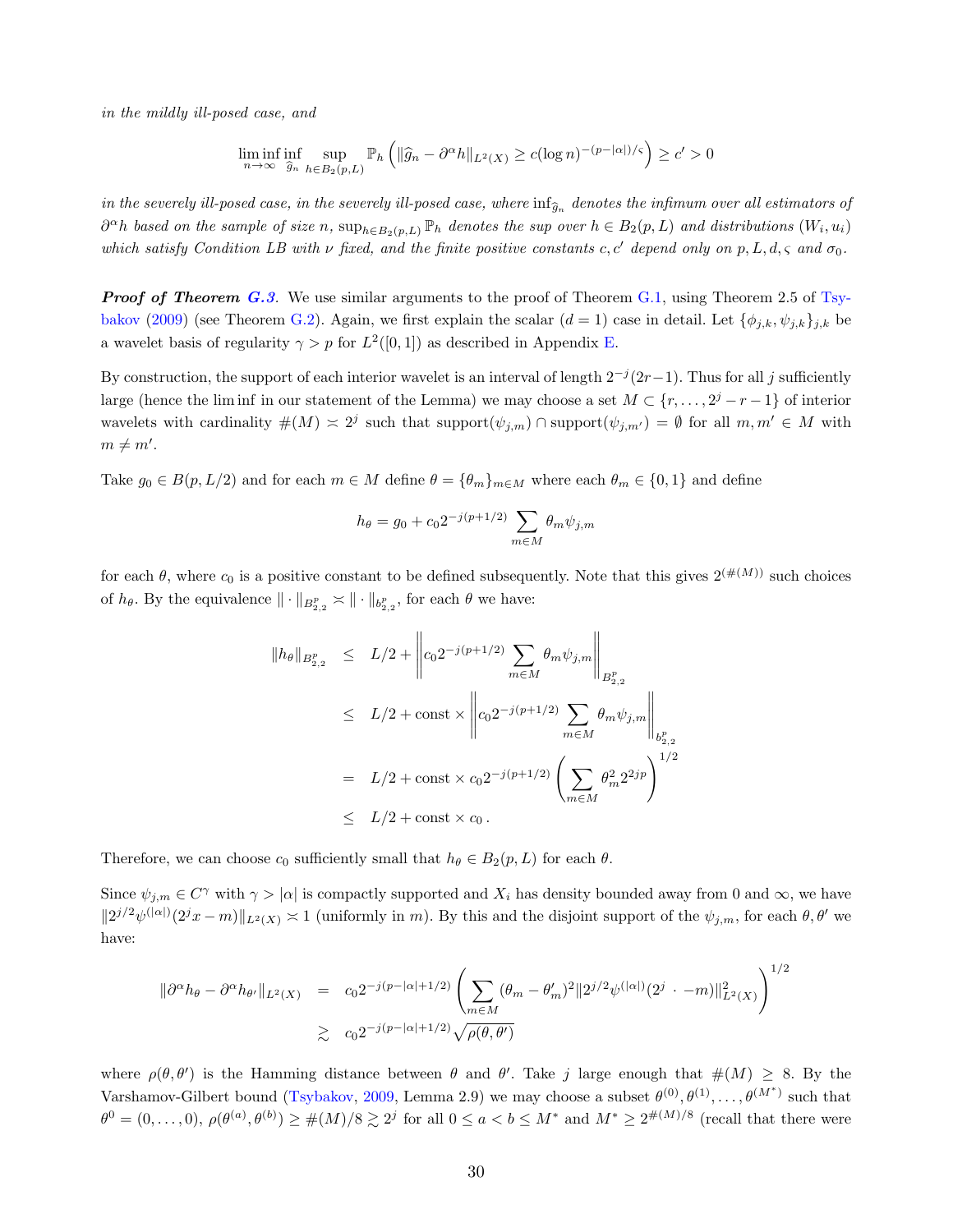$2^{(\#(M))}$  distinct vectors  $\theta$  and  $\#(M) \approx 2^{j}$ . For each  $m \in \{0, 1, ..., m^{*}\}$  let  $h_m := h_{\theta^{(m)}}$ . Then we have

$$
\|\partial^{\alpha}h_m - \partial^{\alpha}h_{m'}\|_{L^2(X)} \gtrsim c_0 2^{-j(p-|\alpha|)}
$$

for each  $0 \leq m < m' \leq M^*$ .

For each  $0 \leq m \leq M^*$ , let  $P_m$  denote the joint distribution of  $\{(W_i, Y_i)\}_{i=1}^n$  with  $Y_i = Th_m(W_i) + u_i$  for the Gaussian NPIR model (45). It follows from Condition LB(ii)(iii) that for each  $1 \leq m \leq M^*$  the KL distance  $K(P_m, P_0)$  is

$$
K(P_m, P_0) \leq \frac{1}{2} \sum_{i=1}^n (c_0 2^{-j(p+\frac{1}{2})})^2 E\left[\frac{(T \sum_{k \in M} \theta_k^{(m)}(\psi_{j,k}(W_i)))^2}{\sigma^2(W_i)}\right]
$$
  

$$
\leq \frac{n}{2\sigma^2} (c_0 2^{-j(p+\frac{1}{2})})^2 \nu(2^j)^2 \sum_{k \in M} (\theta_k^{(m)})^2 ||\psi_{j,k}||_{L^2(X)}^2
$$
  

$$
\leq n c_0^2 2^{-2jp} \nu(2^j)^2
$$

where the final line is because  $X_i$  has density bounded away from 0 and  $\infty$  and  $\sum_{k \in M} (\theta_k^{(m)})$  ${k^{(m)} \choose k}^2 \leq \#(M) \approx 2^j$ for each  $1 \leq m \leq M^*$ .

In the mildly ill-posed case  $(\nu(2^j) = 2^{-j\varsigma})$  we choose  $2^j \asymp n^{1/(2(p+\varsigma)+1)}$ . This yields:

$$
K(P_m, P_0) \lesssim c_0^2 n^{\frac{1}{2(p+\varsigma)+1}}
$$
 uniformly in  $m$   

$$
\log(M^*) \gtrsim 2^j \asymp n^{1/(2(p+\varsigma)+1)}.
$$

since  $M^* \geq 2^{\#(M)/8}$  and  $\#(M) \asymp 2^j$ .

In the severely ill-posed case  $(\nu(2^j) = \exp(-\frac{1}{2}2^{j\varsigma}))$  we choose  $2^j = (c_1 \log n)^{1/\varsigma}$  with  $c_1 > 1$ . This yields:

$$
K(P_m, P_0) \lesssim c_0^2 n^{-(c_1 - 1)} \text{ uniformly in } m
$$
  

$$
\log(M^*) \gtrsim 2^j \asymp (\log n)^{1/\varsigma}.
$$

In both the mildly and severely ill-posed cases, the result follows by choosing  $c_0$  sufficiently small that both  $||h_m||_{B_{2,2}^p} \leq L$  and  $K(P_m, P_0) < \frac{1}{8} \log(M^*)$  hold uniformly in m for all n sufficiently large. All conditions of Theorem 2.5 of Tsybakov (2009) are satisfied and hence we obtain the lower bound result.

In the multivariate case  $(d > 1)$  we let  $\tilde{\psi}_{j,k,G}(x)$  denote an orthonormal tensor-product wavelet for  $L^2([0,1]^d)$ at resolution level j. We construct a family of submodels analogously to the univariate case, setting  $h_{\theta}$  =  $g_0 + c_0 2^{-j(p+d/2)} \sum_{m \in M} \theta_m \tilde{\psi}_{j,m,G}$  where  $\psi_{j,m}$  is now the product of d interior univariate wavelets at resolution level j with  $G = (w_{\psi})^d$  (see Appendix E) and where  $\#(M) \approx 2^{jd}$ . We then use the Varshamov-Gilbert bound to reduce this to a family of models  $h_m$  with  $0 \leq m \leq M^*$  and  $M^* \approx 2^{jd}$ . We then have:

$$
\|\partial^{\alpha}h_m - \partial^{\alpha}h_{m'}\|_{\infty} \gtrsim c_0 2^{-j(p-|\alpha|)}
$$

for each  $0 \leq m < m' \leq M^*$ , and

$$
K(P_m, P_0) \leq n(c_0 2^{-j(p+d/2)})^2 \nu(2^j)^2
$$

for each  $1 \leq m \leq M^*$ , where  $\nu(2^j) = 2^{-j\varsigma}$  in the mildly ill-posed case and  $\nu(2^j) \approx \exp(-2^{j\varsigma})$  in the severely ill-posed case. We choose  $2^j \approx n^{1/(2(p+\varsigma)+d)}$  in the mildly ill-posed case and  $2^j = (c_1 \log n)^{1/\varsigma}$  in the severely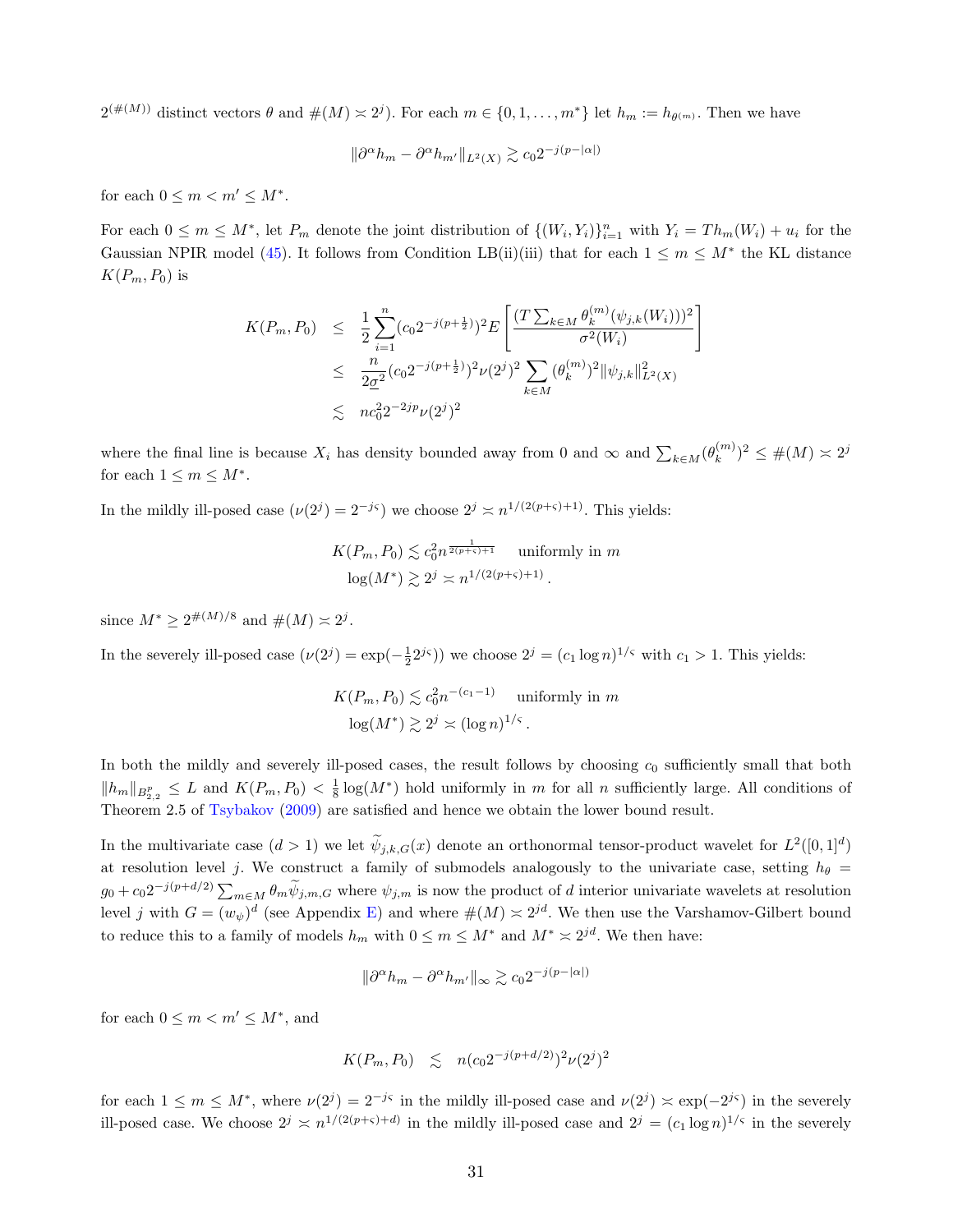ill-posed case. The result follows as in the univariate case.

### G.7 Proofs for Appendix C

**Proof of Theorem C.1.** As in the proof of Theorem 3.2, this follows from the lower bound for NPIR in Theorem G.4.  $\Box$ 

The following is a slightly stronger "in probability" version of Lemma 1 in Yu (1997), which is used to prove Theorem G.4. Let  $P$  be a family of probability measures, let  $\theta(P)$  be a parameter with values in a pseudo-metric space  $(\mathcal{D}, d)$  for some distribution  $P \in \mathcal{P}$ , and let  $\hat{\theta}(P)$  be an estimator of  $\theta(P)$  taking values in  $(\mathcal{D}, d)$ . If  $\theta \in \mathcal{D}$ and  $D \subset \mathcal{D}$ , we let  $d(\theta, D) = \inf_{\theta' \in D} d(\theta, \theta')$ . Let  $co(\mathcal{P})$  denote the convex hull of a set of measures  $\mathcal{P}$ . Finally, if  $\mathbb{P}, \mathbb{Q} \in \mathcal{P}$  we let  $\|\mathbb{P} - \mathbb{Q}\|_{TV}$  denote the total variation distance and aff $(\mathbb{P}, \mathbb{Q}) = 1 - \|\mathbb{P} - \mathbb{Q}\|_{TV}$  denote the affinity between  $\mathbb P$  and  $\mathbb Q$ .

**Lemma G.7.** Suppose there are subsets  $D_1, D_2 \subset \mathcal{D}$  that are 2δ separated for some  $\delta > 0$  (i.e.  $d(s_1, s_2) \geq 2\delta$ for all  $s_1 \in D_1$  and  $s_2 \in D_2$ ) and subsets  $\mathbb{P}_1, \mathbb{P}_2 \subset \mathcal{P}$  for which  $\theta(\mathbb{P}) \in D_1$  for all  $\mathbb{P} \in \mathcal{P}_1$  and  $\theta(\mathbb{P}) \in D_2$  for all  $\mathbb{P} \in \mathcal{P}_2$ . Then:

$$
2 \sup_{\mathbb{P} \in \mathcal{P}} \mathbb{P}(d(\widehat{\theta}, \theta(\mathbb{P})) \ge \delta) \ge \sup_{\mathbb{P}_1 \in co(\mathcal{P}_1), \mathbb{P}_2 \in co(\mathcal{P}_2)} \text{aff}(\mathbb{P}_1, \mathbb{P}_2).
$$

**Proof of Lemma G.7.** We proceed as in the proof of Lemma 1 in Yu (1997). Let  $P_1 \in \mathcal{P}_1$  and  $P_2 \in \mathcal{P}_2$ . Then:

$$
2 \sup_{\mathbb{P} \in \mathcal{P}} \mathbb{P}(d(\widehat{\theta}, \theta(\mathbb{P})) \ge \delta) \ge \mathbb{P}_1(d(\widehat{\theta}, \theta(\mathbb{P}_1)) \ge \delta) + \mathbb{P}_2(d(\widehat{\theta}, \theta(\mathbb{P}_2)) \ge \delta)
$$
  

$$
\ge \mathbb{P}_1(d(\widehat{\theta}, D_1) \ge \delta) + \mathbb{P}_2(d(\widehat{\theta}, D_2) \ge \delta).
$$

Since the inequality  $2 \sup_{\mathbb{P} \in \mathcal{P}} \mathbb{P}(d(\widehat{\theta}, \theta(\mathbb{P})) \ge \delta) \ge \mathbb{P}_1(d(\widehat{\theta}, D_1) \ge \delta) + \mathbb{P}_2(d(\widehat{\theta}, D_2) \ge \delta)$  holds for any fixed  $\mathbb{P}_1 \in \mathcal{P}_1$ and  $\mathbb{P}_2 \in \mathcal{P}_2$ , it must also hold for any  $\mathbb{P}_1 \in co(\mathcal{P}_1)$  and  $\mathbb{P}_2 \in co(\mathcal{P}_2)$ . Also note that

$$
\begin{aligned} \mathbb{1}\{d(\hat{\theta}, D_1) \ge \delta\} + \mathbb{1}\{d(\hat{\theta}, D_2) \ge \delta\} &\ge \mathbb{1}\{d(\hat{\theta}, D_1) + d(\hat{\theta}, D_2) \ge 2\delta\} \\ &\ge \mathbb{1}\{d(D_1, D_2) \ge 2\delta\} &= 1 \end{aligned}
$$

because  $d(D_1, D_2) \geq 2\delta$ . Now by definition of  $\alpha(\cdot, \cdot)$ , for any  $\mathbb{P}_1 \in co(\mathcal{P}_1)$  and  $\mathbb{P}_2 \in co(\mathcal{P}_2)$  we have:

$$
\begin{array}{rcl}\n2 \sup\limits_{\mathbb{P} \in \mathcal{P}} \mathbb{P}(d(\widehat{\theta}, \theta(\mathbb{P})) \geq \delta) & \geq & \mathbb{P}_1(d(\widehat{\theta}, D_1) \geq \delta) + \mathbb{P}_2(d(\widehat{\theta}, D_2) \geq \delta) \\
& \geq & \inf \{ \mathbb{P}_1 f + \mathbb{P}_2 g : f, g \text{ non negative and measurable with } f + g \geq 1 \} \\
& = & \text{aff}(\mathbb{P}_1, \mathbb{P}_2).\n\end{array}
$$

The result follows by taking the supremum of the right-hand side over  $\mathbb{P}_1$  and  $\mathbb{P}_2$ .

**Theorem G.4.** Let Condition LB hold with  $B_2(p, L)$  in place of  $B_{\infty}(p, L)$  for the NPIR model (45) with a random sample  $\{(W_i, Y_i)\}_{i=1}^n$ . Then for any  $0 \leq |\alpha| < p$ :

$$
\liminf_{n \to \infty} \inf_{\widehat{g}_n} \sup_{h \in B_2(p,L)} \mathbb{P}_h(|\widehat{g}_n - f(h)| > cr_n) \ge c' > 0
$$

 $\Box$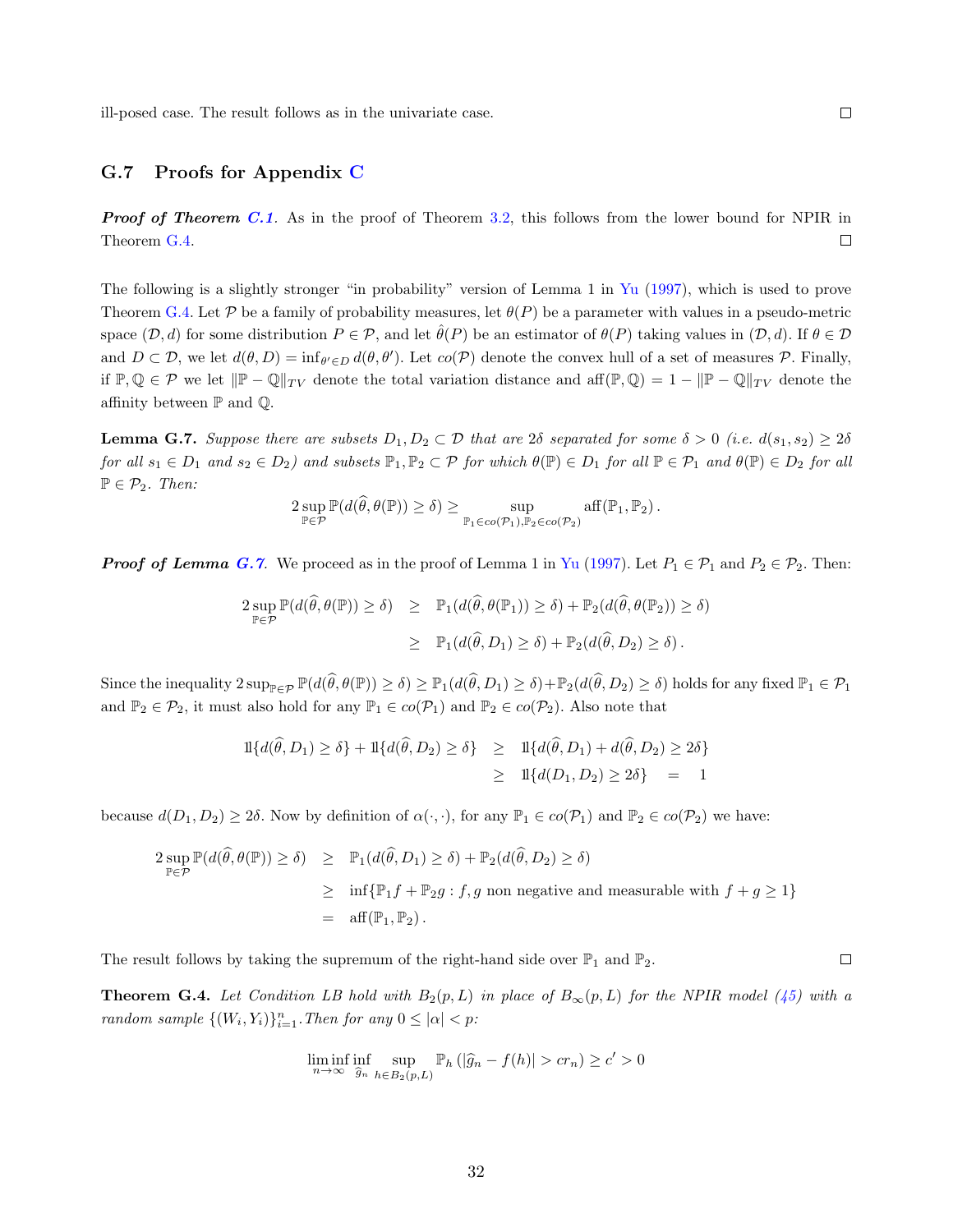where

$$
r_n = \begin{bmatrix} n^{-1/2} & \text{in the mildly ill-posed case when } p \ge \varsigma + 2|\alpha| + d/4\\ n^{-4(p-|\alpha|)/(4(p+\varsigma)+d)} & \text{in the mildly ill-posed case when } \varsigma < p < \varsigma + 2|\alpha| + d/4\\ (\log n)^{-2(p-|\alpha|)/\varsigma} & \text{in the severely ill-posed case,} \end{bmatrix}
$$

 $\inf_{\widehat{g}_n}$  denotes the infimum over all estimators of  $f(h_0)$  based on the sample of size n,  $\sup_{h \in B_2(p,L)} \mathbb{P}_h$  denotes the sup over  $h \in B_2(p, L)$  and distributions  $(W_i, u_i)$  which satisfy Condition LB with  $\nu$  fixed, and the finite positive constants  $c, c'$  do not depend on n.

**Proof of Theorem G.4.** We first prove the result for the scalar  $(d = 1)$  case, then describe the modifications required in the multivariate case.

Let  $\{\phi_{j,k}, \psi_{j,k}\}_{j,k}$  be a CDV wavelet basis of regularity  $\gamma > p$  for  $L^2([0,1])$ , as described in Appendix E. As in the proof of Theorem G.3, we choose a set  $M \subset \{r, \ldots, 2^j - r - 1\}$  of interior wavelets with cardinality m :=  $\#(M) \approx 2^j$  such that support $(\psi_{j,m}) \cap \text{support}(\psi_{j,m'}) = \emptyset$  for all  $m, m' \in M$  with  $m \neq m'$ . Let  $\theta = {\theta_m}_{m \in M}$ where each  $\theta_m \in \{-1, 1\}$  and for each  $\theta \in \{-1, 1\}^m$  define:

$$
h_{\theta} = \sum_{m \in M} \frac{\theta_m c_0 2^{-jp}}{\sqrt{m}} \psi_{j,m}.
$$

and let  $h_0 = 0$ . By the equivalence  $\|\cdot\|_{b^p_{2,2}} \asymp \|\cdot\|_{B^p_{2,2}}$ , we have:

$$
\|h_\theta\|_{B^p_{2,2}} \quad \lesssim \quad \|h_\theta\|_{b^p_{2,2}} \quad = \quad \left(2^{2jp}\sum_{m\in M}\frac{\theta_m^2c_0^22^{-2jp}}{\mathsf{m}}\right)^{1/2} \quad = \quad c_0\,.
$$

Therefore, we may choose  $c_0$  sufficiently small that  $h_\theta \in B_2(p, L)$  for all  $\theta \in \{-1, 1\}^m$ .

Let  $\psi^{(|\alpha|)}$  denote the  $|\alpha|$ <sup>th</sup> derivative of  $\psi$ . By disjoint support of the  $\psi_{j,m}(x) = 2^{j/2}\psi(2^{j}x - m)$ ,  $\mu(x) \ge \mu > 0$ , and a change of variables, we have:

$$
|f(h_{\theta}) - f(h_0)| = m^{-1} \sum_{m \in M} \int (c_0 \theta_m 2^{-jp} \psi_{j,m}^{(|\alpha|)}(x))^2 \mu(x) dx
$$
  
\n
$$
\geq m^{-1} \sum_{m \in M} \int (c_0 \theta_m 2^{-jp} \psi_{j,m}^{(|\alpha|)}(x))^2 dx
$$
  
\n
$$
= c_0^2 2^{-2jp} m^{-1} \sum_{m \in M} \int 2^{(2|\alpha|+1)j} \psi^{(|\alpha|)}(2^j x - m)^2 dx
$$
  
\n
$$
= c_0^2 2^{-2j(p-|\alpha|)} \int \psi^{(|\alpha|)}(u)^2 du \geq c_0^2 2^{-2j(p-|\alpha|)}.
$$

Therefore, there exists a constant  $c_* > 0$  such that

$$
|f(h_{\theta}) - f(h_0)| > 2c_* 2^{-2j(p-|\alpha|)}\tag{64}
$$

holds for all for each  $\theta \in \{-1, 1\}^m$  whenever j is sufficiently large.

Let  $P_0$  (respectively  $P_{\theta}$ ) denote the joint distribution of  $\{(W_i, Y_i)\}_{i=1}^n$  with  $Y_i = Th_0(W_i) + u_i$  (respectively  $Y_i = Th_{\theta}(W_i) + u_i$  for the Gaussian NPIR model (45) where, under Condition LB, we may assume that  $X_i$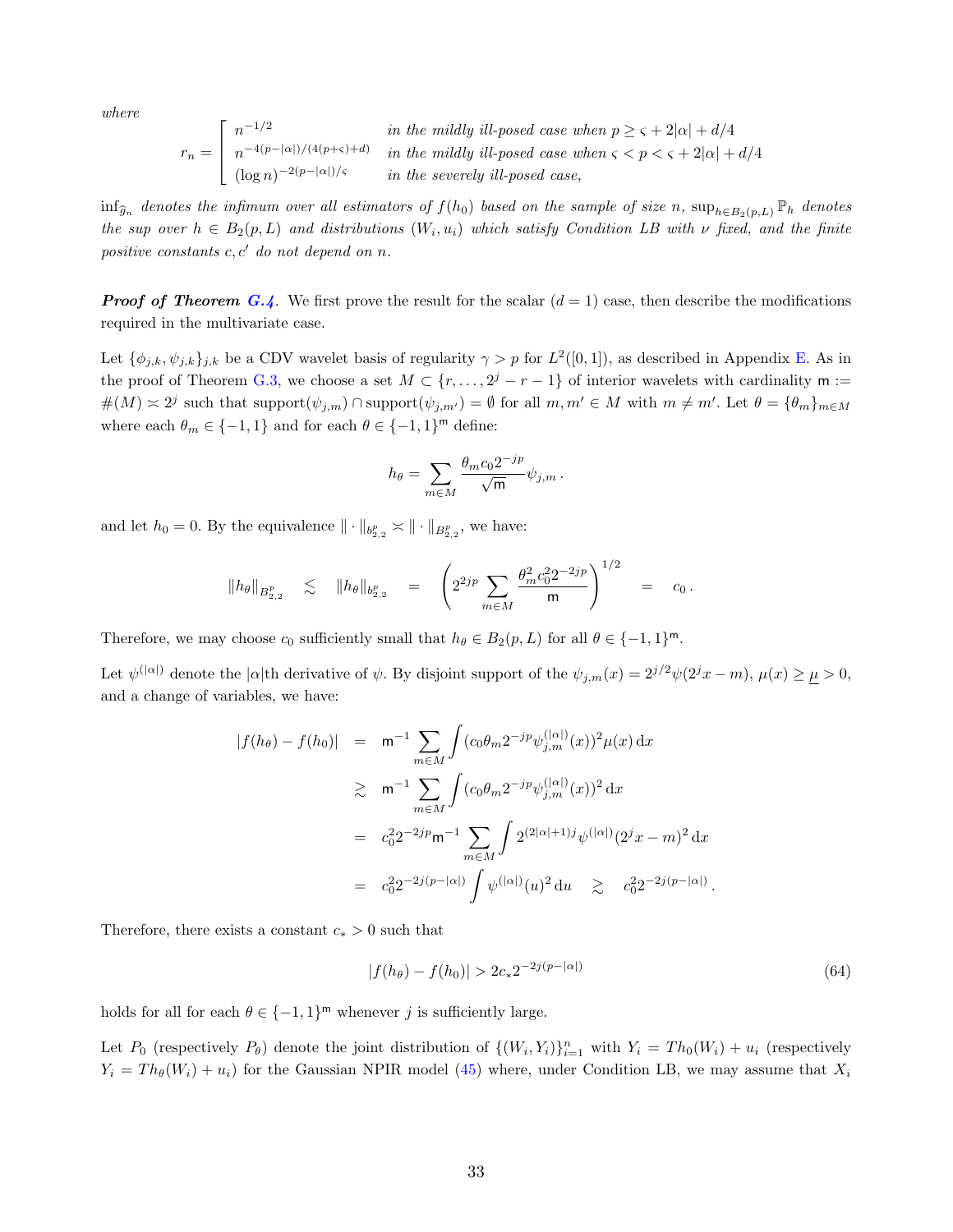and  $W_i$  have uniform marginals and that the joint density  $f_{XW}(x, w)$  of  $(X_i, W_i)$  has wavelet expansion

$$
f_{XW}(x, w) = \sum_{k=0}^{2^{r_0}-1} \lambda_{r_0} \varphi_{r_0,k}(x) \varphi_{r_0,k}(w) + \sum_{j=r_0}^{\infty} \sum_{k=0}^{2^j-1} \lambda_j \psi_{j,k}(x) \psi_{j,k}(w).
$$

Observe that

$$
T\psi_{j,k}(w) = \int \psi_{j,k}(x) f_{XW}(x,w) dx = \lambda_j \psi_{j,k}(w)
$$

for each  $0 \le k \le 2^j - 1$  and each  $j \ge r_0$  ( $r_0$  is fixed) and that  $|\lambda_j| \approx \nu(2^j)$  by Condition LB(iii). Let  $P^*$  denote the mixture distribution obtained by assigning weight 2<sup>−m</sup> to  $P_{\theta}$  for each of the 2<sup>m</sup> realizations of  $\theta$ . Lemma G.8 yields

$$
||P^* - P_0||_{TV}^2 \lesssim \frac{n^2 2^{-4jp} \nu(2^j)^4}{m} \,. \tag{65}
$$

In the mildly ill-posed case  $(\nu(2^j) = 2^{j\varsigma})$  we have

$$
||P^* - P_0||_{TV}^2 \lesssim n^2 2^{-j(4(p+\varsigma)+1)}
$$

because  $m \approx 2^j$ . Choose  $2^j \approx cn^{2/(4(p+\varsigma)+1)}$  with c sufficiently small so  $||P^* - P_0||_{TV} \le 1 - \epsilon$  for some  $1 > \epsilon > 0$ and all  $n$  large enough, whence:

$$
\text{aff}(P^*, P_0) = 1 - ||P^* - P_0||_{TV} \ge \epsilon \tag{66}
$$

for all n sufficiently large. It now follows by Lemma G.7 and equations  $(64)$  and  $(66)$  that for all n sufficiently large, any estimator  $\hat{g}_n$  of  $f(h)$  obeys the bound

$$
\sup_{h \in B_2(p,L)} \mathbb{P}_h\left( |\widehat{g}_n - f(h)| > c_* 2^{-2j(p-|\alpha|)} \right) \ge \epsilon/2 \tag{67}
$$

where  $2^{-2j(p-|\alpha|)} \asymp n^{-4(p-|\alpha|)/(4(p+\varsigma)+1)}$ . This is slower than  $n^{-1/2}$  whenever  $p \leq \varsigma + 2|\alpha| + 1/4$ .

In the severely ill-posed case  $(\nu(2^j) = \exp(-\frac{1}{2}2^{sj}))$  we choose  $2^j = (c \log n)^{1/s}$  for some  $c \in (0,1)$ . This yields  $||P^* - P_0||_{TV} = o(1)$  by (65) and hence there exists  $\epsilon > 0$  such that aff $(P^*, P_0) \geq \epsilon$  for all n sufficiently large. Then by Lemma G.7 and equation (64), for all n sufficiently large, any estimator  $\tilde{f}_n$  of  $f(h)$  obeys the same bound (67) with  $2^{-2j(p-|\alpha|)} \asymp (\log n)^{-2(p-|\alpha|)/\varsigma}$ .

In the multivariate case  $(d > 1)$  we let  $\psi_{j,k,G}(x)$  denote an orthonormal tensor-product wavelet for  $L^2([0,1]^d)$ at resolution level j, as described in Appendix E. We may choose a subset M of  $\{0, \ldots, 2^j-1\}^d$  with  $m :=$  $\#(M) \approx 2^{dj}$  for which each  $m \in M$  indexes a tensor-product of interior wavelets of the form  $2^{j/2}\psi(2^jx_l - m_i)$ , which we denote by  $\tilde{\psi}_{j,m}(x)$ , such that  $\tilde{\psi}_{j,m}$  and  $\tilde{\psi}_{j,m'}$  have disjoint support for each  $m, m' \in M$  with  $m \neq m'$ . For each  $\theta \in \{-1,1\}^m$  we define

$$
h_{\theta} = \sum_{m \in M} \frac{\theta_m c_0 2^{-jp}}{\sqrt{\mathsf{m}}} \widetilde{\psi}_{j,m}(x)
$$

with  $c_0$  sufficiently small such that  $h_\theta \in B_2(p, L)$  for each  $\theta$ . Let  $h_0(x) = 0$  for all  $x \in [0, 1]^d$ . By disjoint support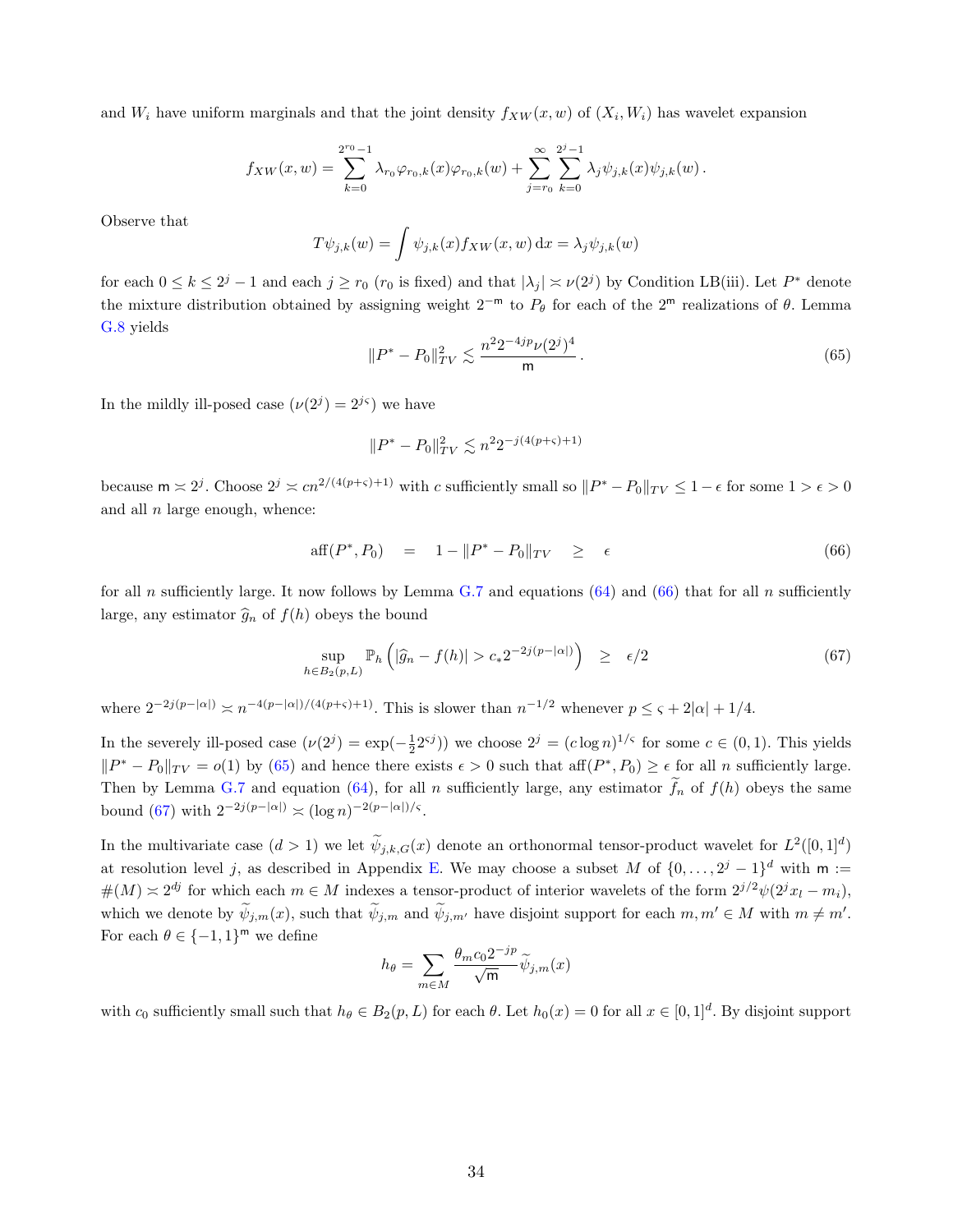of the  $\widetilde{\psi}_{j,m}$  and a change of variables, we have:

$$
|f(h_{\theta}) - f(h_0)| = c_0^2 2^{-2jp} \mathsf{m}^{-1} \sum_{m \in M} \int \left( \prod_{i=1}^d 2^{(2\alpha_i+1)j} \psi^{(\alpha_i)}(2^j x_i - m_i)^2 \right) \mu(x) dx
$$
  
 
$$
\geq c_0^2 2^{-2jp} \mathsf{m}^{-1} \sum_{m \in M} \int \left( \prod_{i=1}^d 2^{(2\alpha_i+1)j} \psi^{(\alpha_i)}(2^j x_i - m_i)^2 \right) dx \geq c_0^2 2^{-2j(p-|\alpha|)}.
$$

Letting  $P_0$ ,  $P_\theta$ , and  $P^*$  be defined analogously to in the univariate case, we let  $X_i$  and  $W_i$  have uniform marginals on  $[0, 1]^d$  and their joint density  $f_{XW}(x, w)$  has wavelet expansion

$$
f_{XW}(x,w) = \sum_{j=r_0}^{\infty} \sum_{G \in G_{j,r_0}} \sum_k \lambda_j \widetilde{\psi}_{j,k,G}(x) \widetilde{\psi}_{j,k,G}(w)
$$
(68)

.

with  $|\lambda_j| \asymp \nu(2^j)$ . Lemma G.8 again yields

$$
||P^* - P_0||_{TV}^2 \lesssim \frac{n^2 2^{-4jp} \nu(2^j)^4}{m}.
$$

The result follows by choosing  $2^j \n\leq cn^{2/(4(p+s)+d)}$  with sufficiently small c in the mildly ill-posed case and  $2^{j} = (c \log n)^{1/\varsigma}$  for some  $c \in (0,1)$  in the severely ill-posed case.  $\Box$ 

**Lemma G.8.** Let the Condition LB hold with  $B_2(p, L)$  in place of  $B_{\infty}(p, L)$  for the NPIR model (45), let  $P^*$ and  $P_0$  be as described in the proof of Theorem G.4, and let  $2^{-jp}\nu(2^j) = o(1)$ . Then:

$$
\|P^*-P_0\|_{TV}^2 \lesssim \frac{n^2 2^{-4jp} \nu(2^j)^4}{\mathsf{m}}
$$

**Proof of Lemma G.8.** We prove the result for the multivariate case. For each  $\theta \in \{-1,1\}^m$ , the density of  $P_{\theta}$  with respect to  $P_0$  is

$$
\frac{\mathrm{d}P_{\theta}}{\mathrm{d}P_{0}} = \prod_{i=1}^{n} \exp\left\{\frac{-1}{2\sigma_{0}^{2}} \left( [T(h_{\theta} - h_{0})(W_{i})]^{2} - 2u_{i}[T(h_{\theta} - h_{0})(W_{i})] \right) \right\}
$$
\n
$$
= \prod_{i=1}^{n} \exp\left\{\frac{-1}{2\sigma_{0}^{2}} \left( \left[ \sum_{m \in M} \frac{\theta_{m} c_{0} 2^{-jp} \lambda_{j}}{\sqrt{m}} \widetilde{\psi}_{j,m}(W_{i}) \right]^{2} - 2u_{i} \left[ \sum_{m \in M} \frac{\theta_{m} c_{0} 2^{-jp} \lambda_{j}}{\sqrt{m}} \widetilde{\psi}_{j,m}(W_{i}) \right] \right) \right\}.
$$

Since the  $\widetilde{\psi}_{j,m}$  have disjoint support, we have

$$
\frac{\mathrm{d}P_{\theta}}{\mathrm{d}P_{0}} = \prod_{i=1}^{n} \exp\left\{-\frac{1}{2} \sum_{m \in M} \frac{c_0^2 2^{-2jp} \lambda_j^2}{\sigma_0^2 m} \widetilde{\psi}_{j,m}(W_i)^2 + \frac{u_i}{\sigma_0} \sum_{m \in M} \theta_m \frac{c_0 2^{-jp} \lambda_j}{\sigma_0 \sqrt{m}} \widetilde{\psi}_{j,m}(W_i)\right\}
$$
\n
$$
= \prod_{i=1}^{n} \exp\left\{\sum_{m \in M} \left(-\frac{1}{2} \Delta_{i,j,m}^2 + \theta_m \frac{u_i}{\sigma_0} \Delta_{i,j,m}\right)\right\}
$$

where  $u_i \sim N(0, \sigma_0^2)$  under  $P_0$  and

$$
\Delta_{i,j,m} = \frac{c_0 2^{-jp} \lambda_j}{\sigma_0 \sqrt{\mathsf{m}}} \widetilde{\psi}_{j,m}(W_i) .
$$

Therefore:

$$
\frac{\mathrm{d}P_{\theta}}{\mathrm{d}P_0} = \prod_{i=1}^n \left(1 + A_{i,j}(\theta)\right)
$$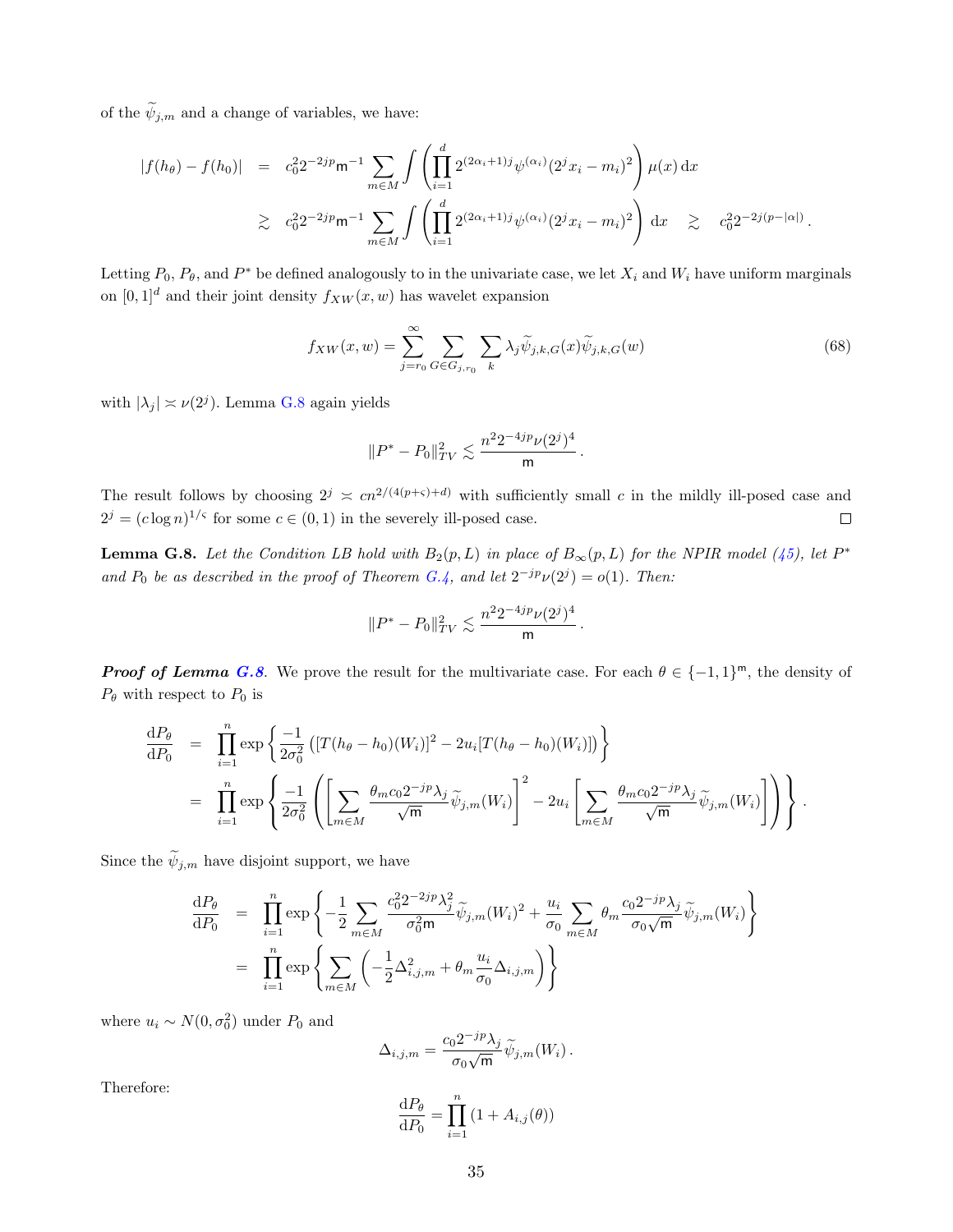where

$$
A_{i,j}(\theta) = \exp\left\{\sum_{m \in M} \left(-\frac{1}{2}\Delta_{i,j,m}^2 + \theta_m \frac{u_i}{\sigma_0} \Delta_{i,j,m}\right)\right\} - 1
$$

$$
= \left\{\sum_{m \in M} \exp\left(-\frac{1}{2}\Delta_{i,j,m}^2 + \theta_m \frac{u_i}{\sigma_0} \Delta_{i,j,m}\right)\right\} - 1
$$

and the second line is again by disjoint support of the  $\widetilde{\psi}_{j,m}$  (which implies  $\Delta_{i,j,m}$  is nonzero for at most one m for each  $i$ ).

Let  $E_0$  be expectation under the measure  $P_0$  and observe that  $E_0[A_{i,j}(\theta)] = 0$  for each  $\theta \in \{-1,1\}^m$ . For each  $\theta, \theta'$  we define the vector  $\kappa_{\theta, \theta'} \in \mathbb{R}^n$  whose *i*th element is:

$$
\kappa_{\theta,\theta'}(i) = E_0[A_{i,j}(\theta)A_{i,j}(\theta')]
$$
  
= 
$$
\sum_{m \in M} \sum_{m' \in M} E_0 \left[ \exp \left\{ -\frac{1}{2} \Delta_{i,j,m}^2 - \frac{1}{2} \Delta_{i,j,m'}^2 + \frac{u_i}{\sigma_0} (\theta_m \Delta_{i,j,m} + \theta'_{m'} \Delta_{i,j,m'}) \right\} - 1 \right]
$$
  
= 
$$
\sum_{m \in M} \sum_{m' \in M} E_0 \left[ e^{\theta_m \theta'_{m'} \Delta_{i,j,m} \Delta_{i,j,m'}} - 1 \right]
$$
  
= 
$$
\sum_{m \in M} E_0 \left[ e^{\theta_m \theta'_{m} \Delta_{i,j,m}^2} - 1 \right].
$$

where the final line is again by disjoint support of the  $\widetilde{\psi}_{j,m}$ . Using  $|\widetilde{\psi}_{j,k}| \lesssim 2^{dj/2}$ ,  $E_0[\widetilde{\psi}_{j,k}(X_i)^2] = 1$ , and  $\mathsf{m} \asymp 2^{dj}$ , it is straightforward to derive the bounds:

$$
|\Delta_{i,j,m}| \leq \frac{c_0 2^{-jp} \lambda_j}{\sigma_0} \tag{69}
$$

$$
E_0[\Delta_{i,j,m}^2] = \frac{c_0^2 2^{-2jp} \lambda_j^2}{\sigma_0^2 \mathfrak{m}}.
$$
\n(70)

By Taylor's theorem:

$$
\kappa_{\theta,\theta'}(i) = \sum_{m \in M} \theta_m \theta'_m E_0[\Delta_{i,j,m}^2] + \sum_{m \in M} \frac{1}{2} E_0[\Delta_{i,j,m}^4] + r_3(\theta, \theta')
$$
  
= 
$$
\sum_{m \in M} \theta_m \theta'_m E_0[\Delta_{i,j,m}^2] + r_2(\theta, \theta')
$$

where  $r_2$  and  $r_3$  are remainder terms. Using the Lagrange remainder formula and (69) and (70), we may deduce that

$$
r_2(\theta, \theta') \leq \frac{1}{2} \sum_m E_0 \left[ e^{\Delta_{i,j,m}^2} \Delta_{i,j,m}^4 \right] \leq \exp \left\{ \frac{C c_0^2 2^{-2jp} \lambda_j^2}{\sigma_0^2} \right\} \frac{c_0^4 2^{-4jp} \lambda_j^4}{\sigma_0^4 m}.
$$

and

$$
r_3(\theta,\theta') \quad \leq \quad \frac{1}{6} \sum_m E_0 \left[ e^{\Delta_{i,j,m}^2} \Delta_{i,j,m}^6 \right] \quad \lesssim \quad \exp\left\{ \frac{Cc_0^2 2^{-2jp} \lambda_j^2}{\sigma_0^2} \right\} \frac{c_0^6 2^{-6jp} \lambda_j^6}{\sigma_0^6 m}.
$$

where C is a finite positive constant and we again used the fact that  $\Delta_{i,j,m}$  is nonzero for at most one m for each i.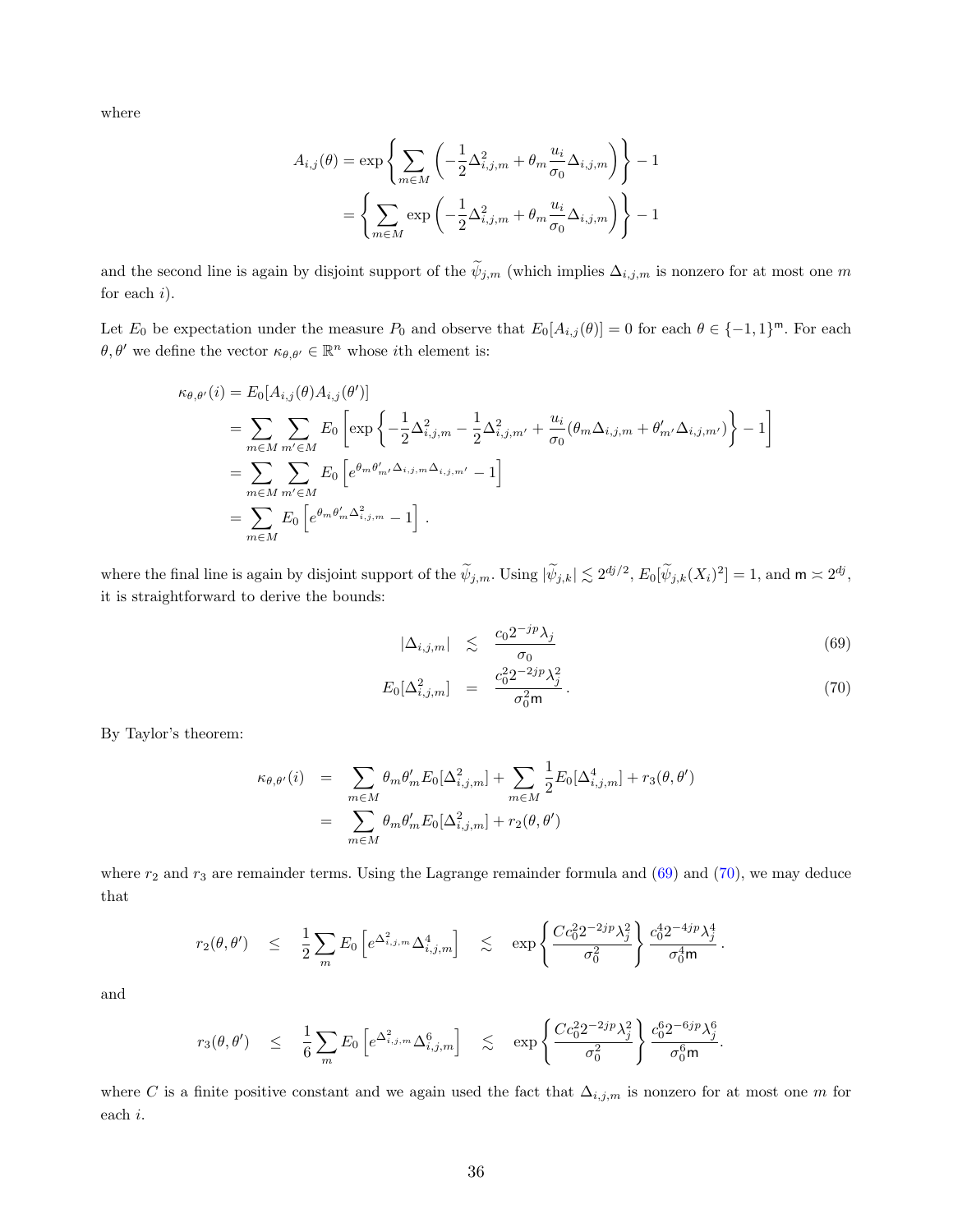Lemma 22 of Pollard (2000) provides the bound:

$$
\|P^* - P_0\|_{TV}^2 \le 2^{-2\mathsf{m}} \sum_{\theta \in \{-1,1\}^{\mathsf{m}}} \sum_{\theta' \in \{-1,1\}^{\mathsf{m}}} \Upsilon(\kappa_{\theta,\theta'})
$$

where for any vector  $c = (c_1, \ldots, c_n)' \in \mathbb{R}^n$  the function  $\Upsilon(c)$  is defined as

$$
\Upsilon(c) = -1 + \prod_{i=1}^{n} (1 + c_i) = \sum_{i=1}^{n} c_i + \sum_{i=1}^{n} \sum_{i_2=i_1+1}^{n} c_{i_1} c_{i_2} + \text{higher-order terms}
$$

where the higher-order terms are sums over triples, quadruples, etc, with all distinct indices, up to  $c_1c_2 \ldots c_n$ . Therefore:

$$
||P^* - P_0||_{TV}^2 \le 2^{-2m} \sum_{\theta,\theta'} \left[ \sum_{i=1}^n \left( \sum_{m \in M} \theta_m \theta_m' E_0[\Delta_{i,j,m}^2] + \sum_{m \in M} \frac{1}{2} E_0[\Delta_{i,j,m}^4] + r_3(\theta,\theta') \right) + \sum_{i_1=1}^n \sum_{i_2=i_1+1}^n \left\{ \left( \sum_{m \in M} \theta_m \theta_m' E_0[\Delta_{i_1,j,m}^2] + r_2(\theta,\theta') \right) \left( \sum_{m' \in M} \theta_{m'} \theta_{m'}' E_0[\Delta_{i_2,j,m'}^2] + r_2(\theta,\theta') \right) \right\} +
$$
higher order terms. (71)

Since  $\sum_{\theta,\theta'} \theta_m \theta'_{m'} = 0$  for all  $m,m' \in M$  and  $\sum_{\theta,\theta'} 1 = 2^{2m}$ , the first-order sum in (71) is:

$$
2^{-2m} \sum_{i=1}^{n} \sum_{\theta,\theta'} \left( \sum_{m} \theta_{m} \theta'_{m'} E_{0} [\Delta^{2}_{i,j,m}] + \frac{1}{2} \sum_{m} E_{0} [\Delta^{4}_{i,j,m}] + r_{3}(\theta, \theta') \right)
$$
  
= 
$$
\frac{n}{2} \sum_{m} E_{0} [\Delta^{4}_{i,j,m}] + n 2^{-2m} \sum_{\theta,\theta'} r_{3}(\theta, \theta')
$$
  

$$
\lesssim \frac{n c_{0}^{4} 2^{-4jp} \lambda_{j}^{4}}{\sigma_{0}^{4} m} \left( 1 + \exp \left\{ \frac{c_{0}^{2} 2^{-2jp} \lambda_{j}^{2}}{\sigma_{0}^{2}} \right\} \frac{c_{0}^{2} 2^{-2jp} \lambda_{j}^{2}}{\sigma_{0}^{2} m} \right).
$$
 (72)

Also observe that

$$
\sum_{\theta} \sum_{\theta'} (\theta_m \theta'_m) (\theta_{m'} \theta'_{m'}) = \begin{cases} 0 & \text{if } m \neq m' \\ 2^{2m} & \text{if } m = m'. \end{cases}
$$

The second-order sum in (71) is therefore:

$$
\frac{n(n-1)}{2} \left( m E_0 [\Delta_{i,j,m}^2]^2 + O(m \max_{m \in M} E [\Delta_{i,j,m}^2] \times \max_{\theta, \theta'} r_2(\theta, \theta')) + O(\max_{\theta, \theta'} r_2(\theta, \theta')^2) \right)
$$
  

$$
\approx \frac{n^2 c_0^4 2^{-4jp} \lambda_j^4}{\sigma_0^4 m} \left( 1 + O\left( \exp\left\{ \frac{2Cc_0^2 2^{-2jp} \lambda_j^2}{\sigma_0^2} \right\} \left( 2^{-2jp} \lambda_j^2 + \frac{2^{-4jp} \lambda_j^4}{m} \right) \right) \right). \tag{73}
$$

The higher-order terms in (71) will be of asymptotically smaller order because  $2^{-jp}\lambda_j \approx 2^{-jp}\nu(2^j) = o(1)$ . Substituting  $(72)$  and  $(73)$  into  $(71)$  yields:

$$
\|P^* - P_0\|_{TV}^2 \quad \lesssim \quad \frac{n^2 2^{-4jp} \lambda_j^4}{\mathsf{m}} \, (1+o(1)) \quad \asymp \quad \frac{n^2 2^{-4jp} \nu(2^j)^4}{\mathsf{m}} \, .
$$

as required.

 $\Box$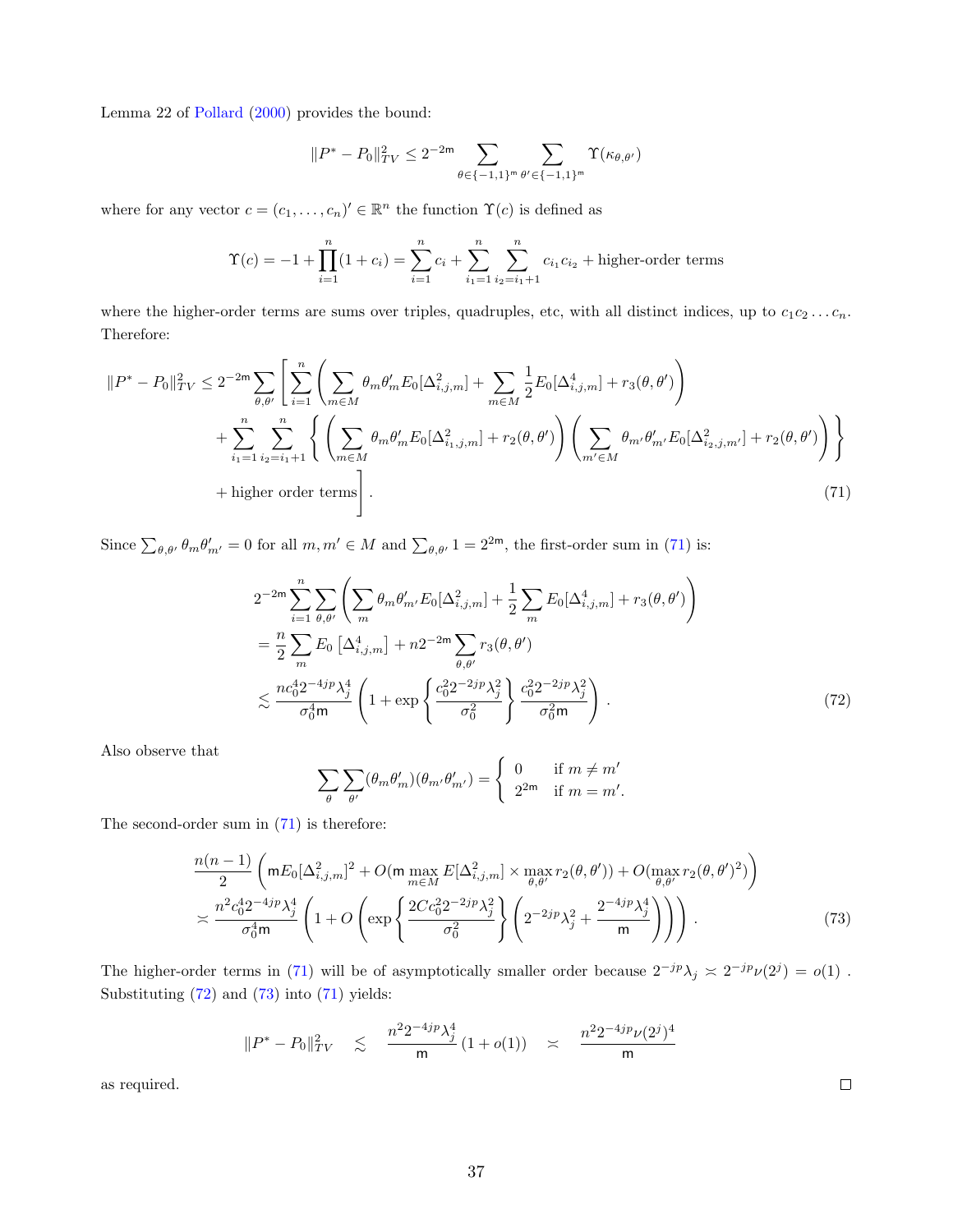### G.8 Proofs for Appendix E

**Proof of Lemma E.1.** Part (a) is equation  $(3.4)$  on p. 141 of DeVore and Lorentz  $(1993)$ . For part (b), let  $v \in \mathbb{R}^J$ , let  $f_X(x)$  denote the density of  $X_i$  and let  $\underline{f}_X = \inf_x f_X(x)$  and  $\overline{f}_X = \sup_x f_X(x)$ . Then for any  $v \in \mathbb{R}^J$ :

$$
v'E[\psi^{J}(X_{i})\psi^{J}(X_{i})']v \geq \underline{f}_{X}\int_{0}^{1}(\psi^{J}(x)'v)^{2} dx
$$
  
\n
$$
\geq \underline{f}_{X}c_{1}^{2}\frac{\min_{-r+1\leq j\leq m}(t_{j+r}-t_{r})}{r}\|v\|_{\ell^{2}}^{2}
$$
  
\n
$$
\geq \underline{f}_{X}c_{1}^{2}\frac{c_{2}J^{-1}}{r}\|v\|_{\ell^{2}}^{2}
$$

for some finite positive constant  $c_1$ , where the first inequality is by Assumption 1(i), the second is by Theorem 4.2 (p. 145) of DeVore and Lorentz (1993) with  $p = 2$ , and the third is by uniform boundedness of the mesh ratio. By the variational characterization of eigenvalues of selfadjoint matrices, we have:

$$
\lambda_{\min}(G_{\psi}) = \min_{v \in \mathbb{R}^{J}, v \neq 0} \frac{v' E[\psi^{J}(X_i)\psi^{J}(X_i)']v}{\|v\|_{\ell^2}^2} \geq \underline{f}_X c_1^2 \frac{c_2 J^{-1}}{r}
$$

This establishes the upper bound on  $\lambda_{\min}(G_{\psi})^{-1}$ . The proof of the lower bound for  $\lambda_{\max}(G_{\psi})^{-1}$  follows analogously by Theorem 4.2 (p. 145) of DeVore and Lorentz (1993) with  $p = 2$ . Part (c) then follows directly from part (b).  $\Box$ 

**Proof of Lemma E.2.** The  $\ell^1$  norm of the tensor product of vectors equals the product of the  $\ell^1$  norms of the factors, whence part (a) follows from Lemma E.1. As  $\psi^J(x)$  is formed as the tensor-product of univariate Bsplines, each element of  $\psi^J(x)$  is of the form  $\prod_{l=1}^d \psi_{Ji_l}(x_l)$  where  $\psi_{Ji_l}(x_l)$  denotes the  $i_l$ th element of the vector of univariate B-splines. Let  $v \in \mathbb{R}^J$ . We may index the elements of v by the multi-indices  $i_1, \ldots, i_d \in \{1, \ldots, m+r\}^d$ . By boundedness of  $f_X$  away from zero and Fubini's theorem, we have:

$$
v'E[\psi^{J}(X_{i})\psi^{J}(X_{i})']v \geq \underline{f}_{X}\int_{0}^{1}\cdots\int_{0}^{1}\Big(\sum_{i_{1},...,i_{l}}v_{i_{1}\cdots i_{d}}\prod_{l=1}^{d}\psi_{Ji_{l}}(x_{l})\Big)^{2}dx_{1}\cdots dx_{d}
$$
  

$$
= \underline{f}_{X}\int_{0}^{1}\cdots\int_{0}^{1}\sum_{i_{2},...,i_{l}}\sum_{j_{2},...,j_{l}}\left(\prod_{l=2}^{d}\psi_{Ji_{l}}(x_{l})\right)\left(\prod_{l=2}^{d}\psi_{Jj_{l}}(x_{l})\right)
$$

$$
\left\{\int_{0}^{1}\sum_{i_{1}}\sum_{j_{1}}v_{i_{1}\cdots i_{d}}v_{j_{1}\cdots j_{d}}\psi_{Ji_{1}}(x_{1})\psi_{Jj_{1}}(x_{1})dx_{1}\right\}dx_{2}\cdots dx_{d}.
$$

Applying Theorem 4.2 (p. 145) of DeVore and Lorentz (1993) to the term in braces, and repeating for  $x_2, \ldots, x_d$ , we have:

$$
v'E[\psi^{J}(X_{i})\psi^{J}(X_{i})']v \geq \underbrace{f}_{X} \left(c_{1}^{2} \frac{\min_{-r+1 \leq j \leq m} (t_{j+r} - t_{r})}{r}\right)^{d} ||v||_{\ell^{2}}^{2}
$$
  

$$
\geq \underbrace{f}_{X} c_{1}^{2d} \frac{c_{2}^{d} J^{-1}}{r^{d}} ||v||_{\ell^{2}}^{2}
$$

where the second inequality is by uniform boundedness of the mesh ratio. The rest of the proof follows by identical arguments to Lemma E.1.  $\Box$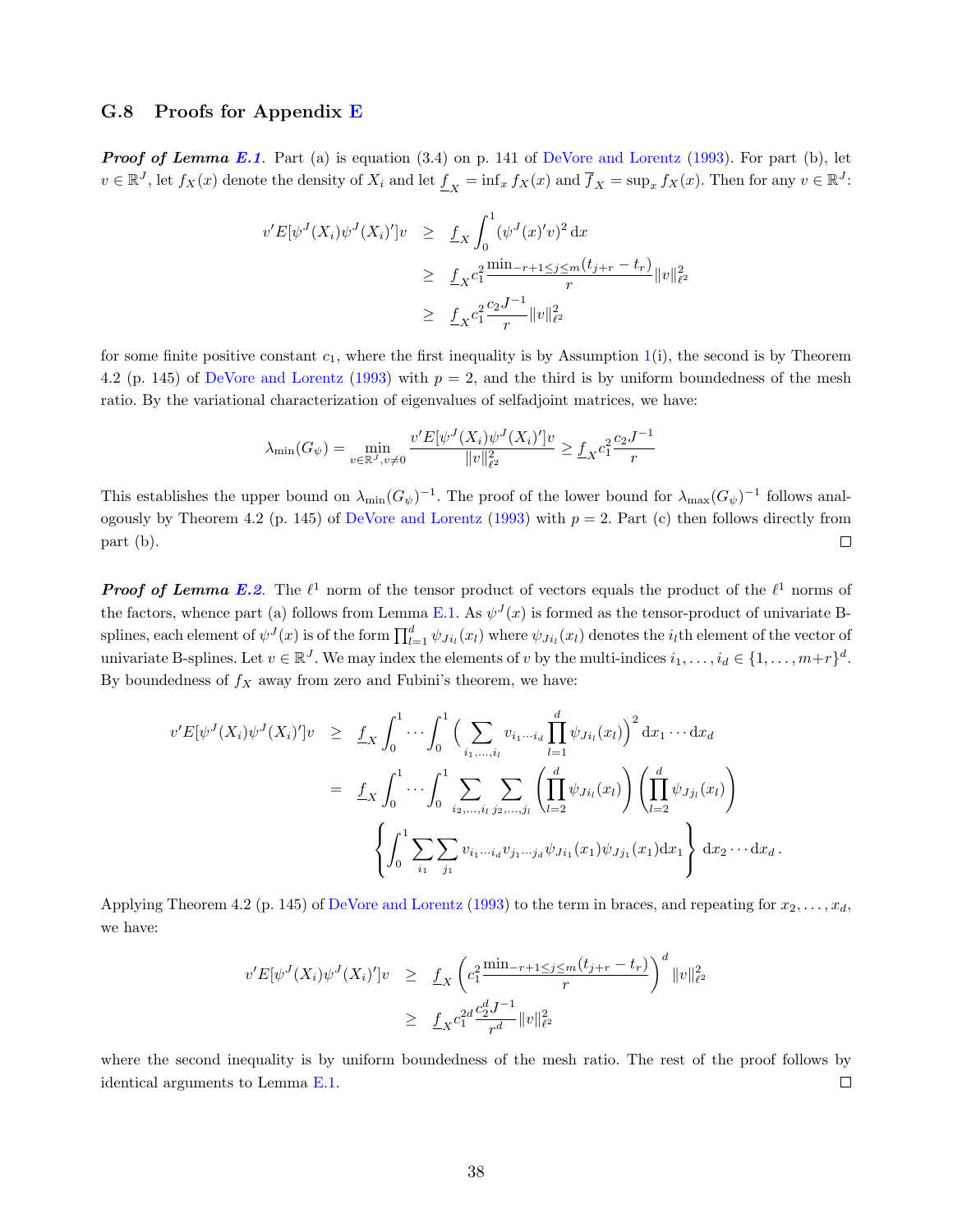**Proof of Lemma E.3.** Each of the interior  $\varphi_{j,k}$  and  $\psi_{j,k}$  have support  $[2^{-j}(-N+1+k), 2^{-j}(N+k)]$ , therefore  $\varphi_{j,k}(x) \neq 0$  (respectively  $\psi_{j,k}(x) \neq 0$ ) for less than or equal to 2N interior  $\varphi_{j,k}$  (resp.  $\psi_{j,k}$ ) and for any  $x \in [0,1]$ . Further, there are only N left and right  $\varphi_{j,k}$  and  $\psi_{j,k}$ . Therefore,  $\varphi_{j,k}(x) \neq 0$  (respectively  $\psi_{j,k}(x) \neq 0$ ) for less than or equal to 3N of the  $\varphi_{j,k}$  (resp.  $\psi_{j,k}$ ) at resolution level j for each  $x \in [0,1]$ . By construction of the basis, each of  $\varphi, \varphi_{j,k}^l, \psi_{j,k}^l$  for  $k = 0, \ldots, N-1$  and  $\varphi_{j,-k}^r, \psi_{j,-k}^r$  for  $k = 1, \ldots, N$  are continuous and therefore attain a finite maximum on [0, 1]. Therefore, each of the  $\varphi_{j,k}$  and  $\psi_{j,k}$  are uniformly bounded by some multiple of  $2^{j/2}$ and so:

$$
\xi_{\psi,J} \lesssim 3N \times (\underbrace{2^{L_0/2}}_{\text{for the }\varphi_{L_0,k}} + \underbrace{2^{L_0/2}}_{\text{for the }\psi_{L_0,k}} + \ldots + \underbrace{2^{L/2}}_{\text{for the }\psi_{L,k}}) \lesssim 2^{L/2}
$$

The result then follows because  $J = 2^{L+1}$ . For part (b), because  $f_X$  is uniformly bounded away from 0 and  $\infty$ and the wavelet basis is orthonormal for  $L^2[0,1]$ , we have

$$
v'E[\psi^J(X_i)\psi^J(X_i)']v \approx v'\left(\int_0^1 \psi^J(x)\psi^J(x)'\,\mathrm{d}x\right)v = ||v||_{\ell^2}^2
$$

and so all eigenvalues of  $G_{\psi}$  are uniformly (in J) bounded away from 0 and  $\infty$ . Part (c) follows directly.  $\Box$ 

**Proof of Lemma E.4.** Lemma E.3 implies that each of the factor vectors in the tensor product at level j has  $\ell^1$  norm of order  $O(2^{dj/2})$  uniformly for  $x = (x_1, \ldots, x_d)' \in [0,1]^d$  and in j. There are at most  $2^d$  such  $\sqrt{J}$ ) since  $J = O(2^{dL})$ . Parts (b) and tensor products at each resolution level. Therefore,  $\xi_{\psi,J} = O(2^{dL/2}) = O($ (c) follow by the same arguments of the proof of Lemma E.3 since the tensor-product basis is orthonormal for  $L^2([0,1]^d)$ .  $\Box$ 

#### G.9 Proofs for Appendix F

**Proof of Lemma F.2.** 
$$
||A^{-1} - I_r||_{\ell^2} = ||A^{-1}(A - I_r)||_{\ell^2} \le ||A^{-1}||_{\ell^2} ||A - I_r||_{\ell^2}.
$$

**Proof of Lemma F.4.** The first assertion is immediate by Theorem 3.3 of Stewart (1977) and definition of  $A_l^-$  and  $B_l^-$ . For the second part, Weyl's inequality implies that  $s_{\min}(B) \geq \frac{1}{2} s_{\min}(A)$  whenever  $||A - B||_{\ell^2} \leq$  $\frac{1}{2} s_{\min}(A).$  $\Box$ 

**Proof of Lemma F.5.** 
$$
||A_l^-||_{\ell^2}^2 = \lambda_{\max}(A_l^-(A_l^-)') = \lambda_{\max}((A'A)^{-1}) = 1/\lambda_{\min}(A'A) = s_{\min}(A)^{-2}.
$$

**Proof of Lemma F.6.** The result follows from Li, Li, and Cui (2013) (see also Stewart (1977)). 
$$
\Box
$$

**Proof of Lemma F.7.** We prove the results for  $\hat{S}^o$ ; convergence of  $\hat{G}^o_{\psi}$  and  $\hat{G}^o_b$  is proved in Lemma 2.1 of Chen and Christensen (2015). Note that

$$
\widehat{S}^o - S^o = \sum_{i=1}^n n^{-1} G_b^{-1/2} \{ b^K(W_i) \psi^J(X_i)' - E[b^K(W_i) \psi^J(X_i)'] \} G_{\psi}^{-1/2} =: \sum_{i=1}^n \Xi_i^o
$$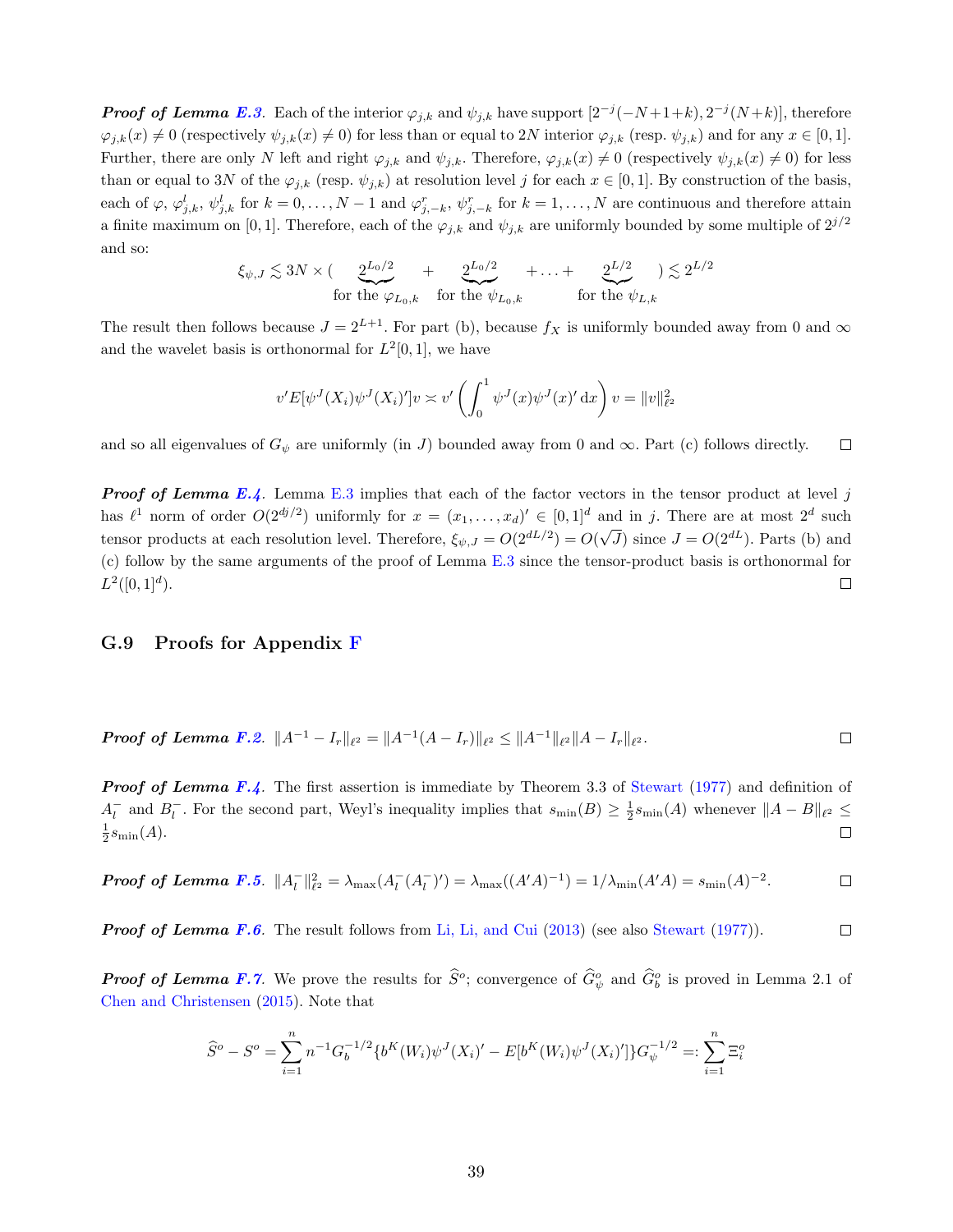where  $\|\Xi_i\|_{\ell^2} \leq 2n^{-1} \zeta_{b,K} \zeta_{\psi,J}$ . Also,

$$
\left\| \sum_{i=1}^{n} E[\Xi_i^o \Xi_i^{o'}] \right\|_{\ell^2} \leq n^{-1} \|E[G_b^{-1/2} b^K(W_i) \psi^J(X_i)' G_{\psi}^{-1} \psi^J(X_i) b^K(W_i)' G_b^{-1/2}] \|_{\ell^2}
$$
  

$$
\leq n^{-1} \zeta_{\psi,J}^2 \|E[G_b^{-1/2} b^K(W_i) b^K(W_i)' G_b^{-1/2}] \|_{\ell^2}
$$
  

$$
= n^{-1} \zeta_{\psi,J}^2 \|I\|_{\ell^2}
$$
  

$$
= n^{-1} \zeta_{\psi,J}^2
$$

by the fact that  $||I||_{\ell^2} = 1$ . An identical argument yields the bound  $||\sum_{i=1}^n E[\Xi_i^{o'}\Xi_i^o]||_{\ell^2} \leq n^{-1}\zeta_{b,K}^2$ . Applying a Bernstein inequality for random matrices (Tropp, 2012, Theorem 1.6) yields

$$
\mathbb{P}\left(\|\widehat{S}^o - S^o\|_{\ell^2} > t\right) \le 2 \exp\left\{\log K - \frac{-t^2/2}{(\zeta_{b,K}^2 \vee \zeta_{\psi,J}^2)/n + 2\zeta_{b,K}\zeta_{\psi,J}t/(3n)}\right\}
$$

The convergence rate  $\|\widehat{S}^o - S^o\|_{\ell^2}$  from this inequality under appropriate choice of t.

**Proof of Lemma F.9.** Let  $\tilde{b}^K(x) = G_b^{-1/2}$  $\tilde{b}_b^{-1/2}b^K(x)$  and denote  $\tilde{b}^K(x)' = (\tilde{b}_{K1}(x), \ldots, \tilde{b}_{KK}(x))$ . As the summands have expectation zero, we have

$$
E\left[\|G_b^{-1/2}\{B'(H_0 - H_J)/n - E[b^K(W_i)(h_0(X_i) - h_J(X_i))]\}\|_{\ell^2}^2\right] \leq \frac{1}{n}E\left[\sum_{k=1}^K (\widetilde{b}_{Kk}(W_i))^2 (h_0(X_i) - h_J(X_i))^2\right]
$$
  

$$
\leq \frac{K}{n}||h_0 - h_J||_{\infty}^2 \wedge \frac{\zeta_{b,K}^2}{n}||h_0 - h_J||_{L^2(X)}^2.
$$

The result follows by Chebyshev's inequality.

**Proof of Lemma F.10.** We begin by rewriting the target in terms of the orthonormalized matrices

$$
\begin{split}\n(\widehat{G}_{b}^{-1/2}\widehat{S})_{l}^{-}\widehat{G}_{b}^{-1/2}G_{b}^{1/2} - (G_{b}^{-1/2}S)_{l}^{-} &= G_{\psi}^{-1/2}\{(\widehat{S}^{o\prime}\widehat{G}_{b}^{o-1}\widehat{S}^{o})^{-1}\widehat{S}^{o\prime}\widehat{G}_{b}^{o-1} - (S^{o\prime}S^{o})^{-1}S^{o\prime}\} \\
&= G_{\psi}^{-1/2}\{((\widehat{G}_{b}^{o})^{-1/2}\widehat{S}^{o})_{l}^{-}(\widehat{G}_{b}^{o})^{-1/2} - (S^{o})_{l}^{-}\}.\n\end{split} \tag{74}
$$

We first bound the term in braces. By the triangle inequality,

$$
\begin{split} &\|((\widehat{G}^o_b)^{-1/2}\widehat{S}^o)_l^-(\widehat{G}^o_b)^{-1/2} - (S^o)_l^-\|_{\ell^2} \\ &\leq \quad \|((\widehat{G}^o_b)^{-1/2}\widehat{S}^o)_l^- - (S^o)_l^-\|_{\ell^2} \|(\widehat{G}^o_b)^{-1/2}\|_{\ell^2} + \|(\widehat{G}^o_b)^{-1/2} - I\|_{\ell^2} \|(S^o)_l^-\|_{\ell^2} \,. \end{split} \tag{75}
$$

Lemma F.7 provides that

$$
\|\widehat{G}_b^o - I_K\|_{\ell^2} = O_p(\zeta_{b,K}\sqrt{(\log K)/n})
$$
\n(76)

$$
\|\widehat{S}^o - S^o\|_{\ell^2} = O_p((\zeta_{b,K} \vee \zeta_{\psi,J}) \sqrt{(\log K)/n}). \tag{77}
$$

Let  $\mathcal{A}_n$  denote the event upon which  $\|\widehat{G}_b^o - I_K\|_{\ell^2} \leq \frac{1}{2}$  and note that  $\mathbb{P}(\mathcal{A}_n^c) = o(1)$  because  $\|\widehat{G}_b^o - I_K\|_{\ell^2} = o_p(1)$ . Then by Lemmas F.2 and F.3 we have

$$
\begin{array}{rcl} \|(\widehat{G}_b^o)^{-1/2} - I_K\|_{\ell^2} & \leq & \sqrt{2} \|( \widehat{G}_b^o)^{1/2} - I_K\|_{\ell^2} \\ & \leq & \frac{2}{1 + \sqrt{2}} \| \widehat{G}_b^o - I_K\|_{\ell^2} \end{array}
$$

.

$$
\Box
$$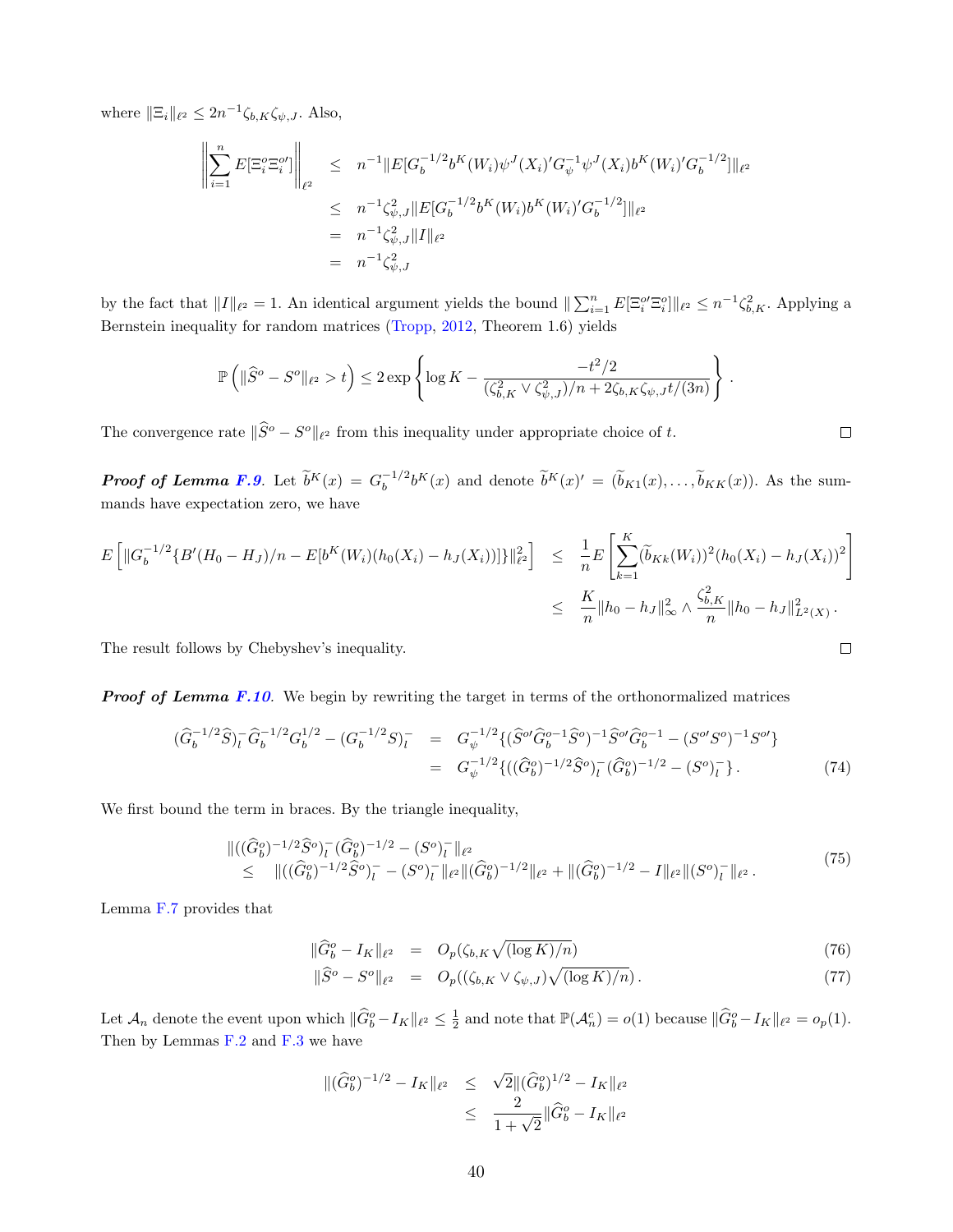on  $\mathcal{A}_n$ . It follows by expression (76) and the fact that  $\mathbb{P}(\mathcal{A}_n^c) = o(1)$  that

$$
\|(\widehat{G}_b^o)^{-1/2} - I\|_{\ell^2} = O_p(\zeta_{b,K}\sqrt{(\log K)/n})\tag{78}
$$

which in turn implies that  $\|(\widehat{G}_b^o)^{-1/2}\| = 1 + o_p(1)$ .

To bound  $\|((\widehat{G}_b^o)^{-1/2}\widehat{S}^o)^{-}_{l} - (S^o)^{-}_{l}\|_{\ell^2}$ , it follows by equations (77) and (78) and the fact that  $\|S^o\|_{\ell^2} \leq 1$  that:

$$
\begin{split} \|(\widehat{G}_{b}^{o})^{-1/2}\widehat{S}^{o} - S^{o}\|_{\ell^{2}} &\leq \|(\widehat{G}_{b}^{o})^{-1/2} - I_{K}\|_{\ell^{2}} \|\widehat{S}^{o}\|_{\ell^{2}} + \|\widehat{S}^{o} - S^{o}\|_{\ell^{2}} \\ &= O_{p}((\zeta_{b,K} \vee \zeta_{\psi,J})\sqrt{(\log K)/n}). \end{split} \tag{79}
$$

Let  $\mathcal{A}_{n,1} \subseteq \mathcal{A}_n$  denote the event on which  $\|(\widehat{G}_b^o)^{-1/2}\widehat{S}^o - S^o\|_{\ell^2} \leq \frac{1}{2}s_{JK}$  and note that  $\mathbb{P}(\mathcal{A}_{n,1}^c) = o(1)$  by virtue of the condition  $s_{JK}^{-1}(\zeta_{b,K} \vee \zeta_{\psi,J}) \sqrt{\frac{\log K}{n}} = o(1)$ . Lemma F.4 provides that

$$
\|((\widehat{G}_b^o)^{-1/2}\widehat{S}^o)_l^- - (S^o)_l^-\|_{\ell^2} \le 2(1+\sqrt{5})s_{JK}^{-2} \|(\widehat{G}_b^o)^{-1/2}\widehat{S}^o - S^o\|_{\ell^2}
$$
\n
$$
(80)
$$

on  $\mathcal{A}_{n,1}$ , and so

$$
\|((\widehat{G}_b^o)^{-1/2}\widehat{S}^o)^{-}_{l} - (S^o)^{-}_{l}\|_{\ell^2} = O_p(s_{JK}^{-2}(\zeta_{b,K} \vee \zeta_{\psi,J})\sqrt{(\log K)/n})
$$
\n(81)

by  $(79)$  and  $(80)$ . It follows from equations  $(81)$  and  $(74)$  that:

$$
\|(\widehat{G}_b^{-1/2}\widehat{S})_l^-\widehat{G}_b^{-1/2}G_b^{1/2} - (G_b^{-1/2}S)_l^-\|_{\ell^2} = O_p\Big(s_{JK}^{-2}(\zeta_{b,K} \vee \zeta_{\psi,J})\sqrt{(\log K)/(ne_J)}\Big)
$$

which, together with the condition  $J \leq K = O(J)$ , proves part (a). Part (b) follows similarly. For part (c), we pre and post multiply terms in the product by  $G_h^{-1/2}$  $_b^{-1/2}$  and  $G_{\psi}^{-1/2}$  $\frac{1}{\psi}^{1/2}$  to obtain:

$$
\|G_b^{-1/2} S\{ (\widehat{G}_b^{-1/2} \widehat{S})_l^- \widehat{G}_b^{-1/2} G_b^{1/2} - (G_b^{-1/2} S)_l^- \} \|_{\ell^2}
$$
\n
$$
= \|S^o[\widehat{S}^{o\prime}(\widehat{G}_b^o)^- \widehat{S}^o] - \widehat{S}^{o\prime}(\widehat{G}_b^o)^- - S^o[S^{o\prime} S^o]^{-1} S^{o\prime} \|_{\ell^2}
$$
\n
$$
\leq \|S^o[\widehat{S}^{o\prime}(\widehat{G}_b^o)^- \widehat{S}^o] - \widehat{S}^{o\prime}(\widehat{G}_b^o)^{-1/2} ((\widehat{G}_b^o)^{-1/2} - I_K) \|_{\ell^2}
$$
\n
$$
+ \| (S^o - (\widehat{G}_b^o)^{-1/2} \widehat{S}^o) [\widehat{S}^{o\prime}(\widehat{G}_b^o)^- \widehat{S}^o] - \widehat{S}^{o\prime}(\widehat{G}_b^o)^{-1/2} \|_{\ell^2}
$$
\n
$$
+ \| (\widehat{G}_b^o)^{-1/2} \widehat{S}^o[\widehat{S}^{o\prime}(\widehat{G}_b^o)^- \widehat{S}^o] - \widehat{S}^{o\prime}(\widehat{G}_b^o)^{-1/2} - S^o[S^{o\prime} S^o] - S^{o\prime} \|_{\ell^2} .
$$
\n(82)

Note that  $\|((\widehat{G}_{b}^o)^{-1/2}\widehat{S}^o)^{-}_l\|_{\ell^2} \leq 2s_{JK}^{-1}$  on  $\mathcal{A}_{n,1}$  by Lemma F.5, so

$$
\|((\widehat{G}_b^o)^{-1/2}\widehat{S}^o)_l^-\|_{\ell^2} = O_p(s_{JK}^{-1}).\tag{83}
$$

It follows by substituting  $(78)$ ,  $(79)$ , and  $(83)$  into  $(82)$  that

$$
\|G_b^{-1/2} S\{ (\widehat{G}_b^{-1/2} \widehat{S})_l^- \widehat{G}_b^{-1/2} G_b^{1/2} - (G_b^{-1/2} S)_l^- \} \|_{\ell^2} \leq O_p(s_{JK}^{-1} (\zeta_{b,K} \vee \zeta_{\psi,J}) \sqrt{(\log K)/n}) + \| (\widehat{G}_b^o)^{-1/2} \widehat{S}^o[\widehat{S}^{o'}(\widehat{G}_b^o)^- \widehat{S}^o]^{-} \widehat{S}^{o'}(\widehat{G}_b^o)^{-1/2} - S^o[S^{o'}S^o]^{-1} S^{o'} \|_{\ell^2}.
$$
\n
$$
(84)
$$

The remaining term on the right-hand side of  $(84)$  is the  $\ell^2$  norm of the difference between the orthogonal projection matrices associated with  $S^o$  and  $(\hat{G}_b^o)^{-1/2} \hat{S}^o$ . Applying Lemma F.6, we obtain:

$$
\|(\widehat{G}^o_b)^{-1/2}\widehat{S}^o[\widehat{S}^{o'}(\widehat{G}^o_b)^-\widehat{S}^o]^{-}\widehat{S}^{o'}(\widehat{G}^o_b)^{-1/2}-S^o[S^{o'}S^o]^{-1}S^{o'}\|_{\ell^2}\leq 2s_{JK}^{-1}\|(\widehat{G}^o_b)^{-1/2}\widehat{S}^o-S^o\|_{\ell^2}
$$